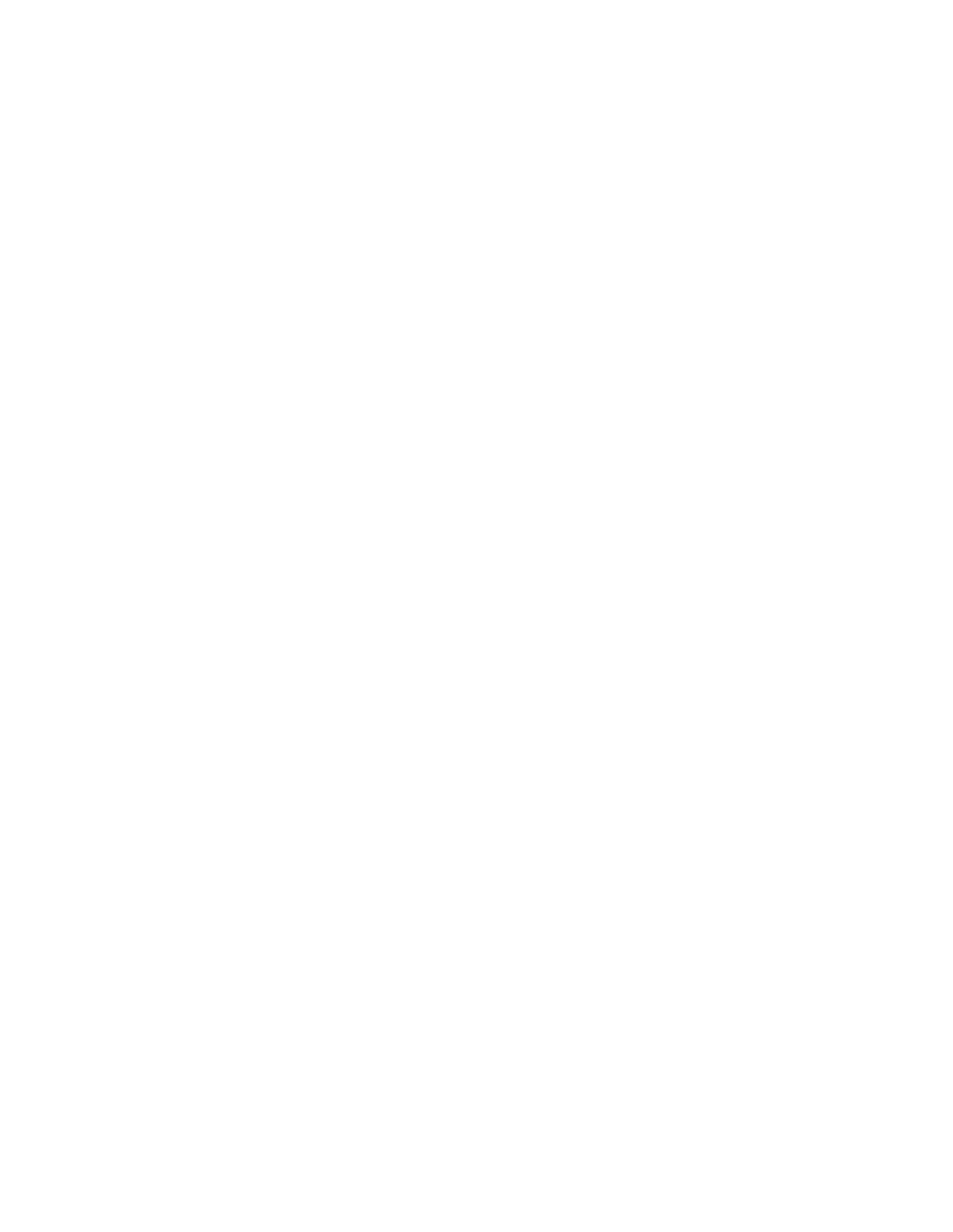

**2970 Hillside Leveling System**<br>for 9650 STS, 9660 STS, 9760 STS, 9860 STS<br>AND 9750 STS John Deere Combines

# **TABLE OF CONTENTS**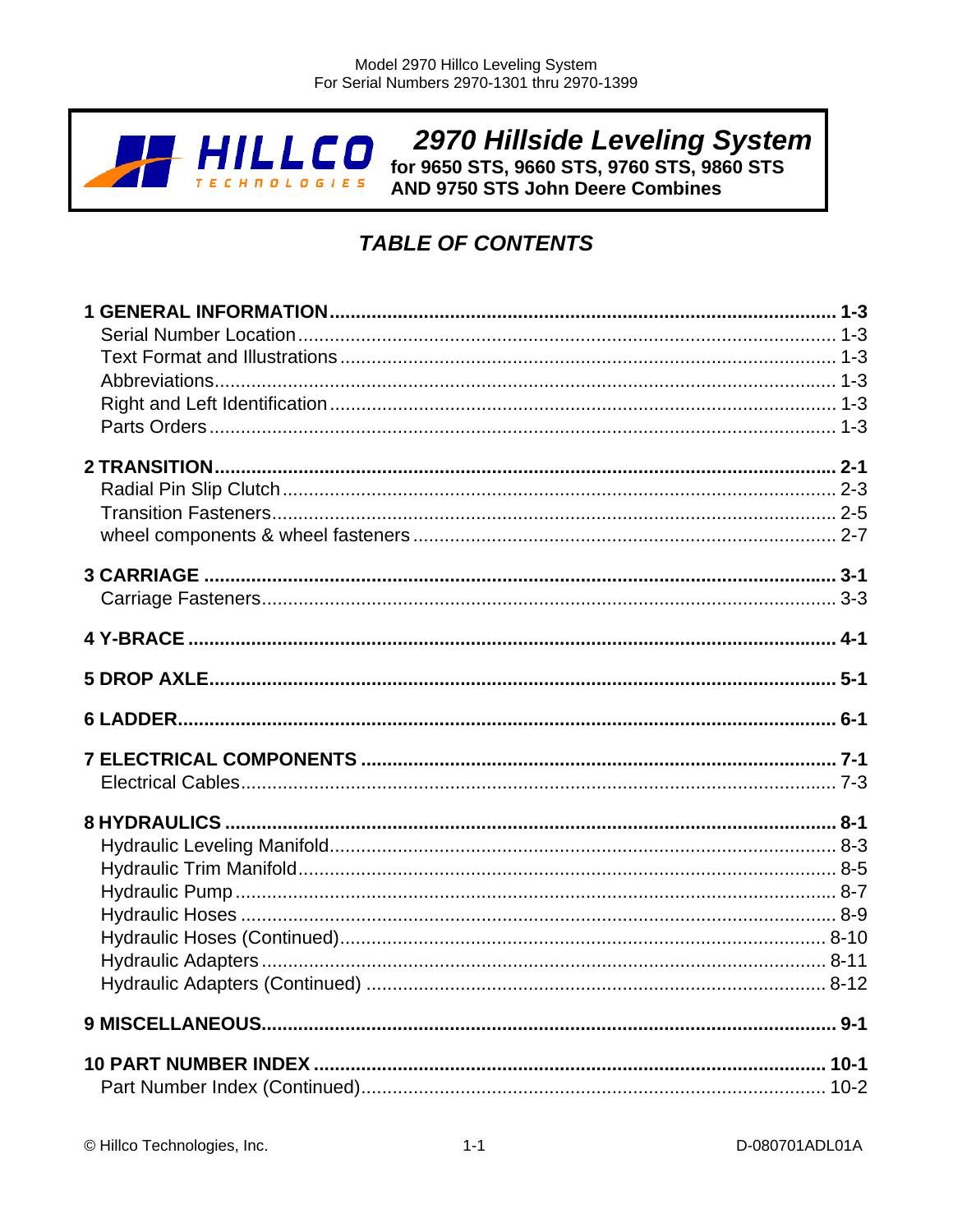Hillco Technologies, Inc. 107 1<sup>st</sup> Avenue Nezperce Id. 83543

Fax 208.937.2280 Phone 208.937.2461 Toll Free 800.937.2461

www.hillcotechnologies.com

© Hillco Technologies, Inc. 1-2 1-2 D-080701ADL01A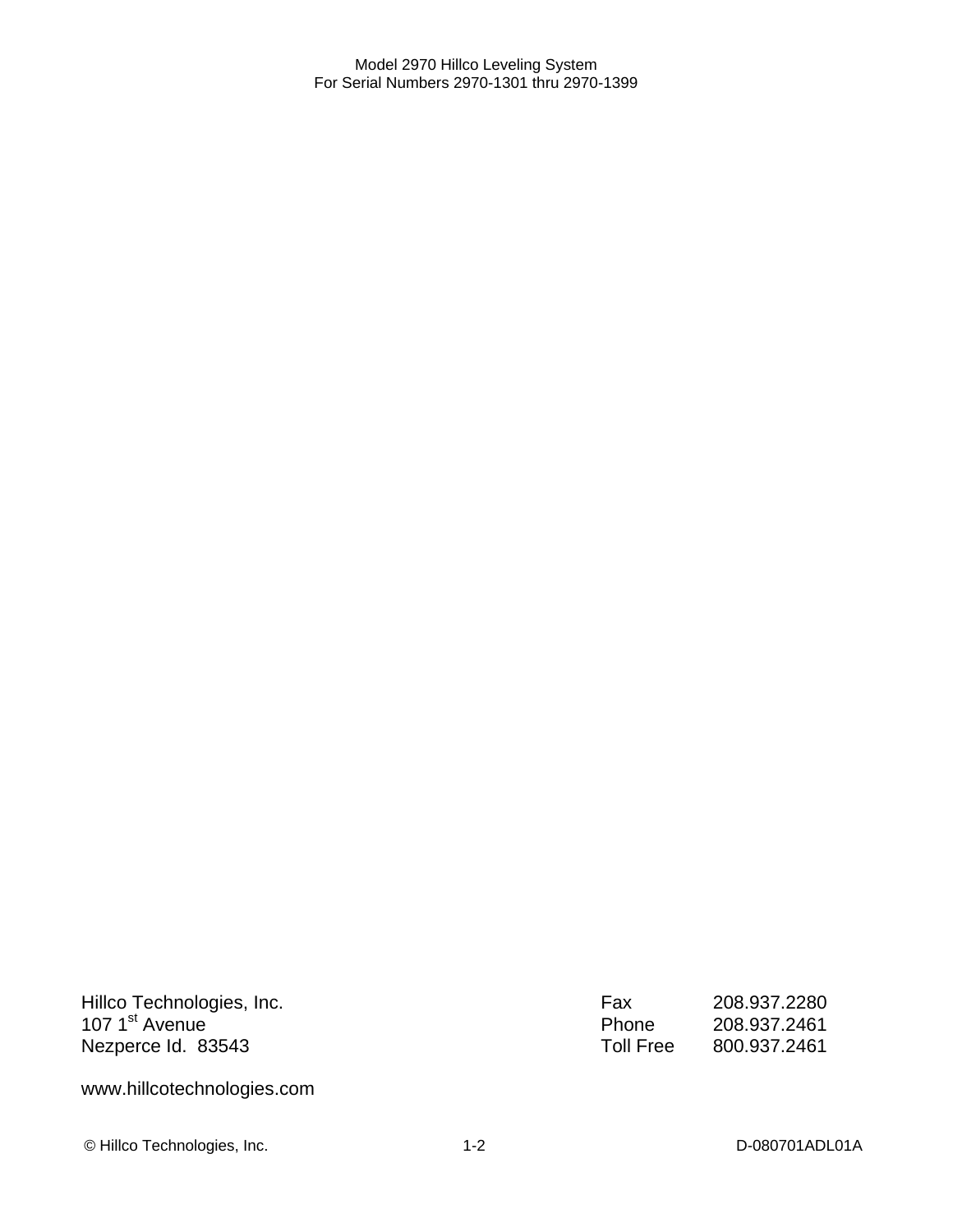#### Model 2970 Hillco Leveling System For Serial Numbers 2970-1301 thru 2970-1399 **1** *GENERAL INFORMATION*

### *SERIAL NUMBER LOCATION*



### *TEXT FORMAT AND ILLUSTRATIONS*

The arrangement of this parts catalog is for easy identification of parts. All parts are illustrated in exploded views in proper relation to each other. Some diagrams refer to other pages for further information. Reference numbers used in the illustrations refer to line numbers in the part lists. The part lists appear to the right of all diagrams and correspond with those diagrams. Included in the part lists, along with the reference numbers are part numbers, part descriptions and the quantity of the part required per leveling system.

### *ABBREVIATIONS*

**SN** "Serial Number" refers to the serial number given to each leveling system (by Hillco Technologies), as well as the serial number given to the combine (by the specific combine manufacturer) the leveling system is installed upon. This abbreviation is used interchangeably in both instances. Each model 2970 Leveling System uses the following serial number format: 2970-XXXX (sequential numbers).

**ASM** "Assembly" refers to a whole grouping of parts (usually shown in the diagram corresponding with the page where "ASM" is shown unless otherwise noted). Some assemblies have parts that are sold separately, however some must be purchased as a single unit. Hillco Product Specialists will be able to assist you with any questions.<br>NS "N

"Not Shown" refers to a part that is not depicted in the illustration.

### *RIGHT AND LEFT IDENTIFICATION*

The reference to right-hand and left-hand in this catalog is identified by the operator sitting in the operator's seat, looking toward the front of the machine (in normal forward travel).

### *PARTS ORDERS*

Orders must specify product model, serial number, correct part number, complete description, quantity required, method of shipment, shipping address, and billing address.

© Hillco Technologies, Inc. 1-3 D-080701ADL01A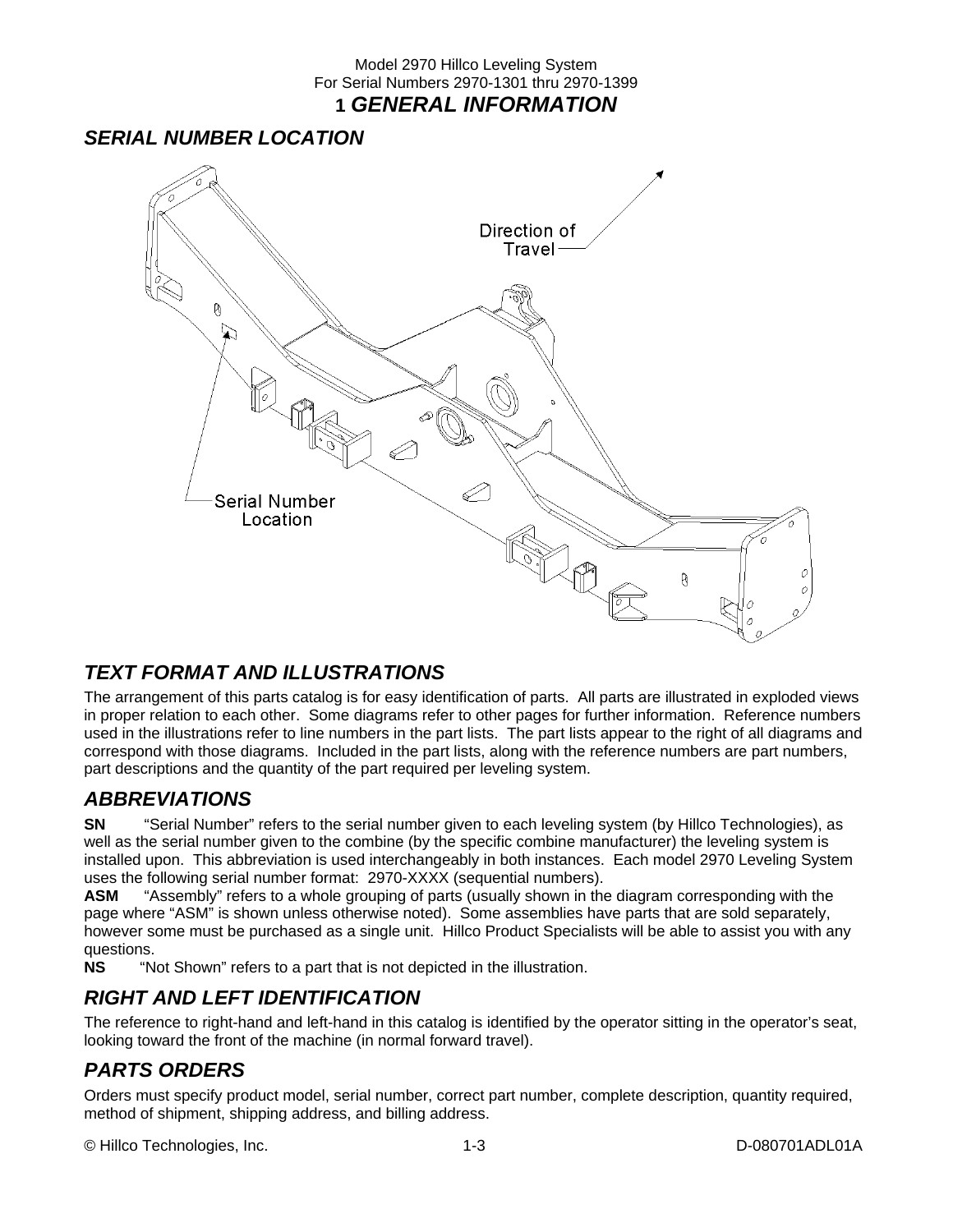**2** *TRANSITION*  (38) SEE PAGE 2-5 FOR  $\mathbb{C}^3$  $\widehat{33)}$ TRANSITION FASTENERS  $\circled{2}$ 34  $\widehat{37}$  $\circled{35}$ MA  $\widehat{\mathcal{H}}$  $(20)$  $\langle$ 14) ි6 39 17  $\widehat{13}$ ⊚  $\widehat{40}$ 5  $\circled{3}$ 6)  $\sigma$  $\hat{12}$  $\widehat{12}$ تعطيم  $\overline{3}$  $\widetilde{\boldsymbol{A}}$  $\widehat{A3}$  $\mathcal{F}$ (8) کلے Midwest Option View: Rubber Paddles with Backing Plates  $\widehat{\mathcal{A}}$ 6)  $(14)$ ۴  $(15)$ TRANSITION DRIVE COMPONENT DETAIL  $\langle 3 \overline{7} \rangle$  $(18)$  $\circled{35}$  $(21)$ 22  $\left(36\right)$  $\widehat{\mathbf{20}}$  $(23)$  $\widehat{\left(27\right)}$  $(28)$ 19  $\left( 29\right)$  $\widehat{32}$  $(31)$  $\circledS$  $\left( 24\right)$  $(25)$  $(26)$ 'n.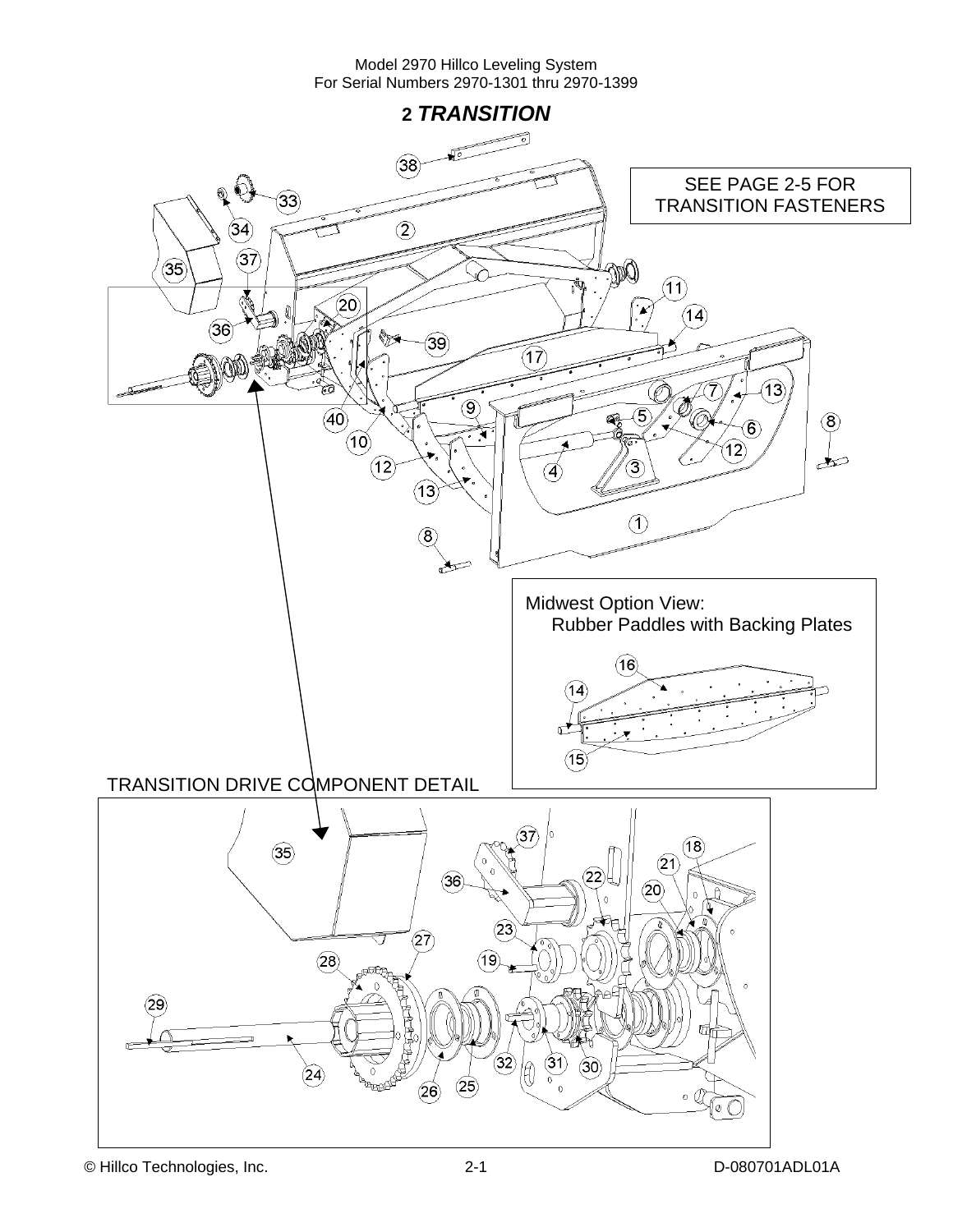| <b>TRANSITION COMPONENTS</b> |                        |                                  |                                                   |                                                 |  |
|------------------------------|------------------------|----------------------------------|---------------------------------------------------|-------------------------------------------------|--|
| REF.                         | PART NO.               | QTY.                             | <b>PART NAME</b>                                  | <b>NOTES</b>                                    |  |
| 1                            | LA-228893              | 1.                               | <b>TA ADAPTER ASM</b>                             |                                                 |  |
| $\overline{c}$               | LA-234952              | 1                                | <b>TT THROAT ASM</b>                              |                                                 |  |
| 3                            | LA-229022              | 1                                | TM MOUNT ASM, ROD                                 |                                                 |  |
| $\overline{4}$               | HC-100706              | 1                                | CYLINDER, SLAVE, 2-1/2 X 12-1/2                   | SEE HYDRAULICS PAGE 8-1                         |  |
| <b>NS</b>                    | HC-134191              | 1                                | SEAL KIT, SLAVE CYLINDER                          |                                                 |  |
| 5                            | LA-229071              | $\overline{2}$                   | TM PIN ASM, TRIM CYLINDER                         |                                                 |  |
| <b>NS</b>                    | LM-237751              | $\mathbf{1}$                     | LM STOP, SLAVE CYL ROD                            | MIDWEST COMBINES WITH 6-ROW<br><b>CORN HEAD</b> |  |
| <b>NS</b>                    | LM-237761              | $\mathbf{1}$                     | LM STOP, SLAVE CYL BASE                           | MIDWEST COMBINES WITH 6-ROW<br><b>CORN HEAD</b> |  |
| 6                            | LM-226841              | $\mathbf{1}$                     | TM COLLAR, PIVOT                                  |                                                 |  |
| $\overline{7}$               | LTP-241721             | $\mathbf{1}$                     | <b>BUSHING, GRAPHITE</b>                          |                                                 |  |
| 8                            | LM-229192              | $\overline{2}$                   | TM ROD, LOCK                                      |                                                 |  |
| <b>NS</b>                    | MC-135531              | $\overline{2}$                   | SPRING, COMPRESSION                               |                                                 |  |
| 9                            | LM-229152              | 1.                               | TM PLATE, WEAR BOTTOM                             |                                                 |  |
| 10                           | LM-229161              | 1                                | TM PLATE, WEAR LH                                 |                                                 |  |
| 11                           | LM-229171              | 1                                | TM PLATE, WEAR RH                                 |                                                 |  |
| 12                           | LM-249861              | $\overline{2}$                   | TM PLT, BACKING                                   |                                                 |  |
| 13                           | LP-249871              | 2                                | TM UHMW, BACKING                                  |                                                 |  |
|                              |                        |                                  | <b>BEATER SHAFT</b>                               |                                                 |  |
| 14                           | LA-249611              | $\mathbf{1}$                     | TB ASM, SHAFT                                     |                                                 |  |
| 15                           | LM-228442              | $\overline{2}$                   | TB PLATE, PADDLE BACKING                          | <b>MIDWEST COMBINES ONLY</b>                    |  |
| 16                           | LP-228881              | $\overline{2}$                   | TB PADDLE, RUBBER                                 | <b>MIDWEST COMBINES ONLY</b>                    |  |
| 17<br>$\overline{18}$        | LM-238341              | $\overline{2}$<br>$\overline{2}$ | TB PADDLE, METAL<br>TM MOUNT ASM, BEATER          | NORTHWEST COMBINES ONLY                         |  |
| 19                           | LA-229051<br>LS-212701 | $\mathbf{1}$                     | TM KEY, BEATER DRIVE, 3/8 X 2                     |                                                 |  |
| 20                           | MC-100548              | $\overline{2}$                   | BEARING INSERT, 1-7/16, NON-RELUBE                |                                                 |  |
| 21                           | MC-101339              | 2                                | <b>FLANGETTES, RND BEARING</b>                    |                                                 |  |
| 22                           | MC-135501              | 1                                | SPROCKET, 16T 80P TAPER BORE HRD                  |                                                 |  |
| 23                           | MC-135511              | 1                                | HUB, SPLIT TAPER 1-7/16                           |                                                 |  |
| <b>NS</b>                    | LP-232162              | 1                                | TM ROLLER CHAIN, 28 PIN 80P                       | JACK SHAFT TO BEATER SHAFT                      |  |
| <b>NS</b>                    | MC-139341              | 1                                | LINK, CONNECTING, 80P                             |                                                 |  |
| <b>NS</b>                    | MC-139351              | 1                                | LINK, OFFSET, 80P                                 |                                                 |  |
|                              |                        |                                  | <b>TRANSITION THROAT JACK SHAFT</b>               |                                                 |  |
| 24                           | LM-229142              | 1                                | TM SHAFT, JACK                                    |                                                 |  |
| 25                           | MC-100548              | $\overline{2}$                   | BEARING INSERT, 1-7/16, NON-RELUBE                |                                                 |  |
| $\overline{26}$              | MC-101339              | $\overline{2}$                   | <b>FLANGETTES, RND BEARING</b>                    |                                                 |  |
| 27                           | MC-136921              | 1                                | RADIAL PIN SLIP CLUTCH                            |                                                 |  |
| 28                           | LM-226532              | 1                                | TM SPROCKET, RADIAL PIN SLIP CLUTCH               |                                                 |  |
| 29                           | LS-244471              | 1                                | TM KEY, RADIAL PIN SLIP CLUTCH                    |                                                 |  |
| 30                           | MC-135491              | 1                                | SPROCKET, 11T 80P TAPER BORE HRD                  |                                                 |  |
| 31                           | MC-135511              | 1                                | HUB, SPLIT TAPER 1-7/16                           |                                                 |  |
| 32                           | LS-212701              | 1                                | TM KEY, BEATER DRIVE, 3/8 X 2                     |                                                 |  |
| <b>NS</b>                    | LP-255131              | 1                                | TM CHAIN, 72 PIN 60P                              | DRIVE SPROCKET TO SLIP CLUTCH                   |  |
| NS.                          | MC-139361              | 1.                               | LINK, CONNECTING, 60P                             |                                                 |  |
| <b>NS</b>                    | MC-139371              | 1.                               | LINK, OFFSET, 60P                                 |                                                 |  |
|                              |                        |                                  | <b>FEEDER HOUSE BEATER DRIVE</b>                  |                                                 |  |
| 33                           | LA-235891              | 1                                | TM DRIVE ASM TRAN., 21T 21SP/60P                  |                                                 |  |
| 34                           | MC-142001              | $\overline{2}$                   | 1PC COLLAR, SPLIT, 1-3/8 BORE                     |                                                 |  |
| 35                           | LM-236232              | 1.                               | TM SHIELD, DRIVE                                  |                                                 |  |
|                              |                        |                                  | <b>TENSIONER</b>                                  |                                                 |  |
| 36                           | MC-100546              | 1                                | <b>TENSIONER</b>                                  |                                                 |  |
| 37                           | MC-100237              | $\mathbf{1}$                     | SPROCKET, IDLER, 15T 60P 5/8B                     |                                                 |  |
| <b>NS</b>                    | MC-139241              | 1                                | <b>TENSIONER HARDWARE KIT</b>                     |                                                 |  |
|                              |                        |                                  | <b>OPTIONAL- FOR COMBINES WITH CONTOUR MASTER</b> |                                                 |  |
| 38                           | LM-254781              | 1                                | LM FLAT, CM BAR                                   |                                                 |  |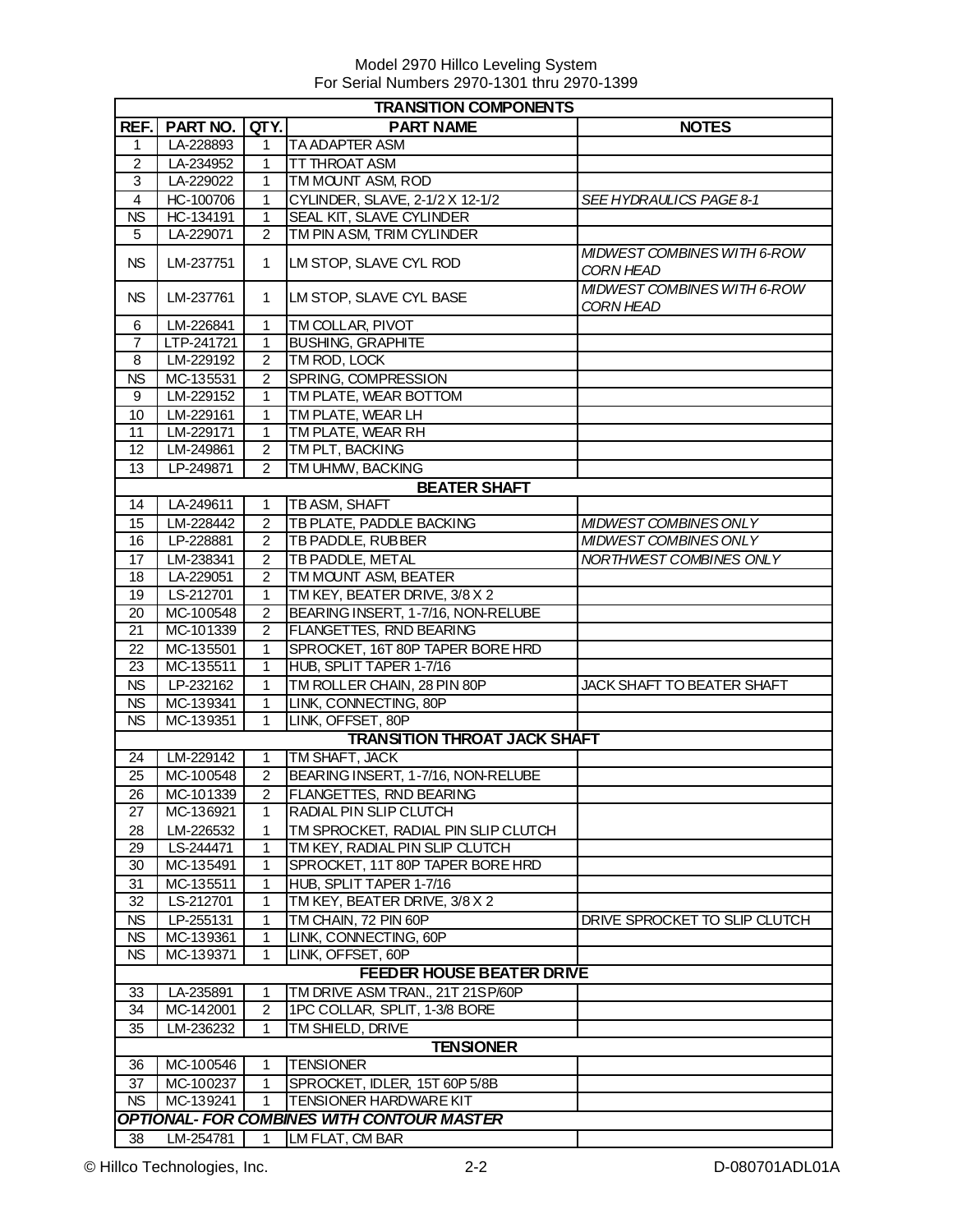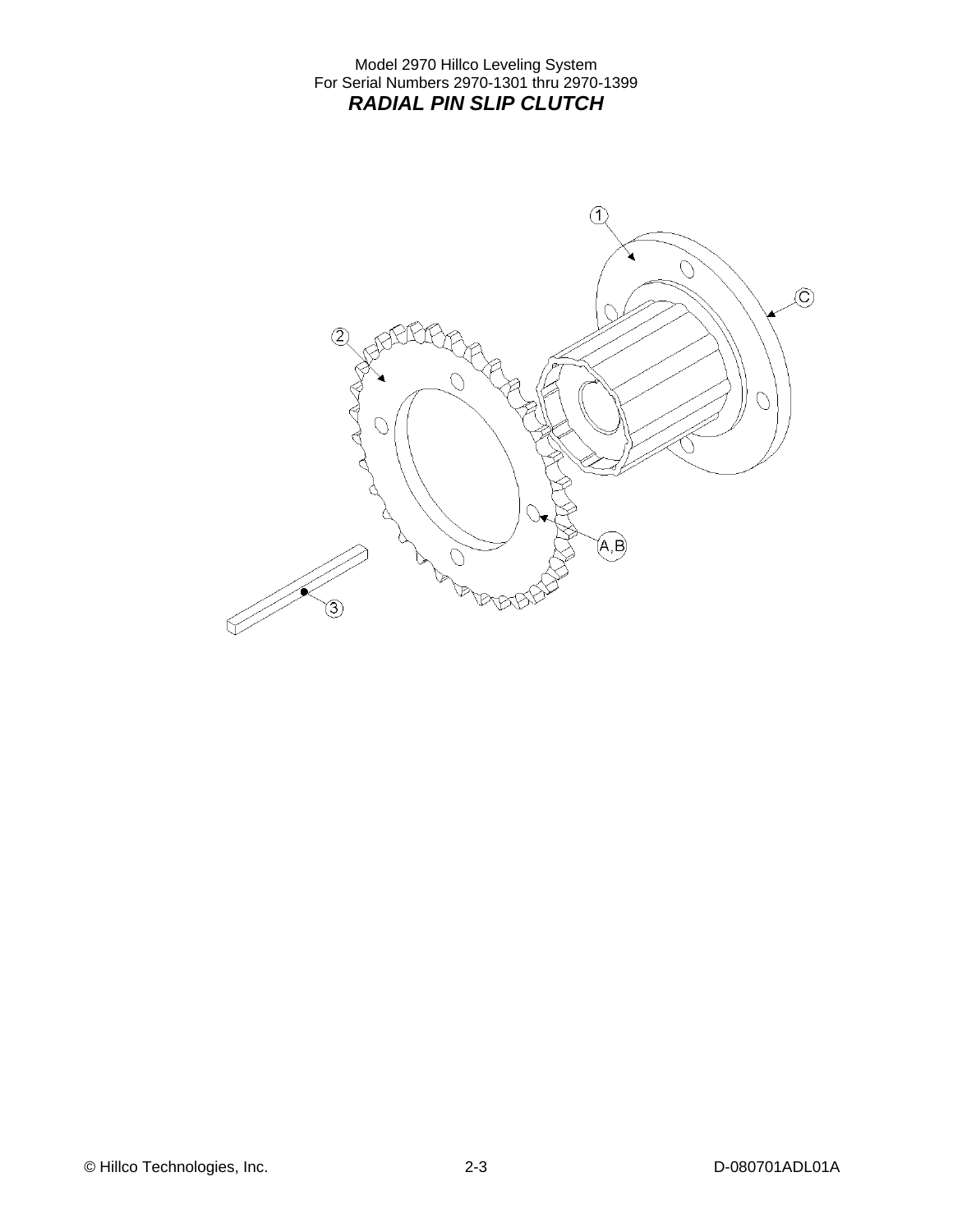| RADIAL PIN SLIP CLUTCH COMPONENTS |                 |               |                                        |              |
|-----------------------------------|-----------------|---------------|----------------------------------------|--------------|
| REF.                              | <b>PART NO.</b> | QTY.          | <b>PART NAME</b>                       | <b>NOTES</b> |
|                                   | MC-136921       |               | <b>IRADIAL PIN SLIP CLUTCH</b>         |              |
| 2                                 | LM-226532       |               | <b>TM SPROCKET, RADIAL SLIP CLUTCH</b> |              |
| 3                                 | LS-244471       | $\mathcal{P}$ | <b>TM KEY, RADIAL PIN SLIP CLUTCH</b>  |              |
|                                   |                 |               | RADIAL PIN SLIP CLUTCH FASTENERS       |              |
| Α                                 | F-HC8-08F20     |               | HC8 1/2-20 X 1-1/4                     |              |
| B                                 | <b>F-LW-08A</b> | 4             | $LW$ 1/2 HD                            |              |
| С                                 | F-SSS-06C08     | 2             | SCREW, SOCKET SET 3/8-16 X 2           |              |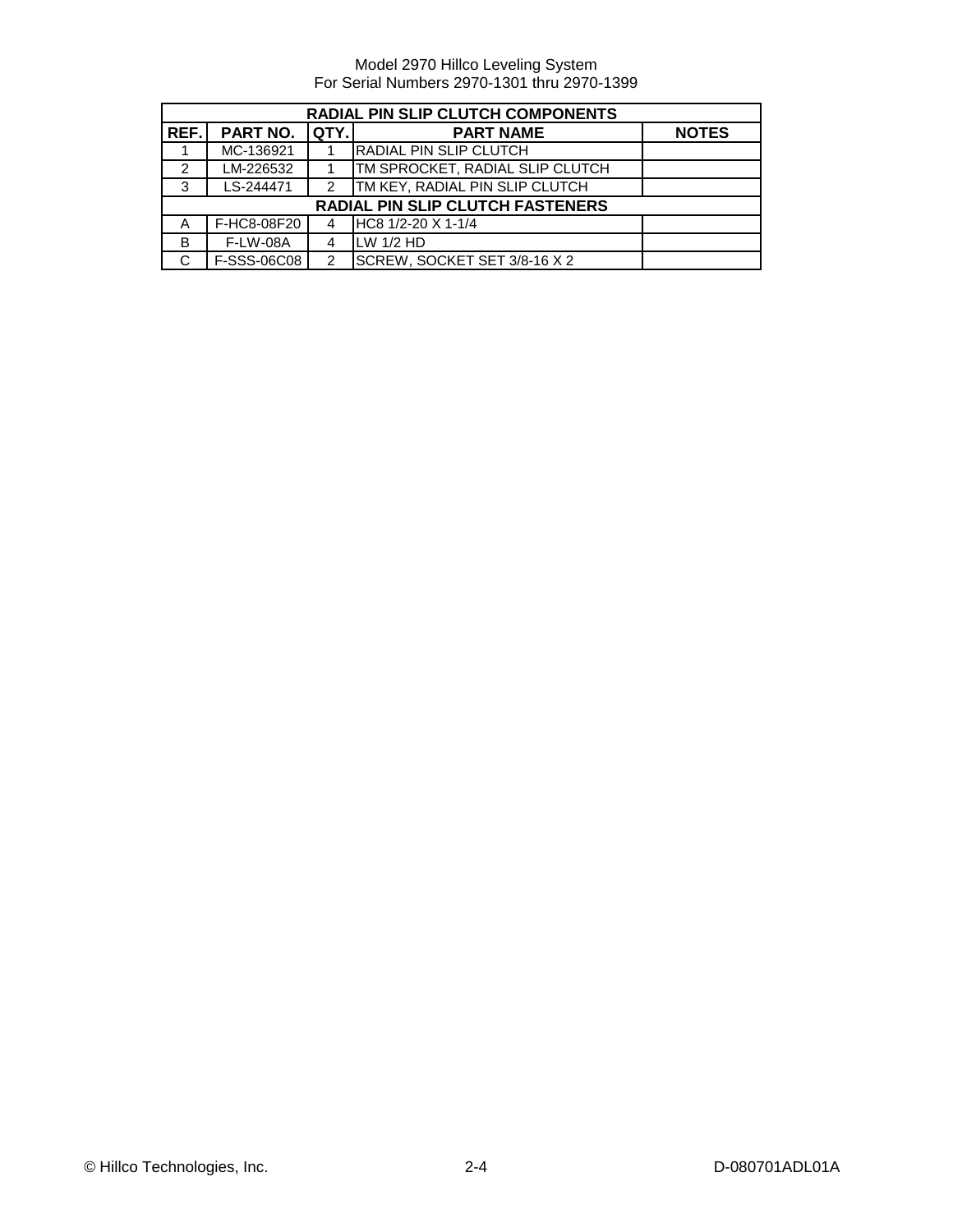#### Model 2970 Hillco Leveling System For Serial Numbers 2970-1301 thru 2970-1399 *TRANSITION FASTENERS*



### TRANSITION DRIVE COMPONENT FASTENERS DETAIL

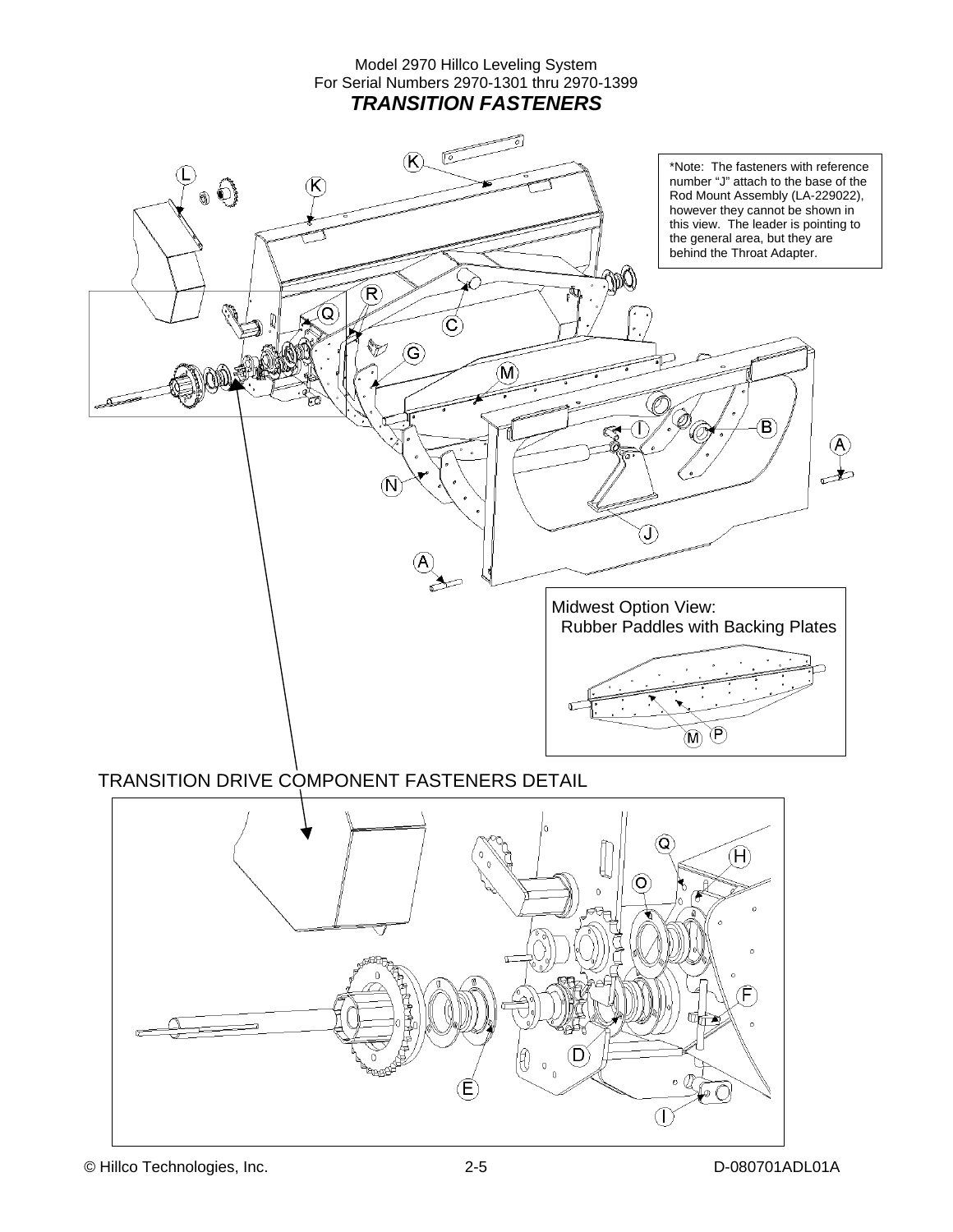|                         | <b>TRANSITION FASTENERS</b>             |                |                                     |                                     |  |  |
|-------------------------|-----------------------------------------|----------------|-------------------------------------|-------------------------------------|--|--|
| REF.                    | PART NO.                                | QTY.           | <b>PART NAME</b>                    | <b>WHERE USED</b>                   |  |  |
| A                       | F-SHC-10M070F                           | $\overline{2}$ | SHCS-8.8 M10 X 1.5O X 70            | THA HEADER LOCK                     |  |  |
| B                       | F-HC-16M120E                            | $\mathbf{1}$   | HC-10.9 M16 X 2.00 X 120            | MAIN PIVOT PIN COLLAR               |  |  |
| B                       | F-HNS-16ME                              | $\mathbf{1}$   | HN-10.9 M16 X 2.00 STOVER           | <b>MAIN PIVOT PIN COLLAR</b>        |  |  |
| $\mathsf{C}$            | F-MB-14NR40                             | 3              | MACH BUSH 14 GA NR 2-1/2" ID        | <b>MAIN PIVOT PIN</b>               |  |  |
| D                       | F-HCF-10M020E                           | 3              | FLHC-10.9 M10 X 1.50 X 20           | INNER 3-BOLT JS BEARING             |  |  |
| E                       | F-CB-10M030F                            | $\overline{3}$ | CARR-8.8 M10 X 1.50 X 30            | <b>OUTER 3-BOLT JS BEARING</b>      |  |  |
| Ē                       | F-HNF-10MF                              | $\overline{3}$ | FLHN-8.8 M10 X 1.50                 | OUTER 3-BOLT JS BEARING             |  |  |
| F                       | F-FWH-08                                | $\overline{4}$ | FW 1/2 HD YELLOW                    | BEATER BRNG TAKE-UP BLT             |  |  |
| $\overline{F}$          | F-HNJ-12MF                              | $\overline{4}$ | HN-8.8 M12 X 1.75 JAM               | BEATER BRNG TAKE-UP BLT             |  |  |
| G                       | F-FHS-8M015E                            | 29             | FHSC-10.9 M8 X 1.25 X 15            | <b>UHMW WEAR PLATES</b>             |  |  |
| $\overline{H}$          | F-CB-12M040F                            | 8              | CARR-8.8 M12 X 1.75 X 40            | TT BEATER BRNG MNT PLT              |  |  |
| $\overline{\mathsf{H}}$ | F-HNF-12MF                              | 8              | FLHN-8.8 M12 X 1.75                 | TT BEATER BRNG MNT PLT              |  |  |
| T                       | F-HCF-10M020F                           | $\overline{2}$ | FLHC-8.8 M10 X 1.50 X 20            | <b>SLAVE CYL MNT PIN</b>            |  |  |
| J                       | F-HC-16M050E                            | 3              | HC-10.9 M16 X 2.00 X 50             | <b>ROD MNT</b>                      |  |  |
| J                       | F-HNS-16ME                              | 3              | HN-10.9 M16 X 2.00 STOVER           | <b>ROD MNT</b>                      |  |  |
| K.                      | F-HCF-12M040E                           | 4              | FLHC-10.9 M12 X 1.75 X 40           | <b>TRANSITION MNT- FOR SN</b>       |  |  |
|                         |                                         |                |                                     | $[9750 (-688210); 9650 (-686329)]$  |  |  |
|                         |                                         |                |                                     | <b>TRANSITION MNT ALL 60 SERIES</b> |  |  |
| K.                      | F-HCF-16M040E                           | 4              | <b>IFLHC-10.9 M16 X 2.00 X 40</b>   | COMBINES; [9750 (688211-);          |  |  |
|                         |                                         |                |                                     | 9650 (688330-)]                     |  |  |
| L                       | F-HNF-10MF                              | $\overline{2}$ | FLHN-8.8 M10 X 1.50                 | TM DRIVE SHIELD                     |  |  |
| L                       | F-HCF-10M020F                           | $\mathcal{P}$  | FLHC-8.8 M10 X 1.50 X 20            | TM DRIVE SHIELD                     |  |  |
| м                       | F-HNSF-12ME                             | 9              | FLHN-10.9 M12 X 1.75 STOVER         | STEEL BEATER PADDLES OR PADDLE      |  |  |
|                         |                                         |                |                                     | <b>BACKING PLATES</b>               |  |  |
| м                       | F-HCF-12M080E                           | 9              | IFLHC-10.9 M12 X 1.75 X 80          | STEEL BEATER PADDLES OR PADDLE      |  |  |
|                         |                                         |                |                                     | <b>BACKING PLATES</b>               |  |  |
| N                       | F-HCF-12M040E                           | 10             | FLHC-10.9 M12 X 1.75 X 40           | <b>BACKING PLATES</b>               |  |  |
| O                       | F-HCF-10M020F                           | 6              | FLHC-8.8 M10 X 1.50 X 20            | BEATER BRNG MNT PLT                 |  |  |
| <b>NS</b>               | F-HNF-16ME                              | 4              | FLHN 10.9 M16 X 2.00                | THROAT ASSEMBLY MISCELLANEOUS       |  |  |
|                         | <b>FOR MIDWEST COMBINES</b>             |                |                                     |                                     |  |  |
| P                       | F-EB-04C20                              | 34             | BOLT, ELEVATOR, 1/4-20 x 1-1/4 ZINC | <b>PB PADDLES</b>                   |  |  |
| P                       | F-HNF-04C                               | 34             | SERR. FLHN 1/4-20 ZINC              | <b>PB PADDLES</b>                   |  |  |
|                         | <b>OPTIONAL PADDLE BEATER ANTI-WRAP</b> |                |                                     |                                     |  |  |
| Q                       | F-HCF-10M025E                           | $\overline{4}$ | FLHC-10.9 M10 X 1.50 X 25           | <b>ANTI-WRAP ASSEMBLIES</b>         |  |  |
| Q                       | F-HNF-10ME                              | $\overline{4}$ | FLHN-10.9 M10 X 1.50                | <b>ANTI-WRAP ASSEMBLIES</b>         |  |  |
| $\mathsf{R}$            | F-HC-06M020F                            | 6              | HC-8.8 M6 X 1.0 X 20                | THROAT NARROWING PLATES             |  |  |
| $\overline{R}$          | F-HNF-06MF                              | 6              | <b>FLHN-8.8 M6 X 1.0</b>            | THROAT NARROWING PLATES             |  |  |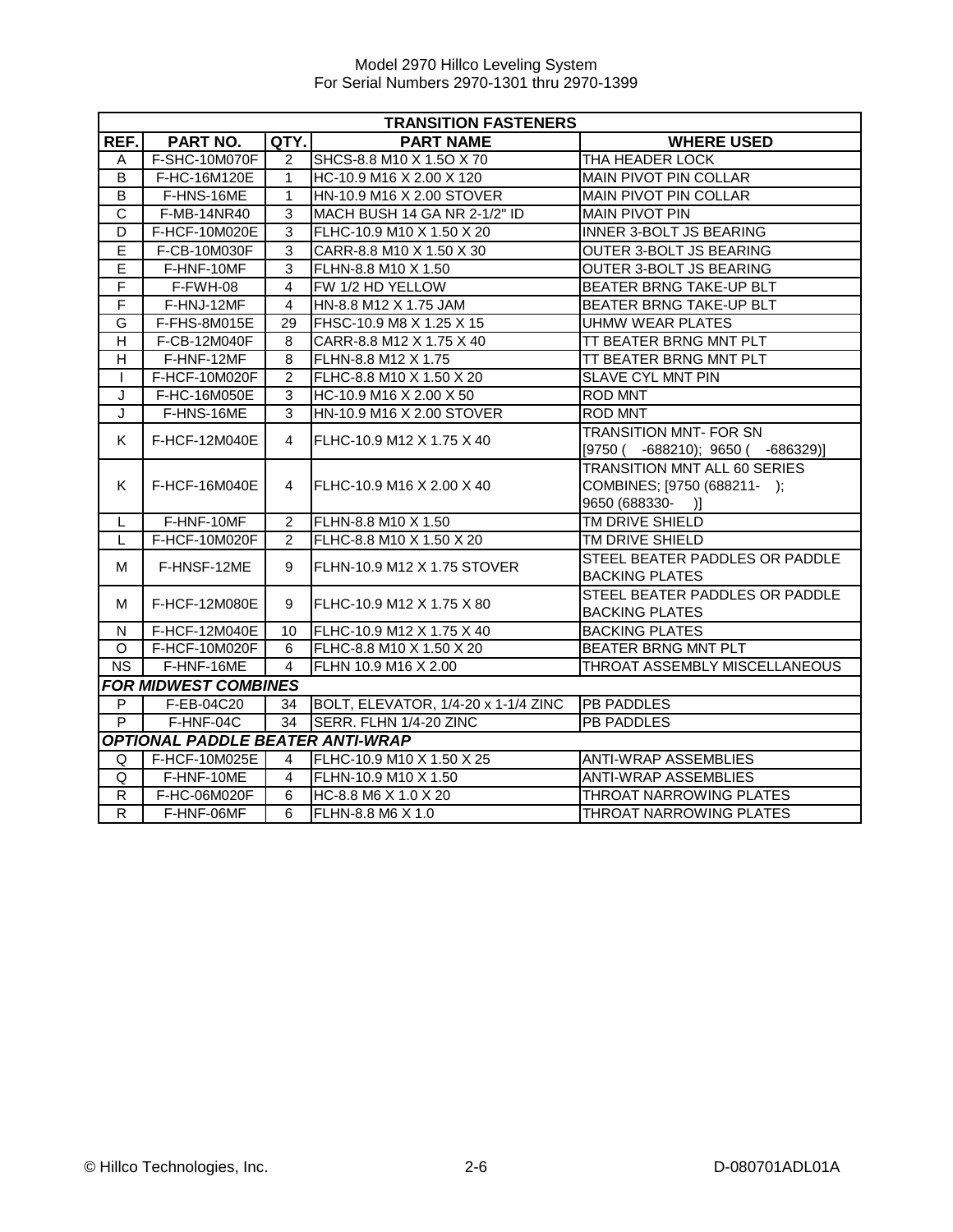#### Model 2970 Hillco Leveling System For Serial Numbers 2970-1301 thru 2970-1399 *WHEEL COMPONENTS & WHEEL FASTENERS*

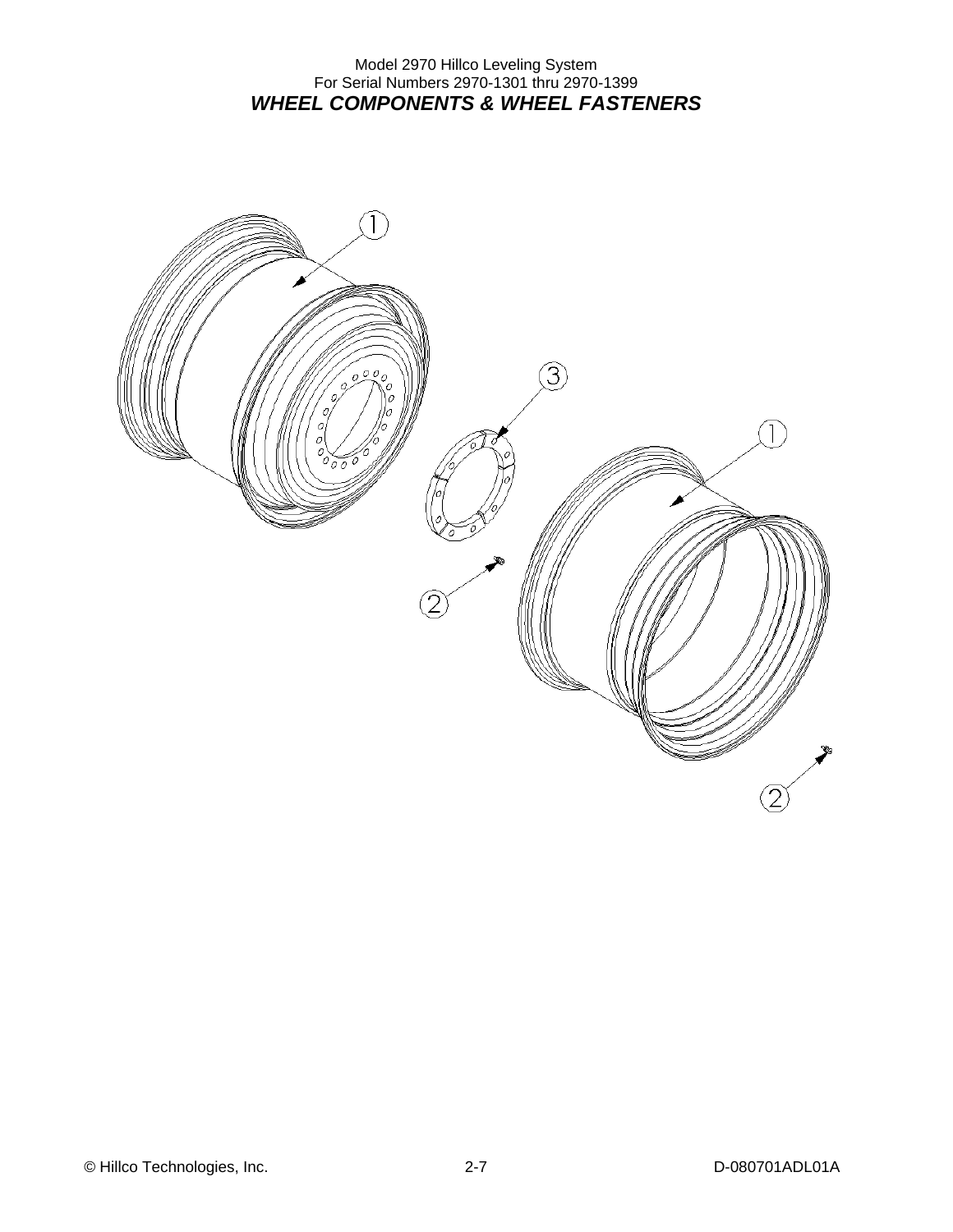|                | <b>WHEEL COMPONENTS</b> |      |                            |                             |
|----------------|-------------------------|------|----------------------------|-----------------------------|
| REF.           | <b>PART NO.</b>         | QTY. | <b>PART NAME</b>           | <b>NOTES</b>                |
|                | MC-143121               | 4    | 32 X 21 SINGLE PIECE WHEEL |                             |
| $\overline{2}$ | MC-143921               | 4    | <b>VALVE STEM</b>          |                             |
| 3              | LA-265961               | 2    | SET, WHEEL CLAMPING RING   |                             |
|                |                         |      |                            |                             |
|                |                         |      | <b>WHEEL FASTENERS</b>     |                             |
| REF.           | <b>PART NO.</b>         | QTY. | <b>PART NAME</b>           | <b>NOTES</b>                |
| <b>NS</b>      | N/A                     | 20   | <b>BOLT</b>                | <b>JOHN DEERE FASTENERS</b> |
| <b>NS</b>      | N/A                     | 10   | <b>SPACER PLATE</b>        | JOHN DEERE FASTENERS        |
| <b>NS</b>      | N/A                     | 20   | <b>NUT</b>                 | JOHN DEERE FASTENERS        |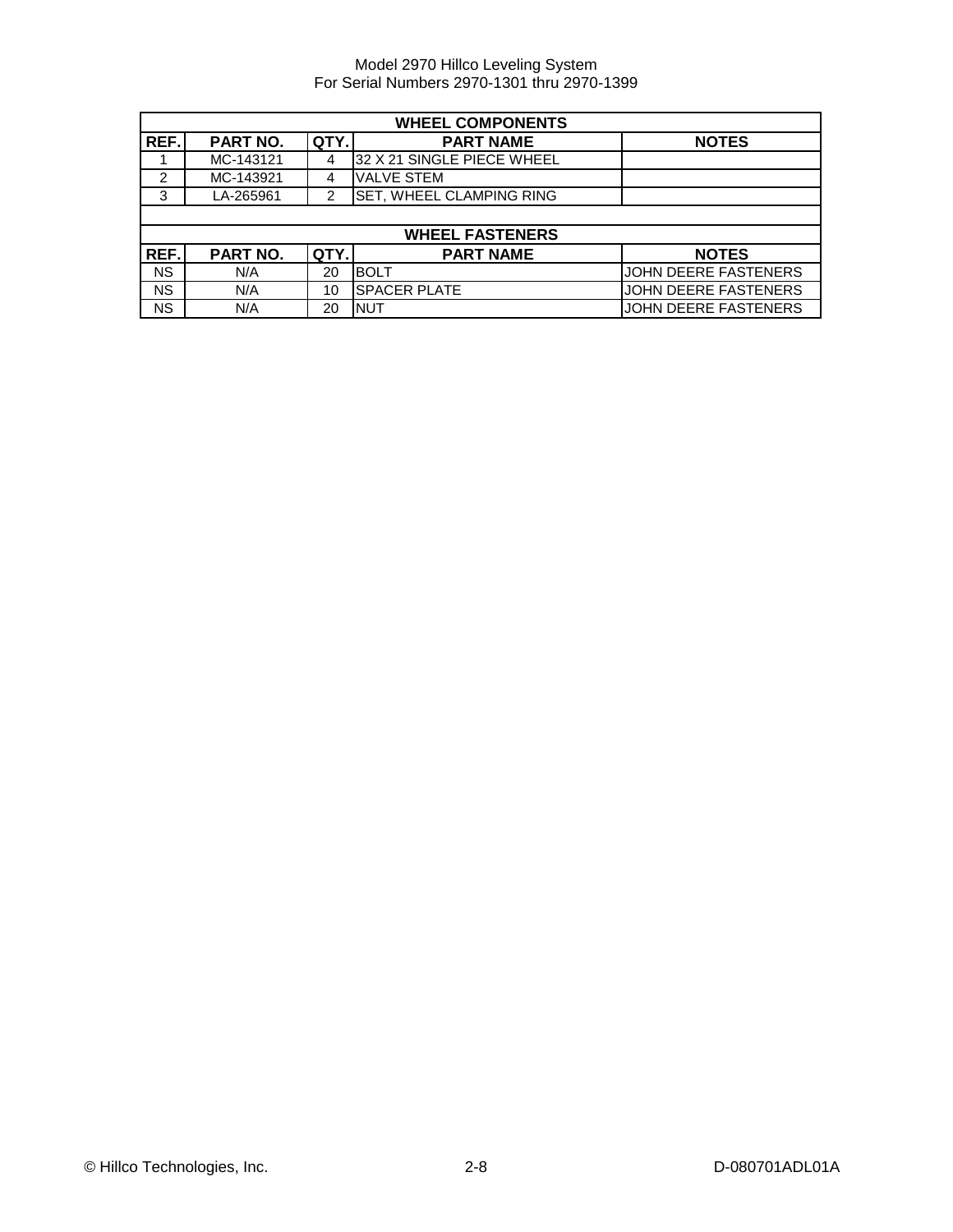**3** *CARRIAGE* 





© Hillco Technologies, Inc. 20080701ADL01A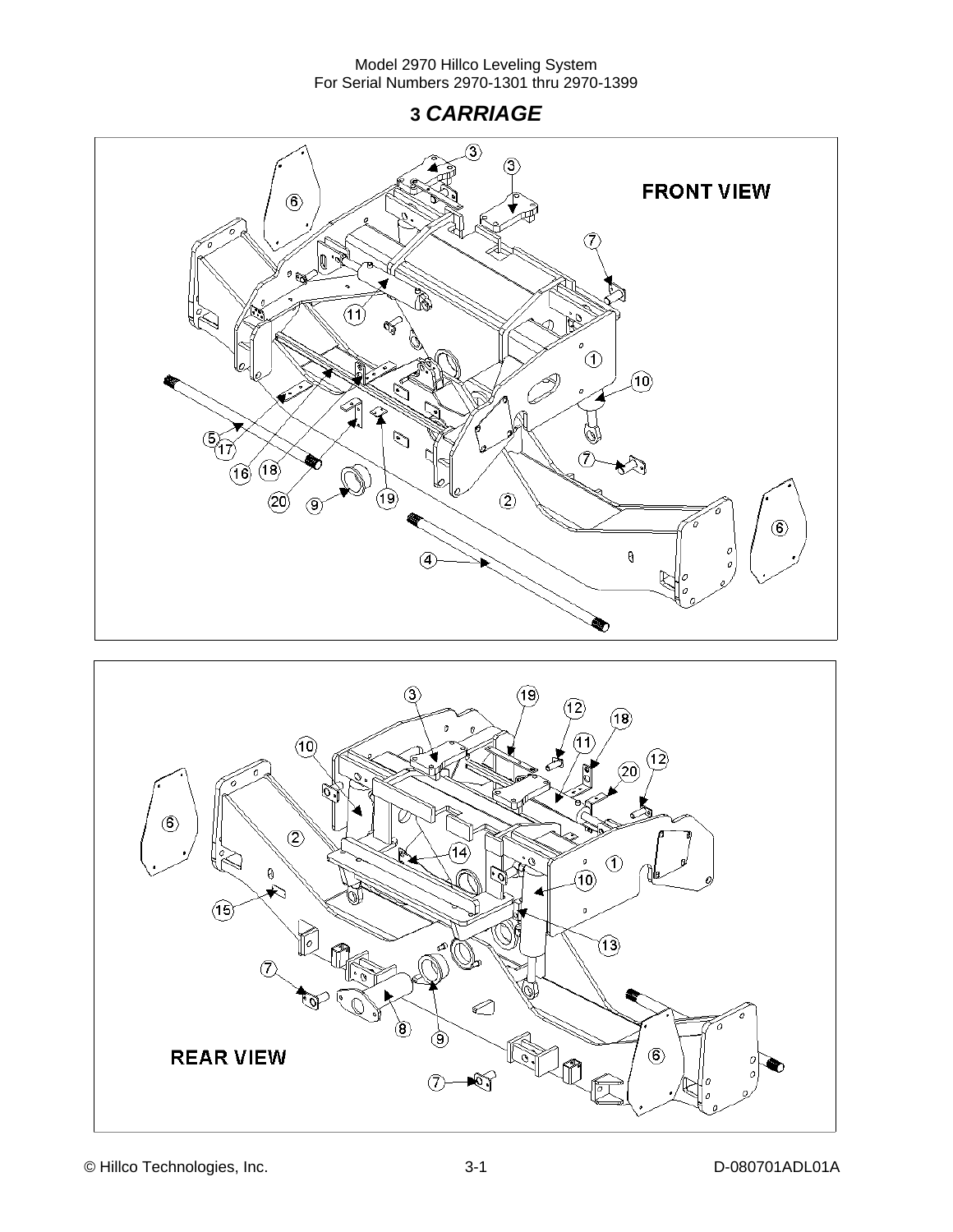| <b>CARRIAGE COMPONENTS</b> |                              |                |                                                 |                                                      |  |
|----------------------------|------------------------------|----------------|-------------------------------------------------|------------------------------------------------------|--|
| REF.                       | PART NO.                     | QTY.           | <b>PART NAME</b>                                | <b>NOTES</b>                                         |  |
| 1                          | LA-234923                    | 1              | CO ASM, 2970                                    |                                                      |  |
| $\overline{2}$             | LA-234964                    | $\mathbf{1}$   | <b>CU ASM, 122.5</b>                            |                                                      |  |
| <b>NS</b>                  | LA-234943                    | 1              | <b>CU ASM, 114.5</b>                            | OPTIONAL--FOR MIDWEST<br><b>COMBINES</b>             |  |
| 3                          | LA-235711                    | $\overline{2}$ | CM PLATE ASM, TOP                               |                                                      |  |
| 4                          | MC-134261                    | $\mathbf{1}$   | COUNTER SHAFT, 1228 MM, LEFT                    | RG&P, 122.5 UNDERCARRIAGE,<br><b>NO EXTENSIONS</b>   |  |
| 4                          | MC-134281                    | 1              | COUNTER SHAFT, 1126.5 MM, LEFT                  | RG&P, 114.5 UNDERCARRIAGE,<br><b>NO EXTENSIONS</b>   |  |
| 4                          | MC-134301                    | $\mathbf{1}$   | COUNTER SHAFT, 1175.5 MM, LEFT                  | RG&P, 114.5 UNDERCARRIAGE,<br><b>WITH EXTENSIONS</b> |  |
| 5                          | MC-134271                    | 1              | COUNTER SHAFT, 951 MM, RIGHT                    | RG&P, 122.5, UNDERCARRIAGE,<br><b>NO EXTENSIONS</b>  |  |
| 5                          | MC-134291                    | 1              | COUNTER SHAFT, 849.5, RIGHT                     | RG&P, 114.5 UNDERCARRIAGE,<br><b>NO EXTENSIONS</b>   |  |
| 5                          | MC-134311                    | 1              | COUNTER SHAFT, 898.5 MM, RIGHT                  | RG&P, 114.5 UNDERCARRIAGE,<br>WITH EXTENSIONS        |  |
| 6                          | LP-230241                    | $\overline{c}$ | CM CAP, AXLE                                    |                                                      |  |
| $\overline{7}$             | LA-230551                    | 4              | CM PIN ASM, MAIN CYLINDER                       |                                                      |  |
| 8                          | LA-229252                    | 1              | CM PIN ASM, MAIN PIVOT                          |                                                      |  |
| $\boldsymbol{9}$           | LP-103871                    | $\overline{c}$ | CO BUSHING, PIVOT                               |                                                      |  |
| 10                         | HC-103227                    | $\overline{c}$ | CYLINDER, MAIN LEVELING                         | SEE HYDRAULICS PAGE 8-1                              |  |
| 11                         | HC-101842                    | 1              | <b>CYLINDER, MASTER</b>                         | SEE HYDRAULICS PAGE 8-1                              |  |
| $\overline{12}$            | LA-229071                    | 2              | TM PIN ASM, TRIM CYLINDER                       |                                                      |  |
| 13                         | HC-139151                    | $\overline{2}$ | VALVE, 3-PORT COUNTERBALANCE                    | SEE HYDRAULICS PAGE 8-1                              |  |
| 14                         | LM-234653                    | 1              | EM MOUNT, CONTROL BOX                           |                                                      |  |
| 15                         | LA-256001                    | 1              | TAG, SERIAL NUMBER                              |                                                      |  |
| 16                         | LM-260121                    | 1              | CM TUBE, HOSE HANGER                            |                                                      |  |
| 17                         | LM-260131                    | 1              | CM MOUNT, HYDRO HOSE                            |                                                      |  |
| 18                         | LP-260142                    | 1              | CM MNT, HDR LIFT CYL HOSE                       |                                                      |  |
| 19                         | LM-260151                    | 1              | CM CLAMP, HOSE MOUNT                            |                                                      |  |
|                            |                              |                | <b>MISCELLANEOUS CARRIAGE COMPONENTS</b>        |                                                      |  |
| 20                         | LM-248781                    | $\mathbf{1}$   | LM FLT, BRAKELINE BRACKET                       |                                                      |  |
| 21                         | LM-261861                    | 1              | HM MOUNT, HYDRO HOSE CLAMP                      | <b>BOLTS TO TRANSMISSION</b>                         |  |
| N <sub>S</sub>             | LM-255531                    | 1              | BEHRINGER CLAMP, SPACER                         |                                                      |  |
| <b>NS</b>                  | MC-137521                    | $\overline{2}$ | <b>HOSE CLAMP, TANDEM</b>                       |                                                      |  |
| $\overline{\text{NS}}$     | MC-137531                    | 2              | HOSE CLAMP, TANDEM COVER PLATE                  |                                                      |  |
| <b>NS</b>                  | HC-142051                    | $\mathbf{1}$   | SLEEVE, ABRASION, E- BRAKE CABLE                |                                                      |  |
| <b>NS</b>                  | HC-142061                    | 1              | SLEEVE, ABRASION, SHIFT CABLE                   |                                                      |  |
| <b>NS</b>                  | LP-249321                    | $\overline{c}$ | CM SPACER, SHIPPING                             |                                                      |  |
| <b>NS</b>                  | MC-142921                    | $\overline{2}$ | <b>EMERGENCY BRAKE CABLES</b>                   |                                                      |  |
| <b>NS</b><br><b>NS</b>     | F-HC-08M090F<br>F-HC-08M100F | 2<br>1         | HC-8.8 M8 X 1.25 X 90<br>HC-8.8 M8 X 1.25 X 100 | CLAMP FOR HYDRO HOSES<br>CLAMP FOR HYDRO HOSES       |  |
| <b>NS</b>                  | F-HNF-08MF                   | $\overline{2}$ | FLHN-8.8 M8 X 1.25                              | <b>CLAMP FOR HYDRO HOSES</b>                         |  |
| <b>NS</b>                  | MC-141551                    | 1              | CABLE, SHIFT                                    |                                                      |  |
| <b>NS</b>                  | F-HNN-8MF                    | 2              | HN- 8.8 M8 X 1.25 NYLOCK                        | NUT, FOR E-BRAKE                                     |  |
|                            |                              |                |                                                 | LEVELING & TRIM HOSES FROM                           |  |
| <b>NS</b>                  | HC-133541                    | 1              | ABRASION SLEEVE, 36"                            | OVERCARRIAGE                                         |  |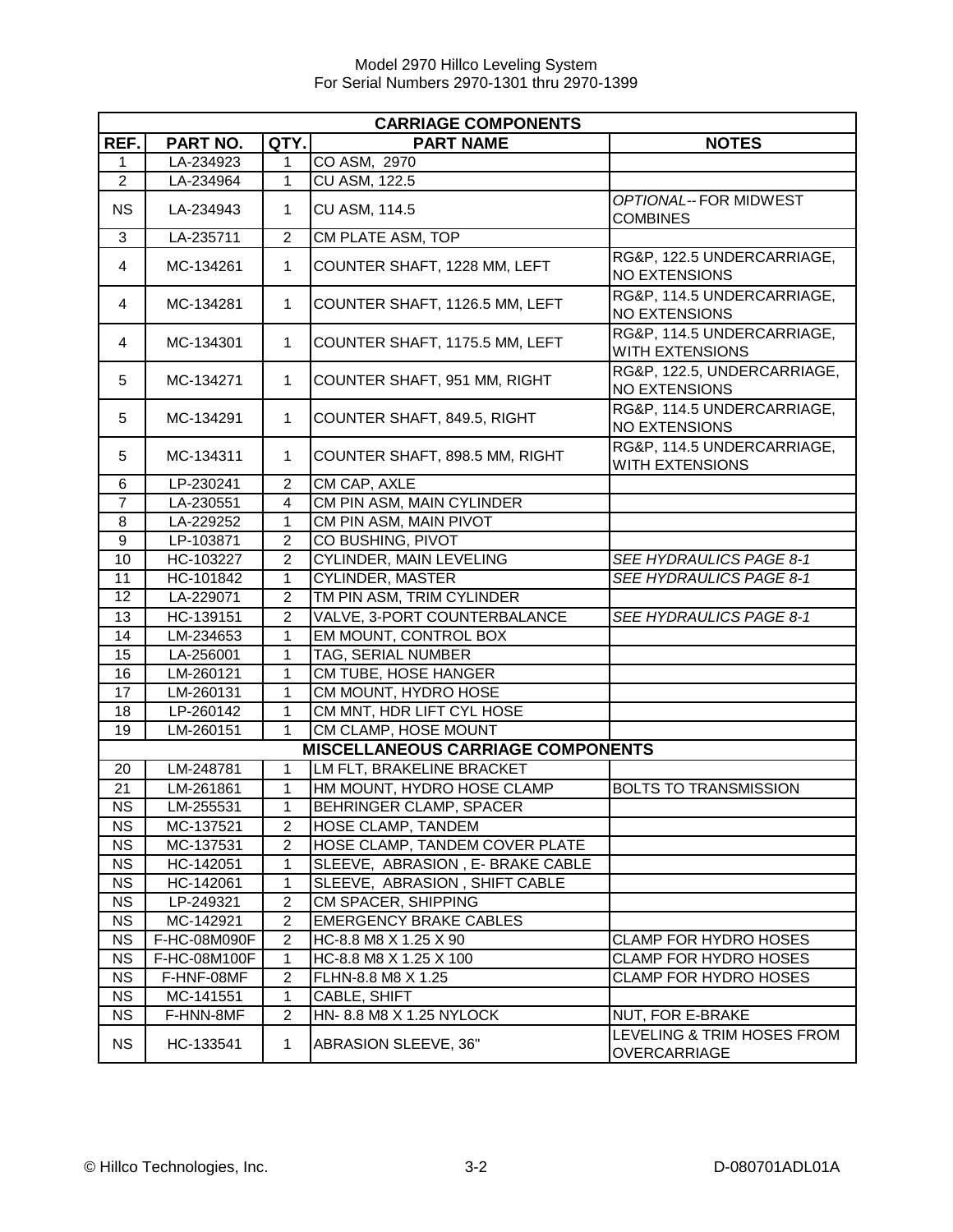#### Model 2970 Hillco Leveling System For Serial Numbers 2970-1301 thru 2970-1399 *CARRIAGE FASTENERS*



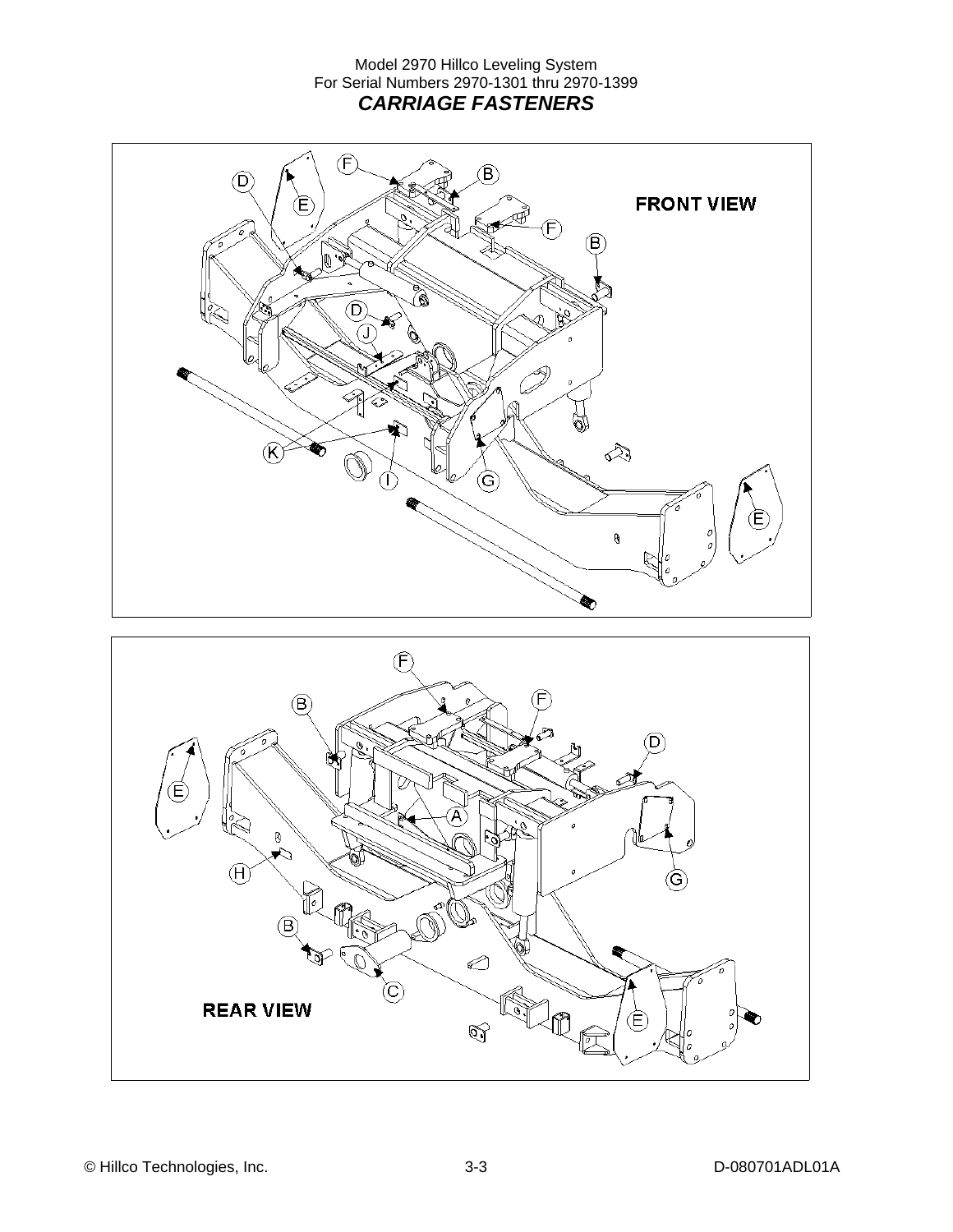|              | <b>CARRIAGE FASTENERS</b> |                |                             |                                                         |  |
|--------------|---------------------------|----------------|-----------------------------|---------------------------------------------------------|--|
| REF.         | PART NO.                  | QTY.           | <b>PART NAME</b>            | <b>WHERE USED</b>                                       |  |
| A            | F-HNF-10MF                | $\overline{4}$ | FLHN-8.8 M10 X 1.50         | EM MOUNT, CONTROL BOX                                   |  |
| A            | F-HC-10M025F              | 4              | HC-8.8 M10 X 1.50 X 25      | EM MOUNT, CONTROL BOX                                   |  |
| B            | F-HCF-12M025F             | 4              | FLHC-8.8 M12 X 1.75 X 25    | LEVELING CYL MNT PIN                                    |  |
| $\mathsf{C}$ | F-HNS-16ME                | $\overline{2}$ | HN-10.9 M16 X 2.00 STOVER   | <b>MAIN PVT PIN</b>                                     |  |
| D            | F-HCF-10M020E             | $\mathfrak{p}$ | FLHC-10.9 M10 X 1.50 X 20   | <b>MASTER CYL MNT PIN</b>                               |  |
| E            | F-HCF-10M040F             | 8              | HC 8.8 M10 X 1.50 X 40 FLNG | <b>ORIGINAL AXLE COVER</b>                              |  |
| E            | F-HNF-10MF                | 8              | HC 8.8 M10 X 1.50 FLNG      | <b>ORIGINAL AXLE COVER</b>                              |  |
| E            | F-FWF-06020               | 8              | FW 3/8 X 1-1/4, FENDER      | <b>ORIGINAL AXLE COVER</b>                              |  |
| F            | F-HC8-12C240              | 8              | HC8 3/4-10 X 15             | <b>OVERCARRIAGE CLAMP</b>                               |  |
| F            | F-HNS-12C                 | 8              | HN8 3/4-10 STOVER           | <b>OVERCARRIAGE CLAMP</b>                               |  |
| G            | F-HC-16M110E              | 8              | HC-10.9 M16 X 2.00 X 110    | <b>OVERCARRIAGE FRONT MOUNT</b>                         |  |
| G            | $F-FWH-10$                | 8              | FW 5/8 HARDENED             | <b>OVERCARRIAGE FRONT MOUNT</b>                         |  |
| H            | F-UDS-#7X06               | $\overline{2}$ | SCREW U-DRIVE, #7 X 3/8     | <b>SERIAL NUMBER PLATE</b>                              |  |
|              | F-HCF-16M080E             | 4              | FLHC-10.9 M16 X 2.00 X 80   | <b>TRANSMISSION</b>                                     |  |
| J            | F-HC-08M060F              | 4              | HC-8.8 M8 X 1.25 X 60       | <b>HYDRO &amp; HDR LIFT CYL HOSE</b><br><b>BRACKETS</b> |  |
| J            | F-HNF-08MF                | 4              | FLHN-8.8 M8 X 1.25          | <b>HYDRO &amp; HDR LIFT CYL HOSE</b><br><b>BRACKETS</b> |  |
| K            | F-HNF-16ME                | 4              | FLHN-10.9 M16 X 2.00        | <b>BTM &amp; TOP TRANSMISSION MNT</b><br><b>HOLES</b>   |  |
| <b>NS</b>    | F-HCF-8M050E              | $\mathcal{P}$  | FLHN-10.9 M8 X 1.25 X 50    | <b>BRAKELINE CLAMP</b>                                  |  |
| <b>NS</b>    | F-HNF-08ME                | 2              | FLHN-10.9 M8 X 1.25 PLT     | <b>BRAKELINE CLAMP</b>                                  |  |
| <b>NS</b>    | F-PSL-04X48               | $\overline{2}$ | SNAP LOCK PIN, 1/4-3        | <b>SHIPPING SPACER</b>                                  |  |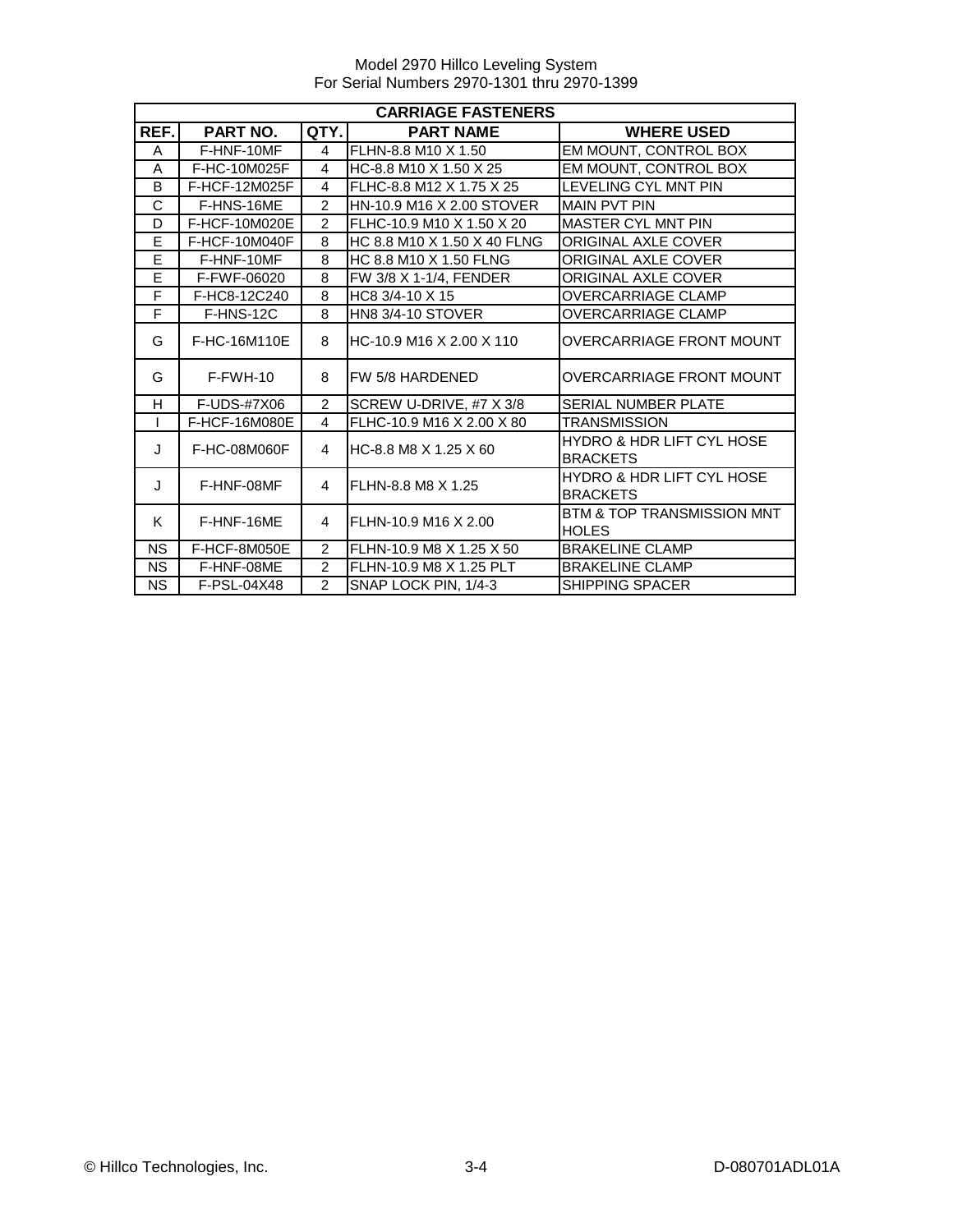### **4** *Y-BRACE*

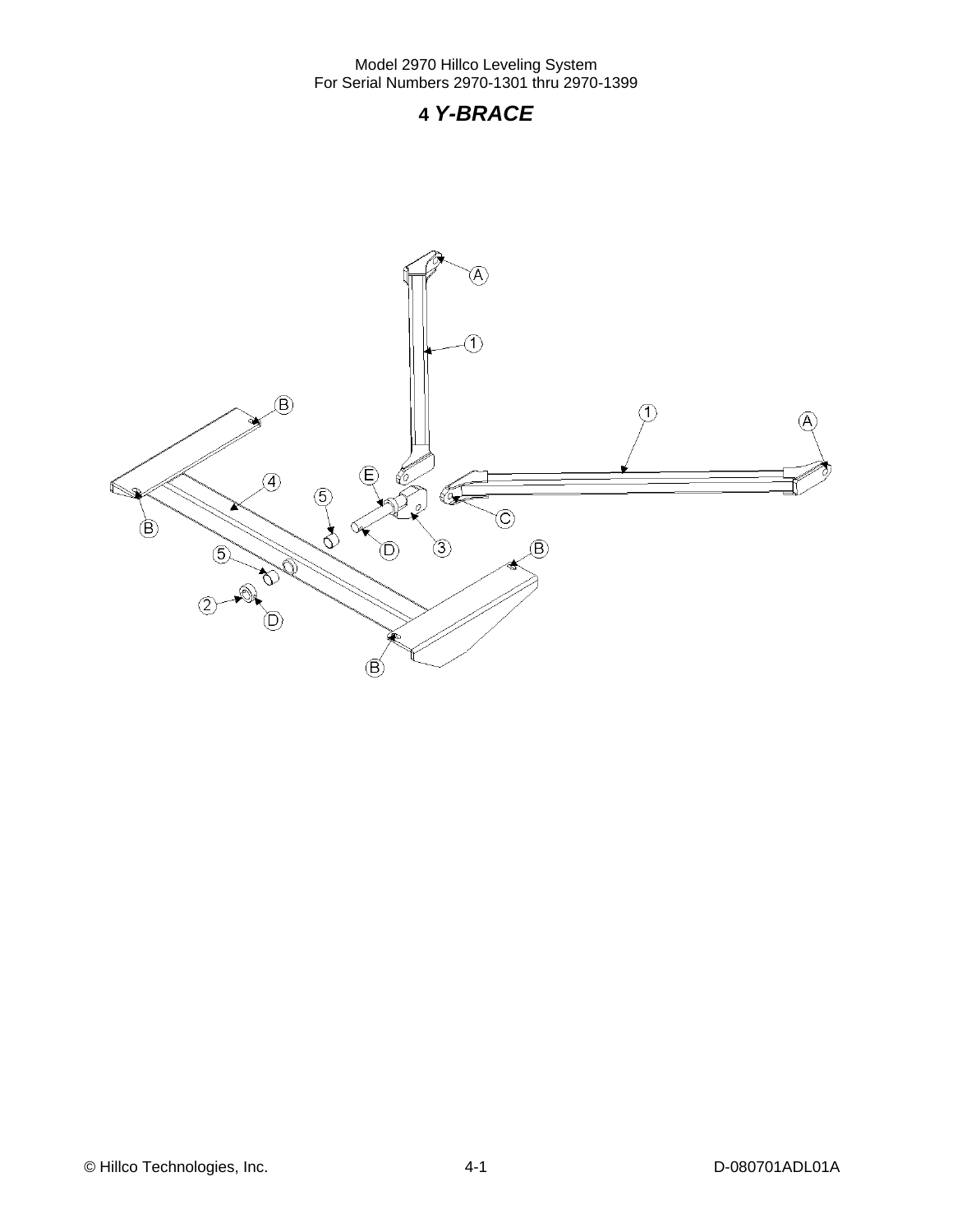|                | <b>Y-BRACE COMPONENTS</b> |                |                               |                               |  |
|----------------|---------------------------|----------------|-------------------------------|-------------------------------|--|
| REF.           | PART NO.                  | QTY.           | <b>PART NAME</b>              | <b>NOTES</b>                  |  |
| 1              | LA-228703                 | 2              | <b>YB ARM ASM</b>             |                               |  |
| $\overline{2}$ | LM-234101                 | 1              | YB COLLAR, PIVOT PIN          |                               |  |
| 3              | LA-228762                 | 1              | YB PIN ASM, PIVOT             |                               |  |
| 4              | LA-255361                 | 1              | YB SUPPORT ASM, CROSS         | FOR 60 SERIES COMBINES        |  |
| NS             | LA-234931                 | 1              | YB SUPPORT ASM, CROSS         | FOR 50 SERIES COMBINES        |  |
| 5              | MC-135431                 | $\overline{2}$ | <b>BUSHING, PLANE</b>         |                               |  |
|                |                           |                |                               |                               |  |
|                |                           |                | <b>Y-BRACE FASTENERS</b>      |                               |  |
| REF.           | PART NO.                  | QTY.           | <b>PART NAME</b>              | <b>WHERE USED</b>             |  |
| A              | F-HC-24M070E              | $\overline{2}$ | HC-10.9 M24 X 3.00 X 70       | <b>Y-BRACE FRNT MNT</b>       |  |
| A              | F-HNS-24ME                | $\mathfrak{p}$ | HN-10.9 M24 X 3.00 STOVER     | <b>Y-BRACE FRNT MNT</b>       |  |
| B              | F-HCF-16M090F             | 4              | FLHC-10.9 M16 X 2 X 90        | Y-BRACE CROSS SUPPORT         |  |
|                |                           |                |                               | FOR 60 SERIES COMBINES        |  |
| B              | F-HNSF-16ME               | 4              | FLHN 10.9 M16 X 2 STOVER FLNG | <b>Y-BRACE CROSS SUPPORT</b>  |  |
|                |                           |                |                               | FOR 60 SERIES COMBINES        |  |
| <b>NS</b>      | F-HC-12M040E              | 6              | HC-10.9 M12 X 1.75 X 40       | Y-BRACE CROSS SUPPORT         |  |
|                |                           |                |                               | FOR 50 SERIES COMBINES        |  |
| <b>NS</b>      | F-HNS-12ME                | 6              | HN-10.9 M12 X 1.75 STOVER     | <b>Y-BRACE CROSS SUPPORT</b>  |  |
|                |                           |                |                               | <b>FOR 50 SERIES COMBINES</b> |  |
| C              | F-HC-24M110E              | 1              | HC-10.9 M24 X 3.00 X 110      | <b>Y-BRACE REAR MNT</b>       |  |
| C              | F-HNS-24ME                | 1              | HN-10.9 M24 X 3.00 STOVER     | Y-BRACE REAR MNT              |  |
| D              | F-HC-12M080E              | 1              | HC-10.9 M12 X 1.75 X 80       | <b>Y-BRACE PVT PIN COLLAR</b> |  |
| D              | F-HNS-12ME                | 1              | HN-10.9 M12 X 1.75 STOVER     | Y-BRACE PVT PIN COLLAR        |  |
| E              | <b>F-MB-18NR24</b>        | 20             | MACH BUSH 18GA NR 1-1/2" ID   | Y-BRACE PVT PIN               |  |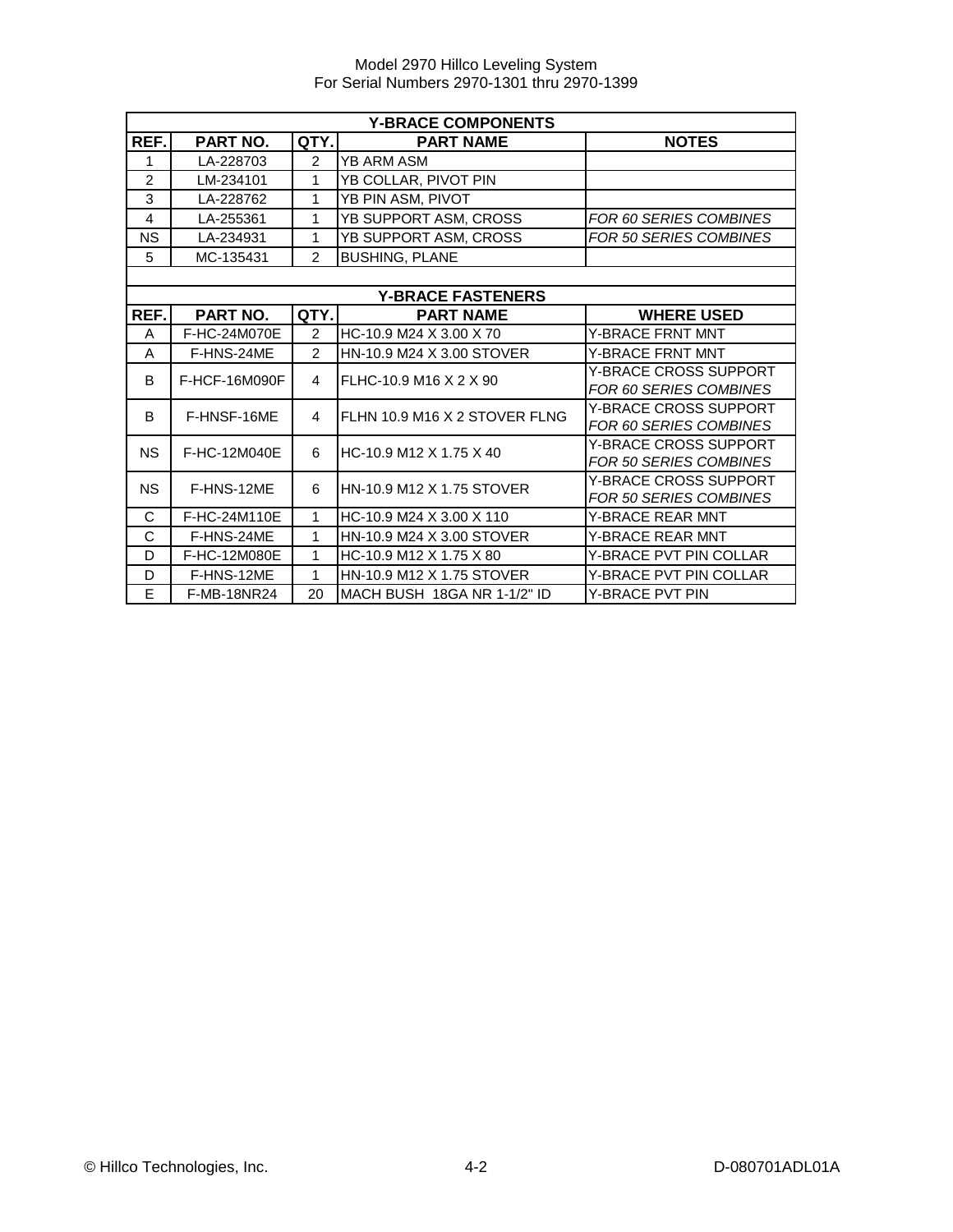# **5** *DROP AXLE*

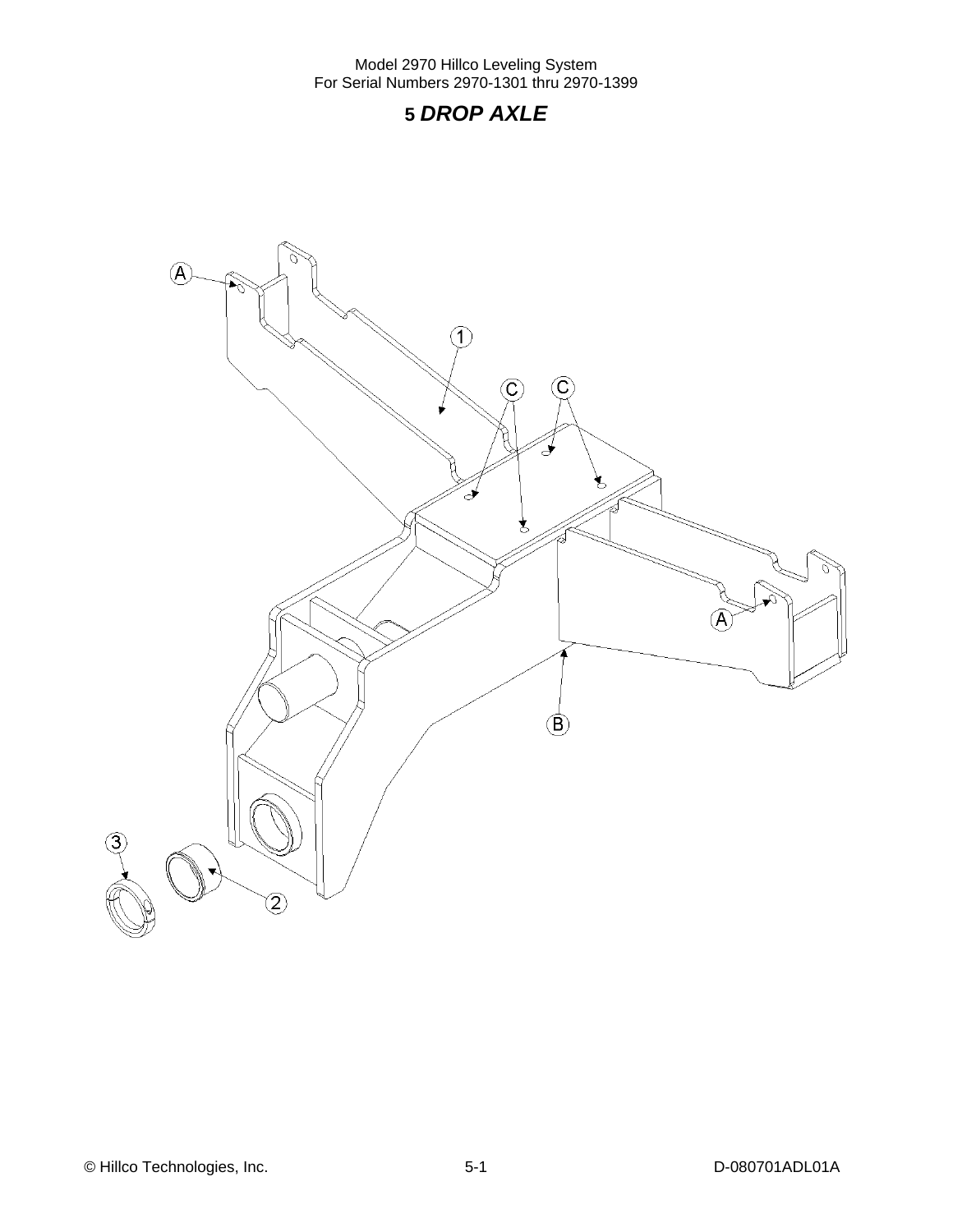| <b>DROP AXLE COMPONENTS</b> |              |               |                                     |                       |  |
|-----------------------------|--------------|---------------|-------------------------------------|-----------------------|--|
| REF.                        | PART NO.     | QTY.          | <b>PART NAME</b>                    | <b>NOTES</b>          |  |
|                             | LA-234971    |               | DA ASM                              |                       |  |
| $\mathcal{P}$               | LP-235092    |               | LM BUSHING, DA PIVOT                |                       |  |
| 3                           | LM-263711    |               | LM COLLAR, CLAMPING 3-1/2" X 4-3/4" |                       |  |
|                             |              |               |                                     |                       |  |
|                             |              |               | <b>DROP AXLE FASTENERS</b>          |                       |  |
| REF.                        | PART NO.     | QTY.          | <b>PART NAME</b>                    | <b>WHERE USED</b>     |  |
| A                           | F-HNS-16ME   | $\mathcal{P}$ | HN-10.9 M16 X 2.00 STOVER           | <b>DROP AXLE WING</b> |  |
| A                           | F-HC-16M190E | $\mathcal{P}$ | HC-10.9 M16 X 2.00 X 190            | <b>DROP AXLE WING</b> |  |
| B                           | F-HC-16M250E | 4             | HC-10.9 M16 X 2.00 X 250            | DROP AXLE LOWER PLATE |  |
| B                           | F-HNSF-16ME  | 4             | HN-10.9 M16 X 2.00 STOVER, FLNG     | DROP AXLE LOWER PLATE |  |
| C                           | F-HC-16M060E | 4             | HC-10.9 M16 X 2.00 X 60             | DROP AXLE UPPER PLATE |  |
| C                           | F-HNS-16ME   | 4             | HN-10.9 M16 X 2.00 STOVER           | DROP AXLE UPPER PLATE |  |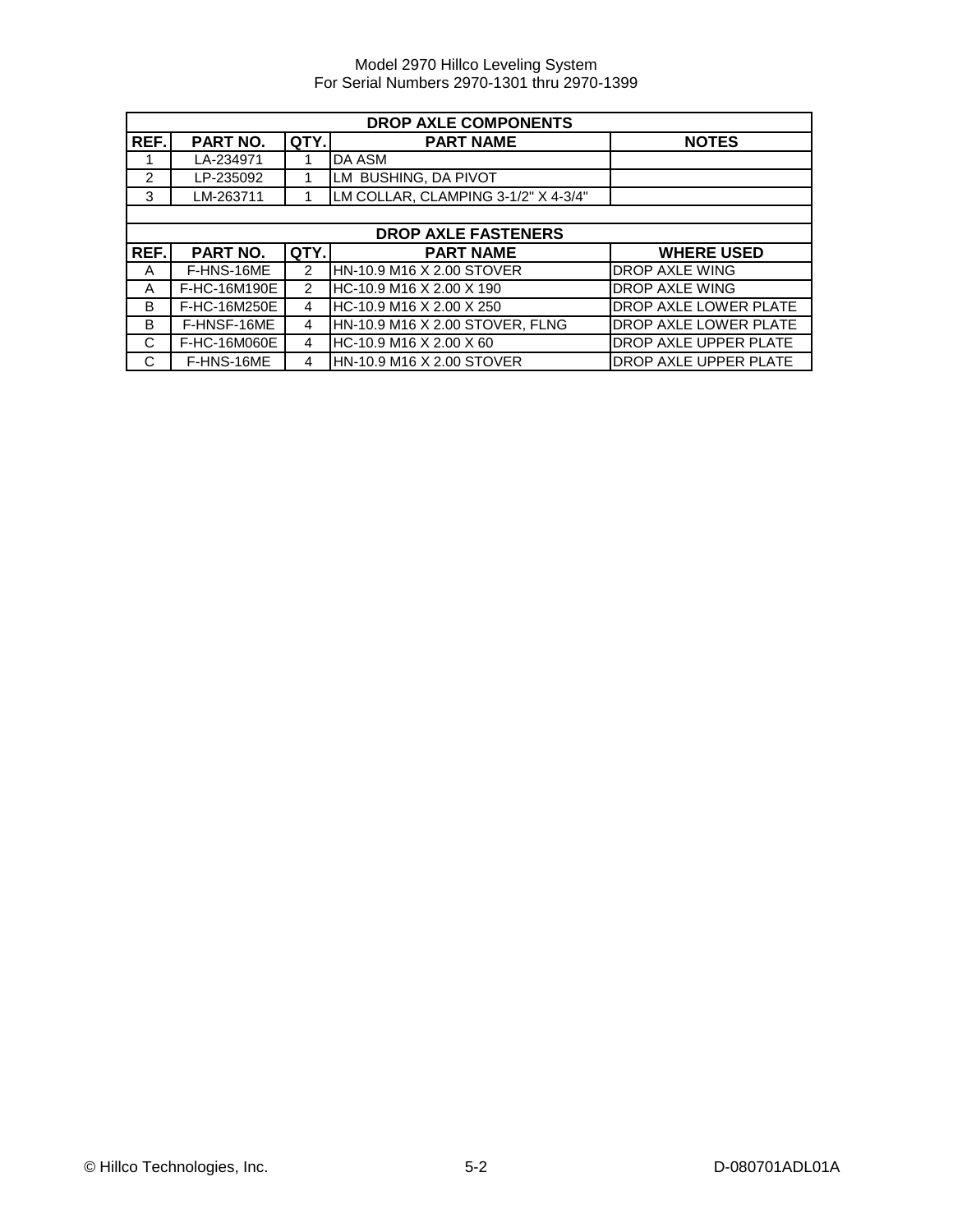### **6** *LADDER*

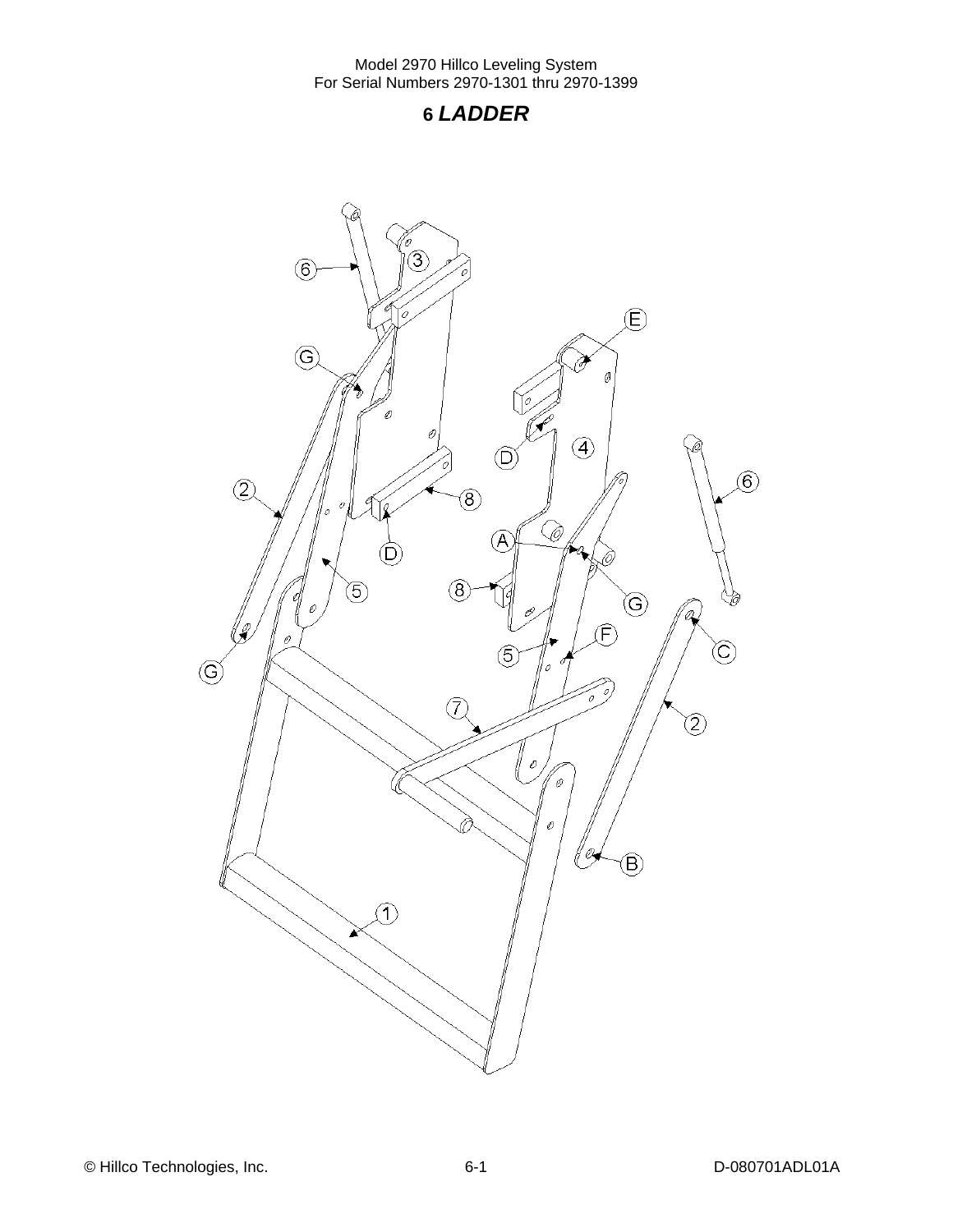Model 2970 Hillco Leveling System For Serial Numbers 2970-1301 thru 2970-1399

|                | <b>LADDER COMPONENTS</b> |                |                                               |                                              |  |  |
|----------------|--------------------------|----------------|-----------------------------------------------|----------------------------------------------|--|--|
| REF.           | PART NO.                 | QTY.           | <b>PART NAME</b>                              | <b>NOTES</b>                                 |  |  |
| $\mathbf{1}$   | LA-236563                | 1              | LM STEP ASM, FOLDING LADDER<br>LOWER          |                                              |  |  |
| $\overline{2}$ | LM-236054                | $\overline{2}$ | LM PLT, FOLDING LADDER LINK                   |                                              |  |  |
| 3              | LA-236542                | $\mathbf{1}$   | LM PLT ASM, LFT SIDE FOLDING<br><b>LADDER</b> |                                              |  |  |
| 4              | LA-236552                | $\mathbf{1}$   | LM PLT ASM, RHT SIDE FOLDING<br><b>LADDER</b> |                                              |  |  |
| 5              | LM-236634                | $\overline{2}$ | LM PLT, UPPER ARM                             |                                              |  |  |
| $6\phantom{1}$ | MC-134921                | $\overline{2}$ | <b>GAS CHARGED LIFT SUPPORT</b>               |                                              |  |  |
| <b>NS</b>      | MC-134931                | $\overline{2}$ | LIFT SUPPORT BRACKETS (PAIR)                  |                                              |  |  |
| $\overline{7}$ | LA-238761                | 1              | LM ASM, LADDER HANDLE                         |                                              |  |  |
| 8              | LM-241271                | 4              | LM FLT, LADDER SPACER                         |                                              |  |  |
|                |                          |                |                                               |                                              |  |  |
|                |                          |                | <b>LADDER FASTENERS</b>                       |                                              |  |  |
| REF.           | <b>PART NO.</b>          | QTY.           | <b>PART NAME</b>                              | <b>WHERE USED</b>                            |  |  |
| A              | F-HC-12M050F             | $\overline{2}$ | HC-8.8 M12 X 1.75 X 50                        | <b>LADDER TOP SIDE PLATE</b><br><b>PIVOT</b> |  |  |
| A              | F-HNS-12ME               | $\overline{2}$ | HN-10.9 M12 X 1.75 STOVER                     | <b>LADDER PIVOTS</b>                         |  |  |
| B              | F-HC-12M030F             | $\overline{4}$ | HC-8.8 M12 X 1.75 X 30                        | <b>LADDER MIDDLE PIVOTS</b>                  |  |  |
| B              | F-HNS-12ME               | $\overline{4}$ | HN-10.9 M12 X 1.75 STOVER                     | <b>LADDER PIVOTS</b>                         |  |  |
| $\mathsf{C}$   | F-HC-12M065F             | $\overline{2}$ | HC-8.8 M12 X 1.75 X 65                        | <b>LADDER BOTTOM SIDE</b><br>PLT PIVOTS      |  |  |
| $\mathsf{C}$   | F-HNS-12ME               | $\overline{2}$ | HN-10.9 M12 X 1.75 STOVER                     | <b>LADDER PIVOTS</b>                         |  |  |
| D              | F-HC-08M035F             | 8              | HC-8.8 M8 X 1.25 X 35                         | <b>LADDER SIDE PLATE</b><br><b>MOUNTS</b>    |  |  |
| D              | F-HNF-08MF               | 8              | FLHN 8.8 M8 X 1.25                            | <b>LADDER SIDE PLATE</b><br><b>MOUNTS</b>    |  |  |
| E              | F-HNJ-05C                | $\overline{2}$ | HN5 5/16-18 JAM NUT                           | <b>LADDER BALL STUD</b>                      |  |  |
| E              | F-LW-05                  | $\overline{2}$ | LW 5/16                                       | <b>LADDER BALL STUD</b>                      |  |  |
| F              | F-HC-08M025F             | $\overline{2}$ | HC-8.8 M8 X 1.25 X 25                         | <b>LADDER HANDLE</b>                         |  |  |
| F              | F-HNF-08MF               | $\overline{2}$ | FLHN 8.8 M8 X 1.25                            | <b>LADDER HANDLE</b>                         |  |  |
| G              | F-FWH-08                 | 8              | FW, HD 1/2                                    | <b>ALL PIVOTS</b>                            |  |  |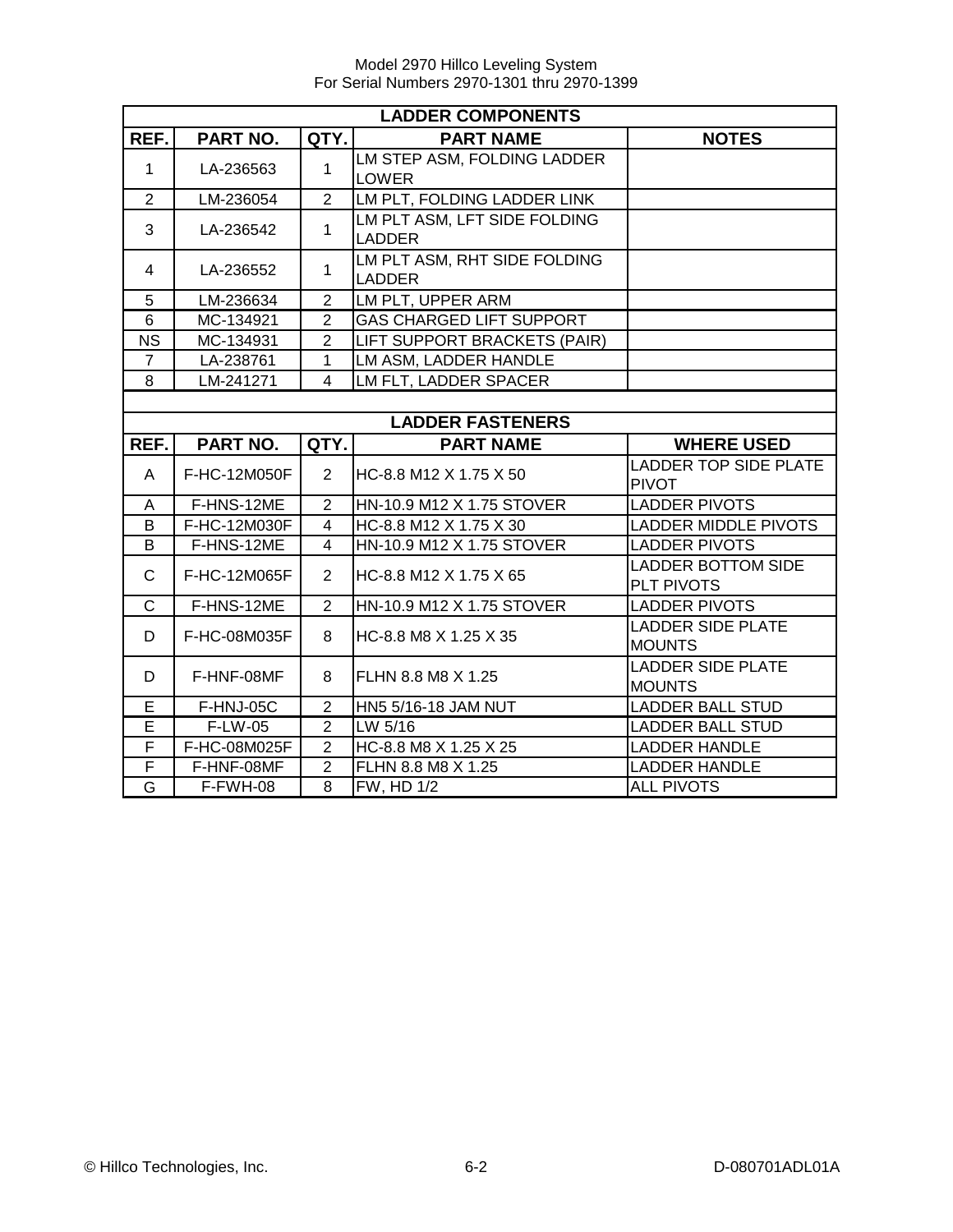# **7** *ELECTRICAL COMPONENTS*



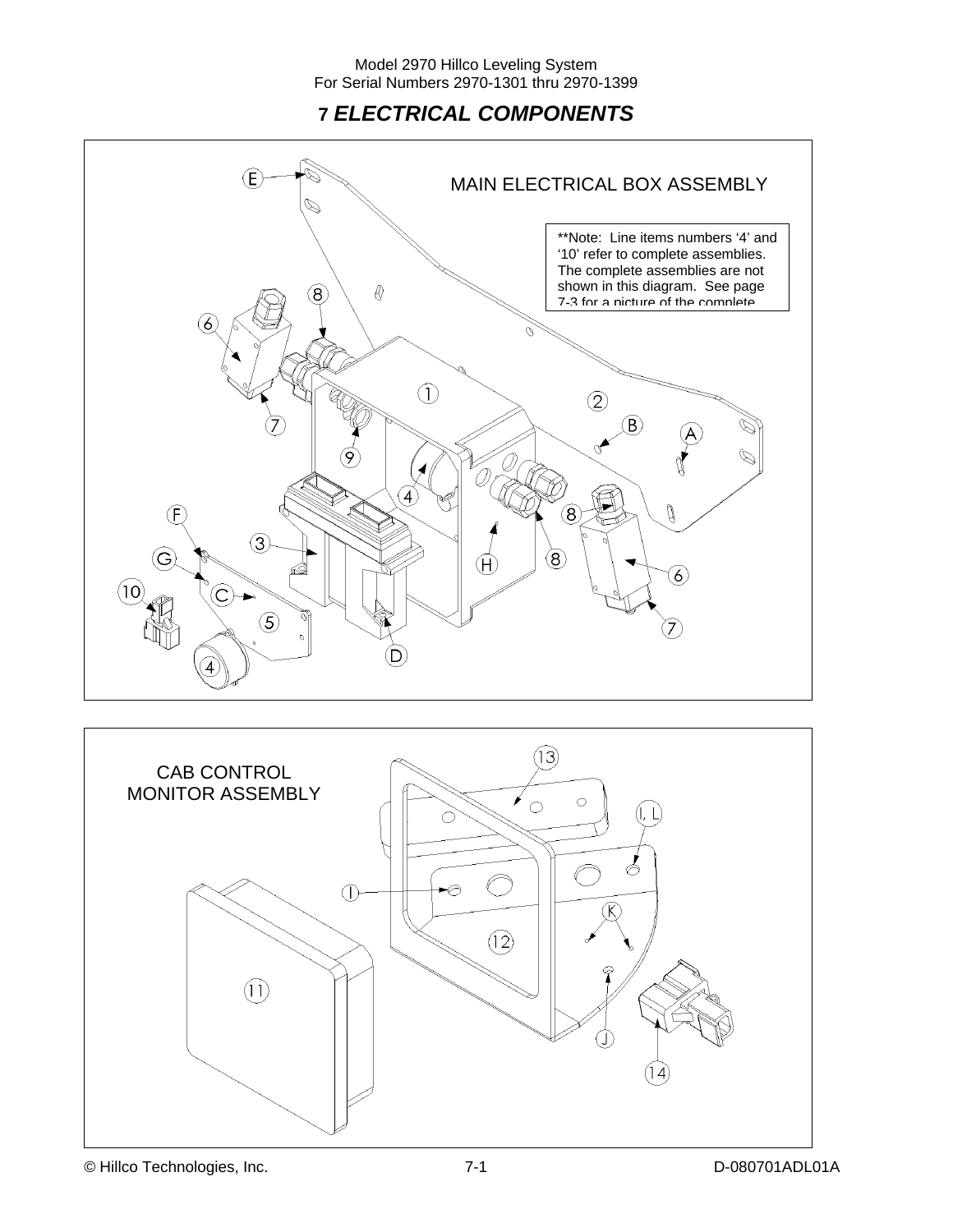| <b>ELECTRICAL COMPONENTS</b> |                   |                |                                      |                                                  |  |
|------------------------------|-------------------|----------------|--------------------------------------|--------------------------------------------------|--|
| REF.                         | PART NO.          | QTY.           | <b>PART NAME</b>                     | <b>NOTES</b>                                     |  |
| <b>ASM</b>                   | LA-265591         | 1              | <b>EMASM, CONTROLLER</b>             |                                                  |  |
| 1                            | LM-260301         | 1              | EM BOX, CONTROLLER MOUNT             |                                                  |  |
| $\overline{2}$               | LP-234653         | 1              | EM MOUNT, CONTROL BOX                |                                                  |  |
| 3                            | LA-260092         | 1              | <b>CONTROLLER</b>                    |                                                  |  |
| $\overline{4}$               | LA-261191         | $\overline{2}$ | <b>EM ASM, CLINOMETER</b>            | ** SEE NOTE BELOW DIAGRAM                        |  |
| 5                            | LM-255331         | 1              | EM SHT, CLINOMETER MOUNT             |                                                  |  |
| 6                            | EC-100557         | $\overline{2}$ | <b>BODY, LIMIT SWITCH</b>            |                                                  |  |
| 7                            | EC-100692         | $\overline{c}$ | HEAD, LIMIT SWITCH STR PLUNGER       |                                                  |  |
| 8                            | EC-138781         | 7              | STRAIN RELIEF, NYLON, BLK, 1/2 NPT   |                                                  |  |
| 9                            | EC-142121         | $\overline{5}$ | STRAIN RELIEF NUT, 1/2" NYLON, BLK   |                                                  |  |
| 10                           | LA-265831         | 1              | EM WIRE ASM, Y-CONNECTOR             | ** SEE NOTE BELOW DIAGRAM                        |  |
|                              |                   |                |                                      |                                                  |  |
|                              |                   |                | <b>ELECTRICAL FASTENERS</b>          |                                                  |  |
| REF.                         | PART NO.          | QTY.           | <b>PART NAME</b>                     | <b>WHERE USED</b>                                |  |
| Α                            | F-PHM-#10C28      | 4              | PHMS 10-24 X 1-3/4                   | <b>LIMIT SWITCH MNT</b>                          |  |
| Α                            | F-HNF-#10C        | 4              | HN 10-24, FLNG, SERR                 | <b>LIMIT SWITCH MNT</b>                          |  |
| B                            | F-HC5-04C12       | 3              | HC5 1/4-20 X 3/4                     | PVC BOX TO BRACKET                               |  |
| B                            | F-LW-04           | 3              | LW 1/4                               | PVC BOX TO BRACKET                               |  |
| C                            | F-PHM-#6C06       | $\overline{2}$ | PHMS #6-32 X 3/8                     | CLINOMETER MNT TO PLATE                          |  |
| D                            | F-PHM-04C24       | $\overline{2}$ | PHMS 1/4-20 X 1-1/2                  | CONTROLLER TO PVC BOX                            |  |
| D                            | F-HNF-04C         | $\overline{2}$ | <b>FLHN 1/4-20, SERR</b>             | CONTROLLER TO PVC BOX                            |  |
| E                            | F-PHM-04C36       | $\overline{2}$ | PHMS 1/4-20 X 2-1/4                  | <b>GROUNDING PLATE MOUNTING</b>                  |  |
| E                            | F-HNF-04C         | $\overline{2}$ | <b>FLHN 1/4-20, SERR</b>             | <b>GROUNDING PLATE MOUNTING</b>                  |  |
| F                            | F-PHM-#10C16      | 1              | PHMS 10-24 X 3/4                     | <b>GROUNDING PLATE GROUND</b>                    |  |
| F                            | <b>F-HNF-#10C</b> | 1              | <b>HN5 10-24, FLNG, SERR</b>         | <b>GROUNDING PLATE GROUND</b>                    |  |
| F                            | F-HN-#10C         | 3              | HN5 10-24                            | <b>GROUNDING PLATE GROUND</b>                    |  |
| G                            | F-PHM-#10C16      | 1              | PHMS 10-24 X1                        | Y-CONNECTOR TO GROUND                            |  |
| Н                            | F-PHM-#6C08       | $\overline{2}$ | PHMS #6-32 X 1/2                     | CLINOMETER MNT TO BOX                            |  |
| Н                            | F-HNF-#6C         | 1              | FLHN #6-32 SERR.                     | CLINOMETER MNT TO BOX                            |  |
|                              |                   |                |                                      |                                                  |  |
|                              |                   |                | <b>CAB CONTROL MONITOR</b>           |                                                  |  |
| REF.                         | PART NO.          | QTY.           | <b>PART NAME</b>                     | <b>NOTES</b>                                     |  |
| 11                           | LA-265781         | 1              | GRAPHICAL TERMINAL, S-D DP200        | MOUNTING BRACKET, GASKET<br>AND SCREWS, INCLUDED |  |
| 12 <sup>2</sup>              | LM-265501X        | 1              | <b>EM MOUNT, DISPLAY</b>             |                                                  |  |
| 13                           | LM-265511X        | 1              | EM MOUNT, DISPLAY SPACER             |                                                  |  |
| NS.                          | EC-146481         | 1              | BUZZER, PIEZO ELECTRIC               |                                                  |  |
|                              |                   |                |                                      |                                                  |  |
|                              |                   |                | <b>CAB CONTROL MONITOR FASTENERS</b> |                                                  |  |
| REF.                         | PART NO.          | QTY.           | <b>PART NAME</b>                     | <b>NOTES</b>                                     |  |
| I                            | F-HCF-06M016E     | 2              | FLHC-10.9 M6 X 1.0 X 16              | <b>GRAPHICAL TERMINAL</b><br><b>MOUNTING</b>     |  |
| J                            | F-PHM-#10C08      | 1              | PHMS 10-24 X 1/2                     | Y-CONNECTOR MOUNTING                             |  |
| J                            | F-HN-#10C         | 1              | HN5 10-24                            | Y-CONNECTOR MOUNTING                             |  |
|                              |                   |                |                                      | FASTEN PIEZO BUZZER TO                           |  |
| Κ                            | $F-HN-#2C$        | $\overline{2}$ | HN #2-56                             | MONITOR MOUNT                                    |  |
| Κ                            | F-PHM-#2C05       | $\overline{2}$ | PHMS #2-56 X 5/16                    | <b>FASTEN PIEZO BUZZER TO</b><br>MONITOR MOUNT   |  |
| L.                           | EC-142101         | 1              | CLAMP, HOSE 3/8" R/C W/ 3/8 HOLE     | ELECTRICAL CABLE SUPPORT<br>IN CAB               |  |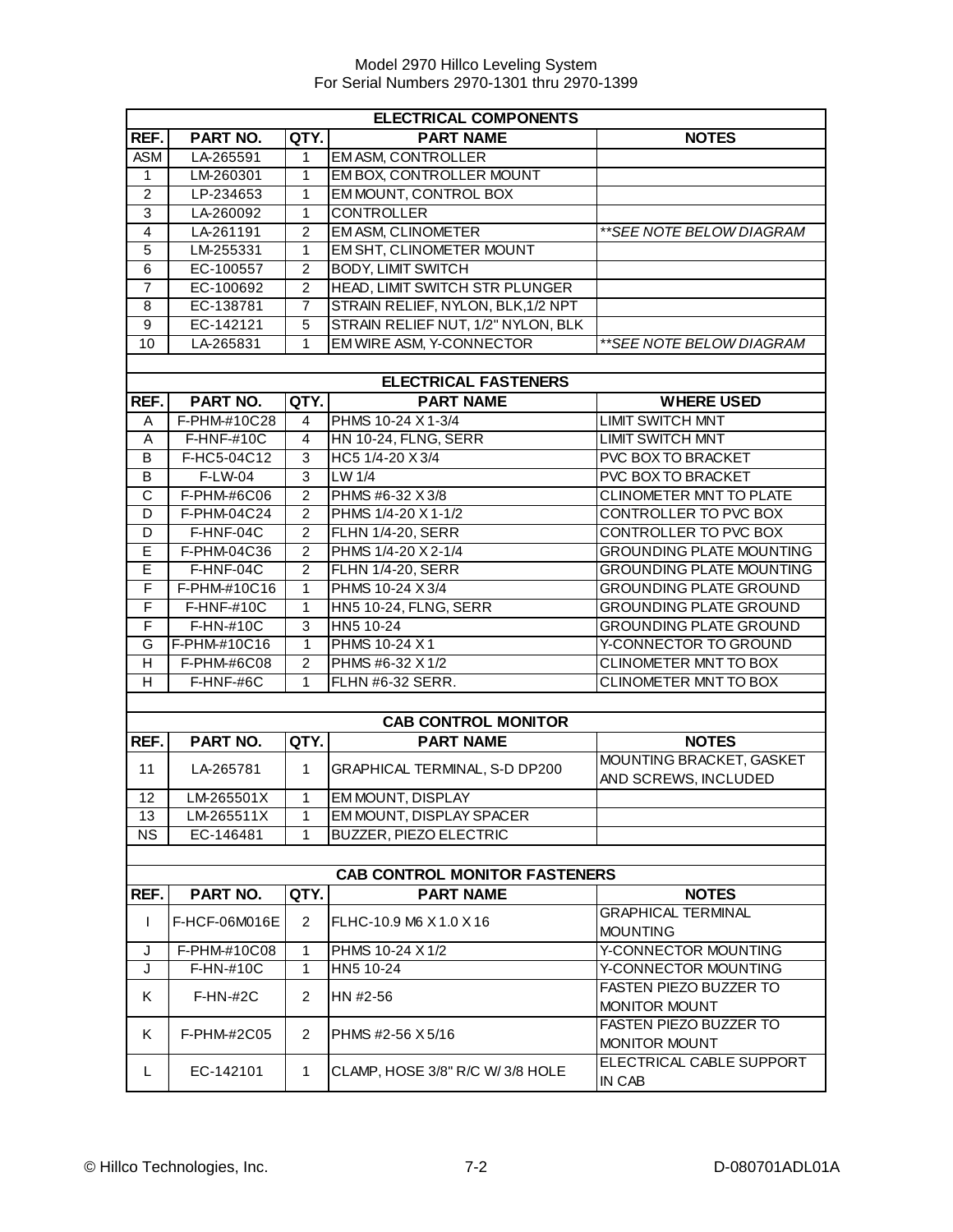Model 2970 Hillco Leveling System For Serial Numbers 2970-1301 thru 2970-1399 *ELECTRICAL CABLES* 



**#10** LA-260242 EM CABLE ASM, TRIM

EM CABLE ASM, BUZZER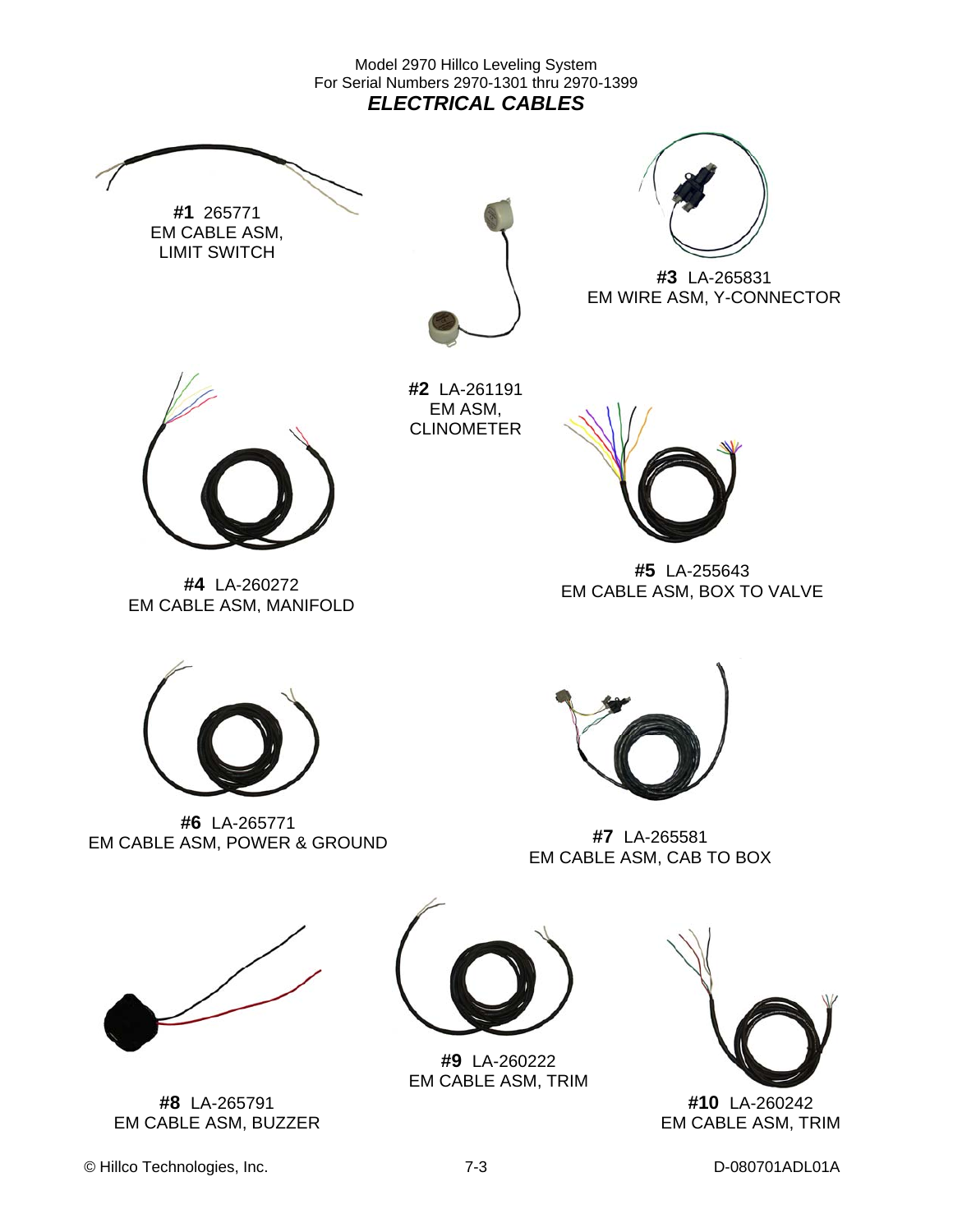|               | <b>CABLE ASSEMBLIES</b>                |               |                                 |                       |  |  |
|---------------|----------------------------------------|---------------|---------------------------------|-----------------------|--|--|
|               | REF. PART NO. QTY.                     |               | <b>PART NAME</b>                | <b>NOTES</b>          |  |  |
|               | <b>FOR ALL COMBINES</b>                |               |                                 |                       |  |  |
|               | LA-255631                              | $\mathcal{P}$ | EM CABLE ASM, LIMIT SWITCH      |                       |  |  |
| $\mathcal{P}$ | LA-261191                              |               | EM ASM, CLINOMETER              |                       |  |  |
| 3             | LA-265831                              |               | EM WIRE ASM, Y-CONNECTOR        |                       |  |  |
| 4             | LA-260272                              |               | EM CABLE ASM, MANIFOLD          |                       |  |  |
| $\cdot$ .     | LA-263591                              |               | EM CABLE ASM, LEVELING MANIFOLD | INCLUDED IN LA-260272 |  |  |
| 5             | LA-255643                              |               | EM CABLE ASM, BOX TO VALVE      |                       |  |  |
| 6             | LA-265771                              |               | EM CABLE ASM, POWER & GROUND    |                       |  |  |
| 7             | LA-265581                              |               | EM CABLE ASM, CAB TO BOX        |                       |  |  |
| 8             | LA-265791                              |               | EM CABLE ASM, BUZZER            |                       |  |  |
|               | <b>FOR COMBINES WITH HIC MANIFOLD:</b> |               |                                 |                       |  |  |
| 9             | LA-260222                              |               | EM CABLE ASM, TRIM SIGNAL       |                       |  |  |
|               |                                        |               | FOR COMBINES WITH Z STACK VALVE |                       |  |  |
| 10            | LA-260242                              |               | EM CABLE ASM, TRIM SIGNAL       |                       |  |  |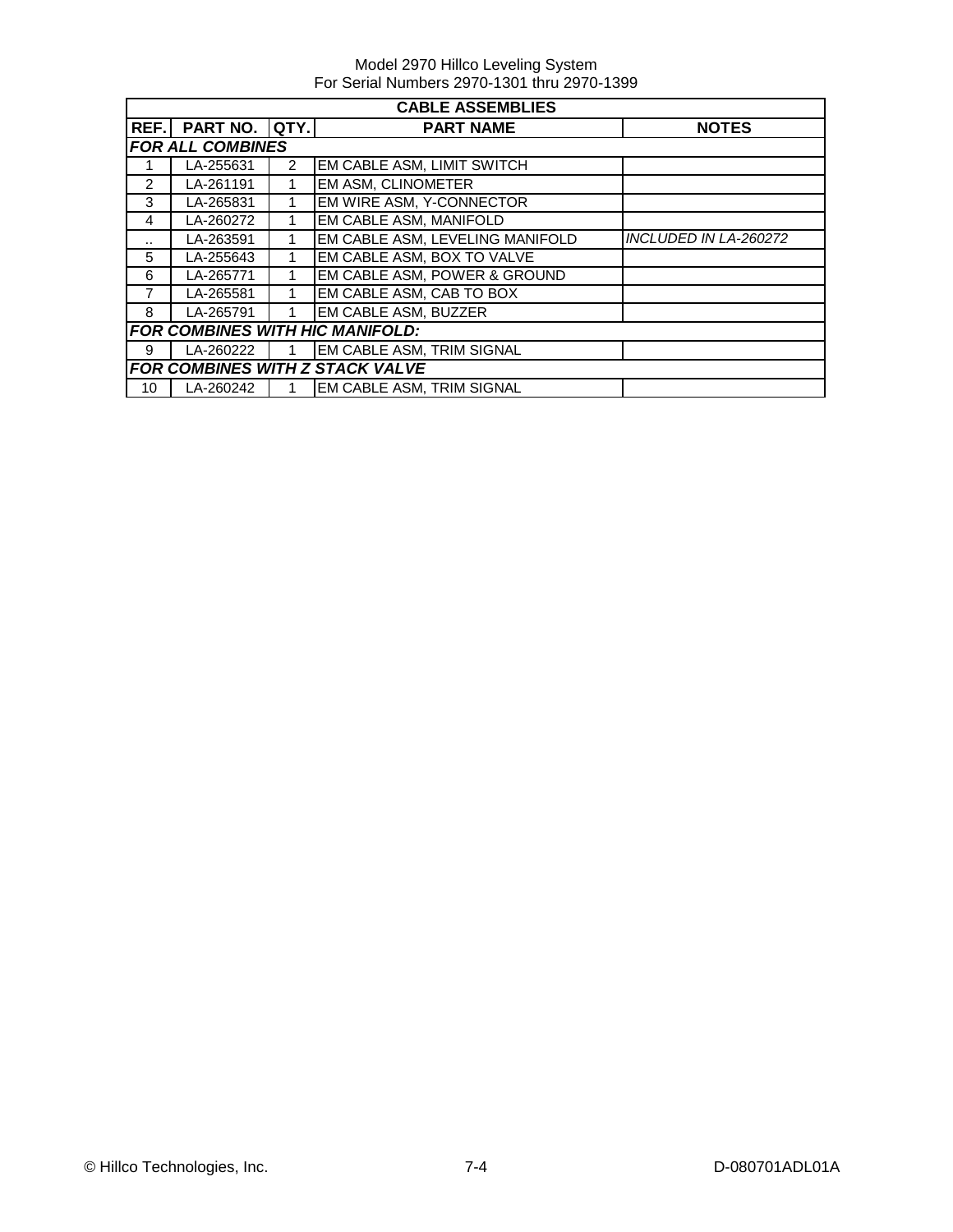



CODE 62 SPLIT FLANGE CONNECTOR KIT ASSEMBLY WITH O-RINGS

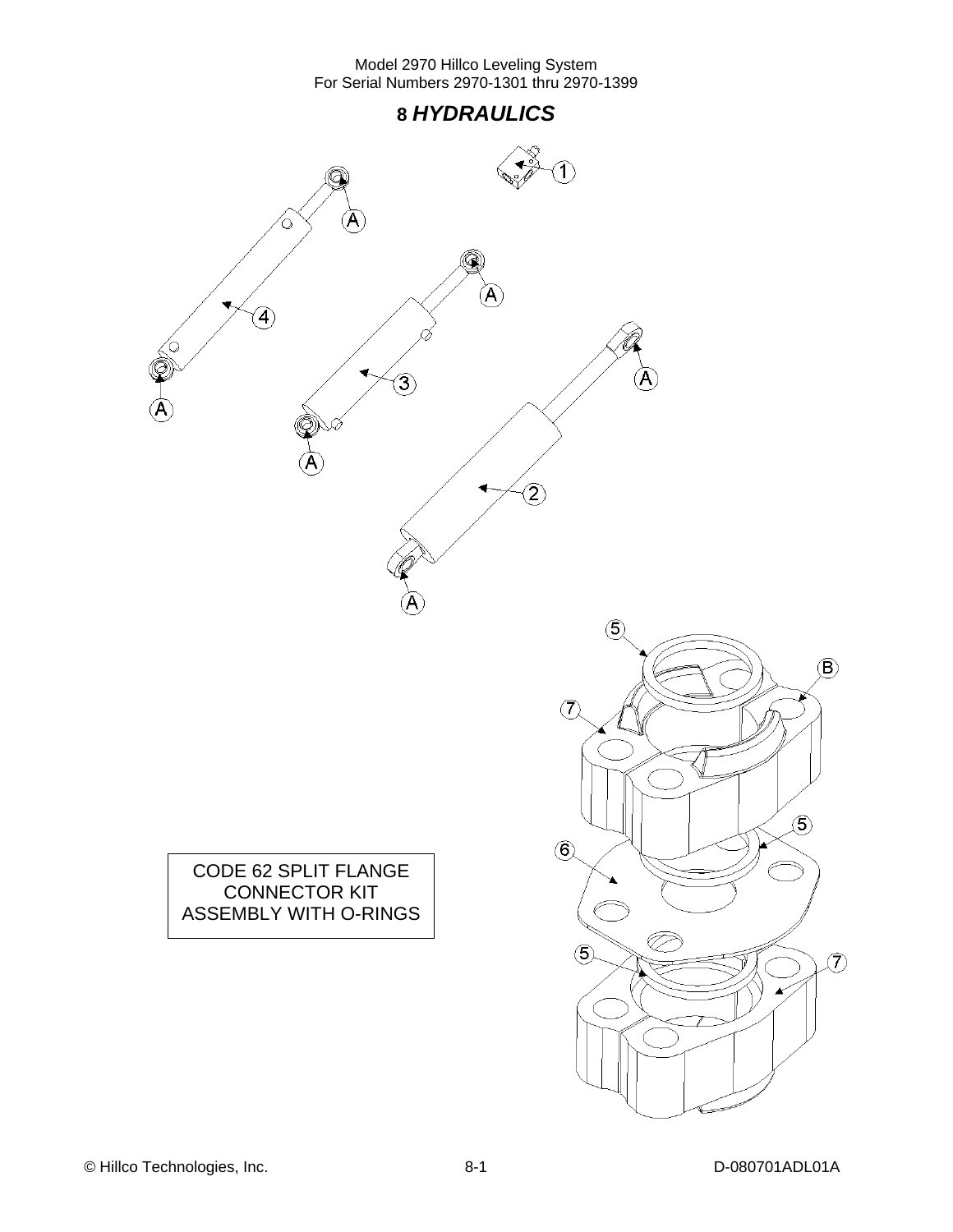| <b>COUNTERBALANCE VALVE AND CYLINDERS</b> |                            |                |                                                    |                          |  |  |  |  |  |
|-------------------------------------------|----------------------------|----------------|----------------------------------------------------|--------------------------|--|--|--|--|--|
| REF.                                      | PART NO.                   | QTY.           | <b>PART NAME</b>                                   | <b>NOTES</b>             |  |  |  |  |  |
| 1                                         | HC-139151                  | $\overline{2}$ | COUNTERBALANCE VALVE, 3 PORT                       |                          |  |  |  |  |  |
|                                           | HC-139181                  | $\overline{c}$ | BODY, COUNTERBALANCE VALVE                         |                          |  |  |  |  |  |
| ٠.                                        | HC-139161                  | $\overline{2}$ | CARTRIDGE, COUNTERBALANCE VALVE                    |                          |  |  |  |  |  |
| <b>NS</b>                                 | HC-140361                  | $\overline{2}$ | SEAL KIT, COUNTERBALANCE VALVE                     |                          |  |  |  |  |  |
| $\overline{2}$                            | HC-103227                  | $\overline{2}$ | CYLINDER, MAIN                                     |                          |  |  |  |  |  |
| <b>NS</b>                                 | HC-134251                  | $\overline{2}$ | SEAL KIT, MAIN CYLINDER                            |                          |  |  |  |  |  |
| 3                                         | HC-101842                  | 1              | CYLINDER, MASTER                                   |                          |  |  |  |  |  |
| <b>NS</b>                                 | HC-134201                  | 1              | SEAL KIT, MASTER CYLINDER                          |                          |  |  |  |  |  |
| 4                                         | HC-100706                  | 1              | CYLINDER, SLAVE, 2-1/2 X 12-1/2                    |                          |  |  |  |  |  |
| <b>NS</b>                                 | HC-134191                  | 1              | SEAL KIT, SLAVE CYLINDER                           |                          |  |  |  |  |  |
|                                           |                            |                |                                                    |                          |  |  |  |  |  |
|                                           |                            |                | <b>CODE 62 SPLIT FLANGE CONNECTOR KIT ASSEMBLY</b> |                          |  |  |  |  |  |
| <b>ASM</b>                                | HC-101843                  | $\overline{2}$ | CODE 62 SLT FLNG CONNECTOR KIT WITH FWD AND REAR   |                          |  |  |  |  |  |
|                                           |                            |                | O-RINGS                                            | <b>PROPULSION HOSE</b>   |  |  |  |  |  |
| 5                                         | HC-134911                  | 6              | O-RING, CODE 62 CONNECTOR                          |                          |  |  |  |  |  |
| 6                                         | HC-137891                  | $\overline{2}$ | PLATE, CODE 62                                     |                          |  |  |  |  |  |
| $\overline{7}$                            | HC-137901                  | 4              | CODE 62, #16 SPLIT FLANGE KIT                      |                          |  |  |  |  |  |
|                                           |                            |                |                                                    |                          |  |  |  |  |  |
|                                           | <b>HYDRAULIC FASTENERS</b> |                |                                                    |                          |  |  |  |  |  |
| REF.                                      | PART NO.                   | QTY.           | <b>PART NAME</b>                                   | <b>WHERE USED</b>        |  |  |  |  |  |
| A                                         | F-SSS-04F04                | 8              | SET SCREW, SOCKET 1/4-28 X 1/4                     | <b>ALL CYLINDERS</b>     |  |  |  |  |  |
| B                                         | F-HC8-07C44                | 8              | HC8 7/16 X 2-3/4                                   | CODE 62 SPLIT FLANGE KIT |  |  |  |  |  |
| B                                         | <b>F-HN8-07C</b>           | 8              | HN8 7/16-14                                        | CODE 62 SPLIT FLANGE KIT |  |  |  |  |  |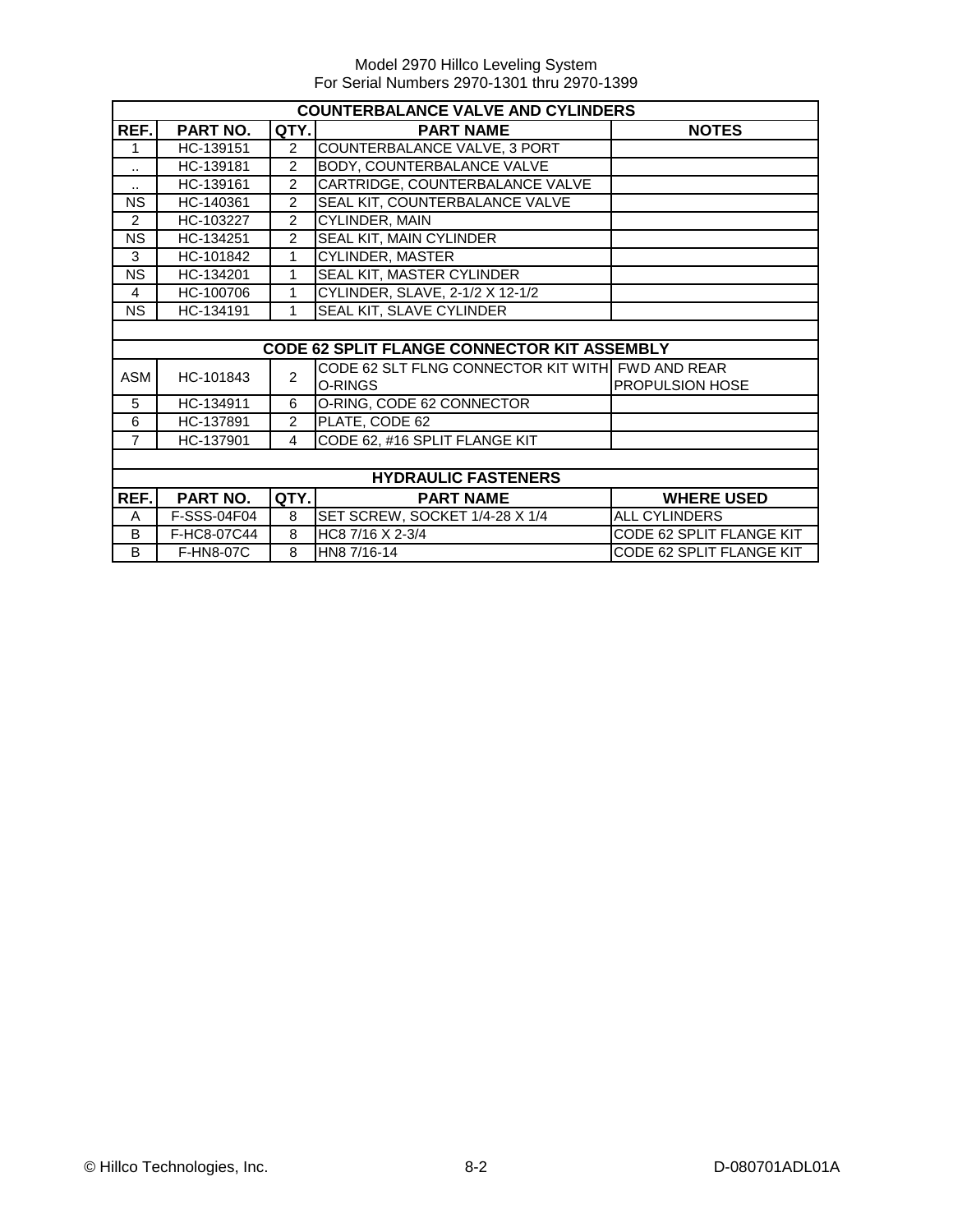#### Model 2970 Hillco Leveling System For Serial Numbers 2970-1301 thru 2970-1399 *HYDRAULIC LEVELING MANIFOLD*

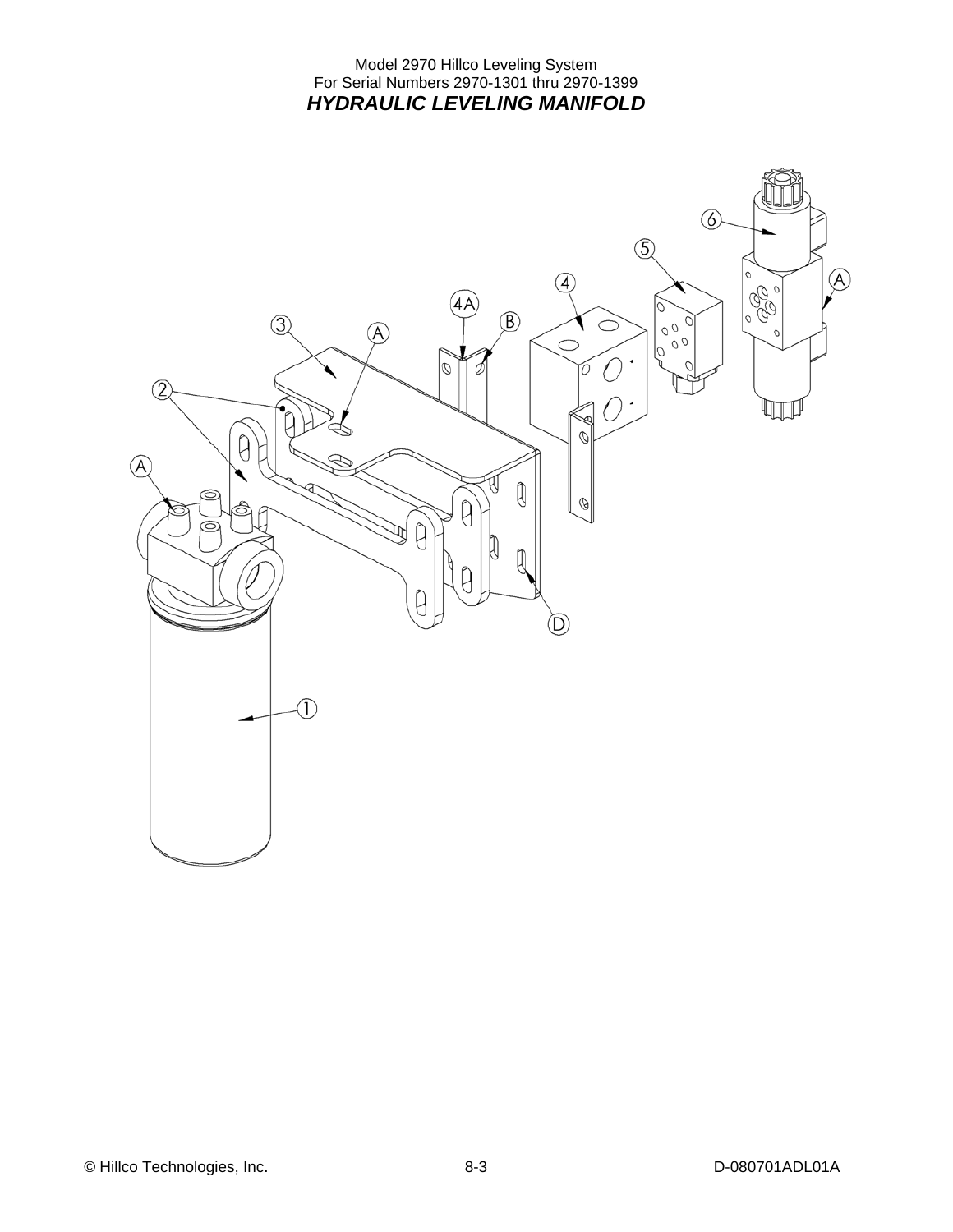|                       | <b>LEVELING MANIFOLD COMPONENTS</b> |                |                                               |                                              |  |  |  |  |  |
|-----------------------|-------------------------------------|----------------|-----------------------------------------------|----------------------------------------------|--|--|--|--|--|
| REF.                  | PART NO.                            | QTY.           | <b>PART NAME</b>                              | <b>NOTES</b>                                 |  |  |  |  |  |
| 1                     | HC-143441                           | 1              | FILTER ASM, OIL                               | <b>RETURN LINE TO TANK</b>                   |  |  |  |  |  |
| $\overline{2}$        | LP-263321                           | $\overline{2}$ | PLATE, BACKING                                |                                              |  |  |  |  |  |
| 3                     | LP-263312                           | 1              | HM PLT, MANIFOLD MNT                          |                                              |  |  |  |  |  |
| 4                     | HC-138861                           | 1              | MANIFOLD, SINGLE STATION                      |                                              |  |  |  |  |  |
| 4A                    |                                     | $\overline{2}$ | <b>BRACKETS, MANIFOLD</b>                     |                                              |  |  |  |  |  |
| 5                     | HC-101264                           | 1              | <b>LOAD SENSE SHUTTLE ASM</b>                 |                                              |  |  |  |  |  |
| $\ddot{\phantom{a}}$  | HC-101021                           | 1              | CARTRIDGE, LOAD SENSE VALVE                   |                                              |  |  |  |  |  |
| $\ddot{\phantom{a}}$  | HC-101022                           | 1              | BODY, LOAD SENSE VALVE                        |                                              |  |  |  |  |  |
| <b>NS</b>             | HC-102082                           | $\mathbf{1}$   | SEAL KIT, LOAD SENSE SHUTTLE ASM              |                                              |  |  |  |  |  |
| HC-140411<br>6        |                                     | 1              | VALVE, DIRECTIONAL CONTROL,<br>PROPORTIONAL   |                                              |  |  |  |  |  |
| <b>NS</b>             | HC-142731                           | 1              | SEAL KIT, DIRECTIONAL CONTROL<br><b>VALVE</b> |                                              |  |  |  |  |  |
| <b>NS</b>             | HC-140291                           | 2              | PLUG, DIN                                     |                                              |  |  |  |  |  |
| <b>NS</b>             | HC-142971                           | $\overline{2}$ | <b>GASKET, DIN CONNECTOR</b>                  |                                              |  |  |  |  |  |
|                       |                                     |                | <b>LEVELING MANIFOLD FASTENERS</b>            |                                              |  |  |  |  |  |
| REF.                  | PART NO.                            | QTY.           | <b>PART NAME</b>                              | <b>WHERE USED</b>                            |  |  |  |  |  |
| A                     | F-HCF-10M020E                       | $\overline{2}$ | FLHC-10.9 M10 X 1.50 X 20                     | FILTER HOUSING TO MOUNTING<br><b>BRACKET</b> |  |  |  |  |  |
| B                     | F-HCF-08M035E                       | 4              | FLHC-10.9 M8 X 1.25 X 35                      | MOUNTING BRACKET TO CHASSIS                  |  |  |  |  |  |
| B                     | F-HNF-8ME                           | 4              | FLHN-10.9 M8X1.25                             | MOUNTING BRACKET TO CHASSIS                  |  |  |  |  |  |
| C                     | F-SHC-#10C52                        | 4              | SHCS 10-24 X 3-1/4                            | LEVELING STATION OF MANIFOLD                 |  |  |  |  |  |
| $\overline{\text{c}}$ | $F-LW-#10$                          | 4              | LW #10                                        | LEVELING STATION OF MANIFOLD                 |  |  |  |  |  |
| D                     | F-HCF-05C08                         | 8              | FLHC 5/16-18 X1/2                             | MANIFOLD TO MANIFOLD MOUNT                   |  |  |  |  |  |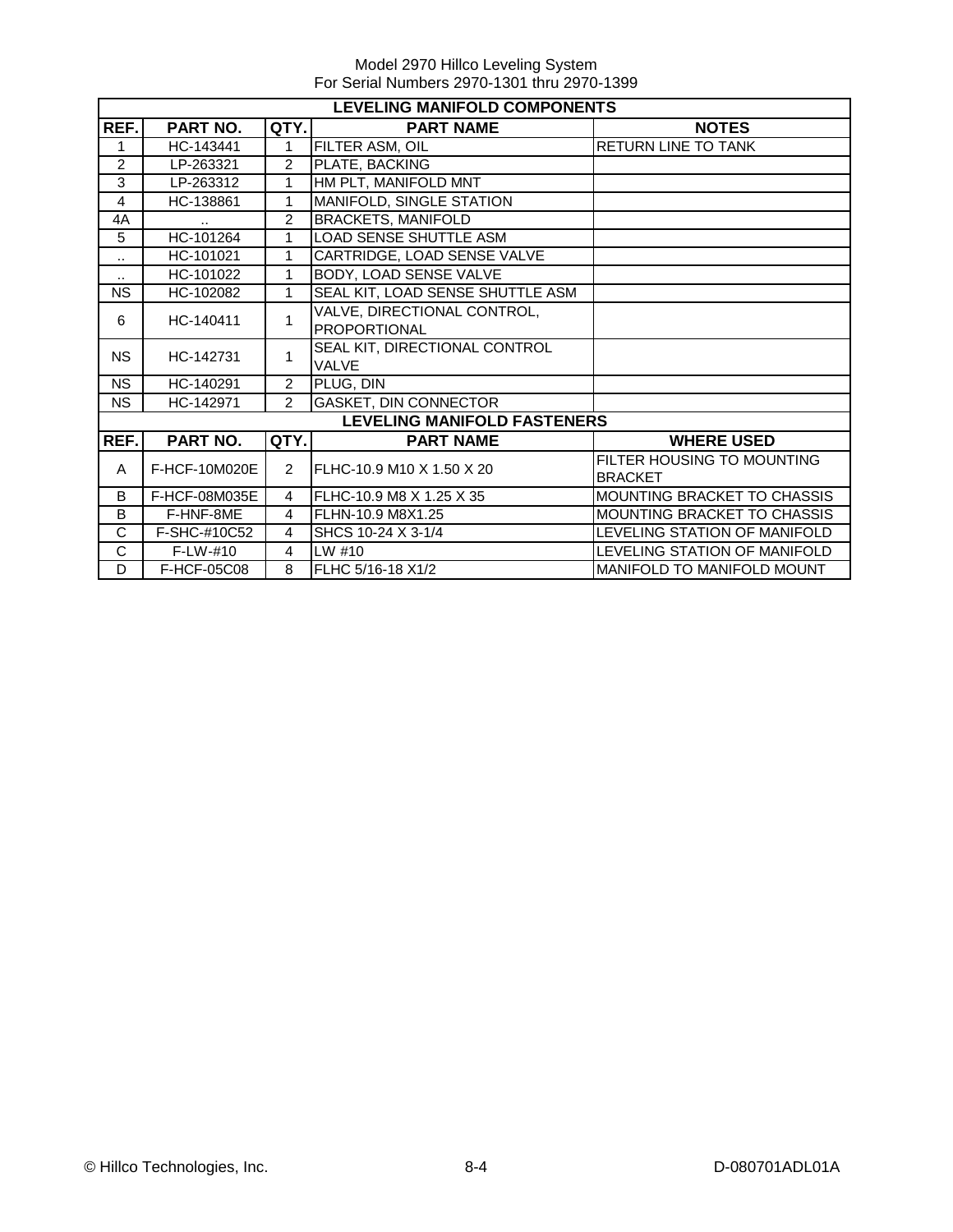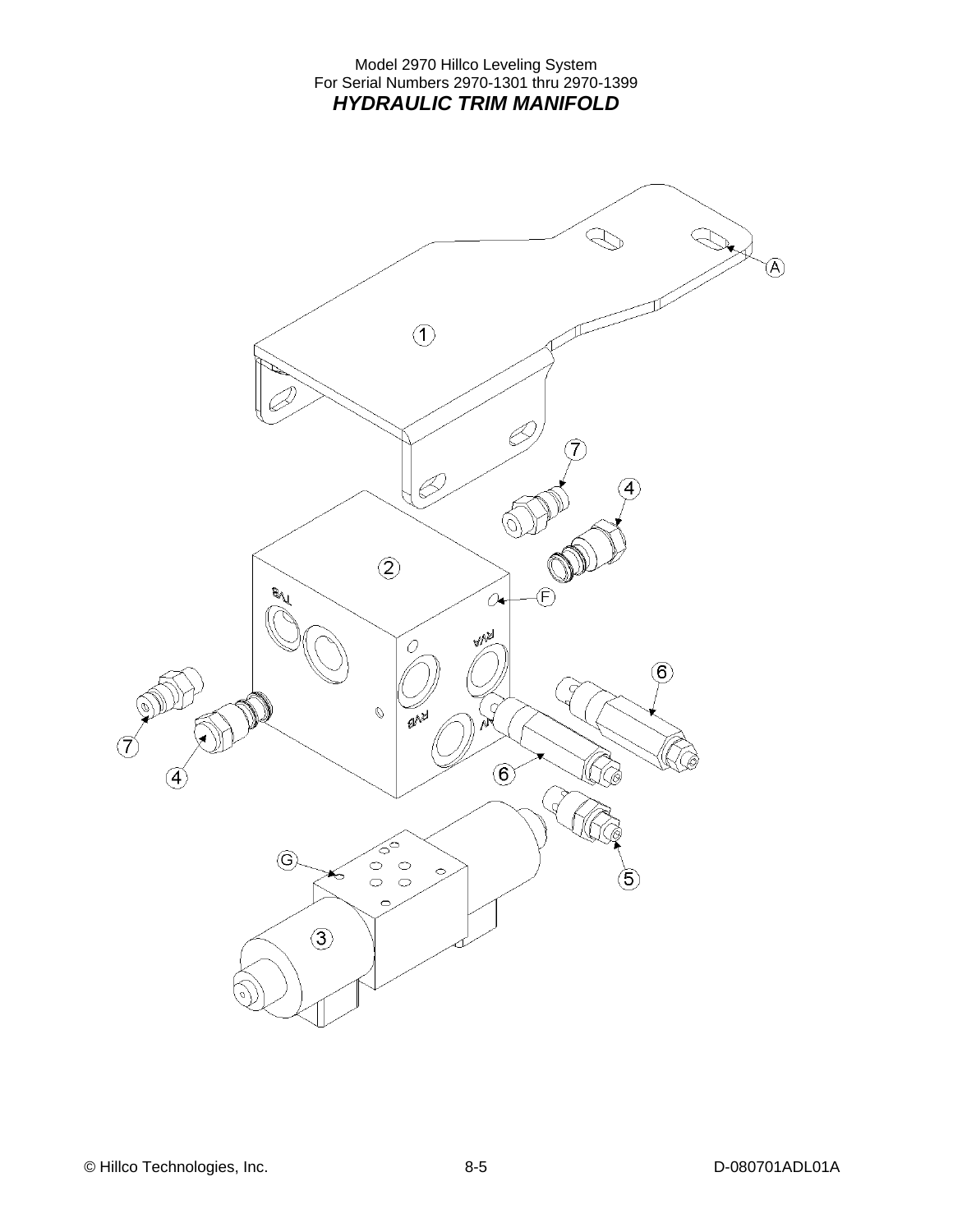|                                             | <b>TRIM MANIFOLD COMPONENTS</b>                                                              |                                                                                             |                                |                                   |  |  |  |  |  |
|---------------------------------------------|----------------------------------------------------------------------------------------------|---------------------------------------------------------------------------------------------|--------------------------------|-----------------------------------|--|--|--|--|--|
| REF.                                        | <b>PART NO.</b>                                                                              | QTY.I                                                                                       | <b>PART NAME</b>               | <b>NOTES</b>                      |  |  |  |  |  |
|                                             |                                                                                              | FOR COMBINES WITH SERIAL NUMBERS: 9650 STS (ALL); 9750 STS (ALL); 9660 STS (<br>$-715400$ ; |                                |                                   |  |  |  |  |  |
| 9760 STS (<br>-715500); 9860 STS ( -715600) |                                                                                              |                                                                                             |                                |                                   |  |  |  |  |  |
| <b>ASM</b>                                  | LA-263722                                                                                    | $\mathbf{1}$                                                                                | <b>MANIFOLD ASM, TRIM</b>      |                                   |  |  |  |  |  |
|                                             | FOR COMBINES WITH SERIAL NUMBERS: 9660 STS (715401-<br>); 9760 STS (715501-<br>$); 9860$ STS |                                                                                             |                                |                                   |  |  |  |  |  |
| (715601-                                    |                                                                                              |                                                                                             |                                |                                   |  |  |  |  |  |
| <b>ASM</b>                                  | LA-263661                                                                                    | $\mathbf{1}$                                                                                | MANIFOLD ASM, TRIM             |                                   |  |  |  |  |  |
|                                             | <b>FOR ALL COMBINES</b>                                                                      |                                                                                             |                                |                                   |  |  |  |  |  |
| 1                                           | LA-263521                                                                                    | $\mathbf{1}$                                                                                | HM ASM, MOUNT (TRIM MANIFOLD)  |                                   |  |  |  |  |  |
| 2                                           | HC-145441                                                                                    | 1                                                                                           | MANIFOLD, CUSTOM TRIM          |                                   |  |  |  |  |  |
| 3                                           | HC-143011                                                                                    | 1                                                                                           | VALVE, DIRECTIONAL CONTROL,    |                                   |  |  |  |  |  |
|                                             |                                                                                              |                                                                                             | <b>BANG/BANG</b>               |                                   |  |  |  |  |  |
| 4                                           | HC-145431                                                                                    | 2                                                                                           | RELIEF, POPPET DIRECT ACTING   | SET AT 1800 PSI                   |  |  |  |  |  |
| 5                                           | HC-145501                                                                                    | $\mathbf{1}$                                                                                | VALVE, NEEDLE                  |                                   |  |  |  |  |  |
| 6                                           | HC-145511                                                                                    | 2                                                                                           | PILOT OPERATED CHECK           |                                   |  |  |  |  |  |
| $\overline{7}$                              | HC-143991                                                                                    |                                                                                             | <b>HYDRAULIC QUICK-CONNECT</b> |                                   |  |  |  |  |  |
|                                             |                                                                                              | $\mathcal{P}$                                                                               | COUPLER AH125760               |                                   |  |  |  |  |  |
|                                             |                                                                                              |                                                                                             |                                |                                   |  |  |  |  |  |
|                                             |                                                                                              |                                                                                             | <b>TRIM MANIFOLD FASTENERS</b> |                                   |  |  |  |  |  |
| REF.                                        | <b>PART NO.</b>                                                                              | QTY.                                                                                        | <b>PART NAME</b>               | <b>WHERE USED</b>                 |  |  |  |  |  |
| A                                           | F-HCF-10M030E                                                                                | 2                                                                                           | FLHC 10.9 M10 X 1.50 X 30 PLT  | TRIM MANIFOLD MOUNT               |  |  |  |  |  |
| A                                           | F-HNF-10ME                                                                                   | $\overline{2}$                                                                              | FLHN-10.9 M10 X 1.50 PLT       | <b>TRIM MANIFOLD MOUNT</b>        |  |  |  |  |  |
| B                                           | F-HCF-05C08                                                                                  | 8                                                                                           | FLHC 5/16-18 X1/2              | <b>MANIFOLD TO MANIFOLD MOUNT</b> |  |  |  |  |  |
| C                                           | F-SHC-#10C32                                                                                 | $\overline{4}$                                                                              | SHCS 10-24 X 2                 | DIRECTIONAL CONTROL TO MANIFOLD   |  |  |  |  |  |
| C                                           | $F-LW-#10$                                                                                   | 4                                                                                           | $LW$ #10                       | DIRECTIONAL CONTROL TO MANIFOLD   |  |  |  |  |  |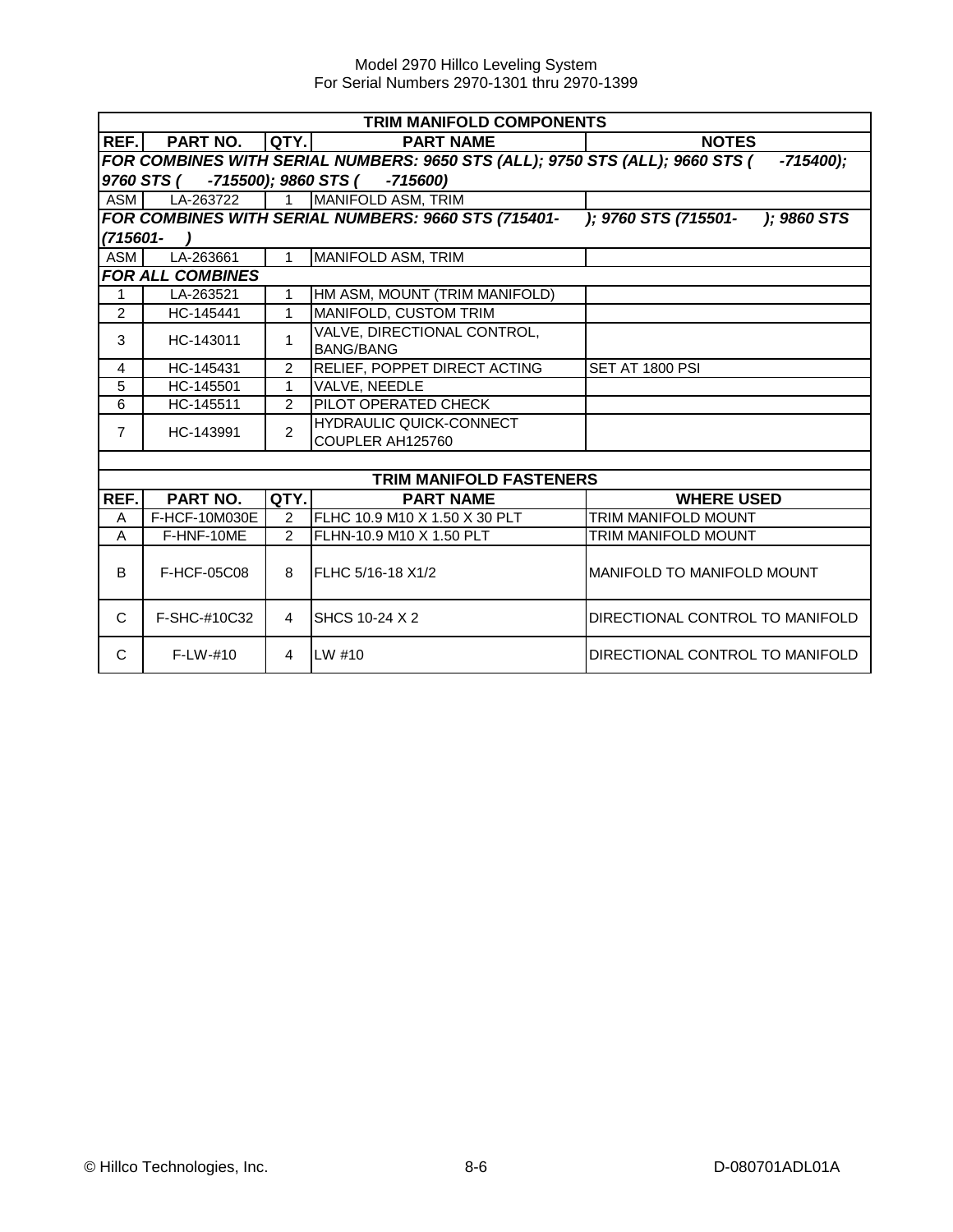Model 2970 Hillco Leveling System For Serial Numbers 2970-1301 thru 2970-1399 *HYDRAULIC PUMP* 

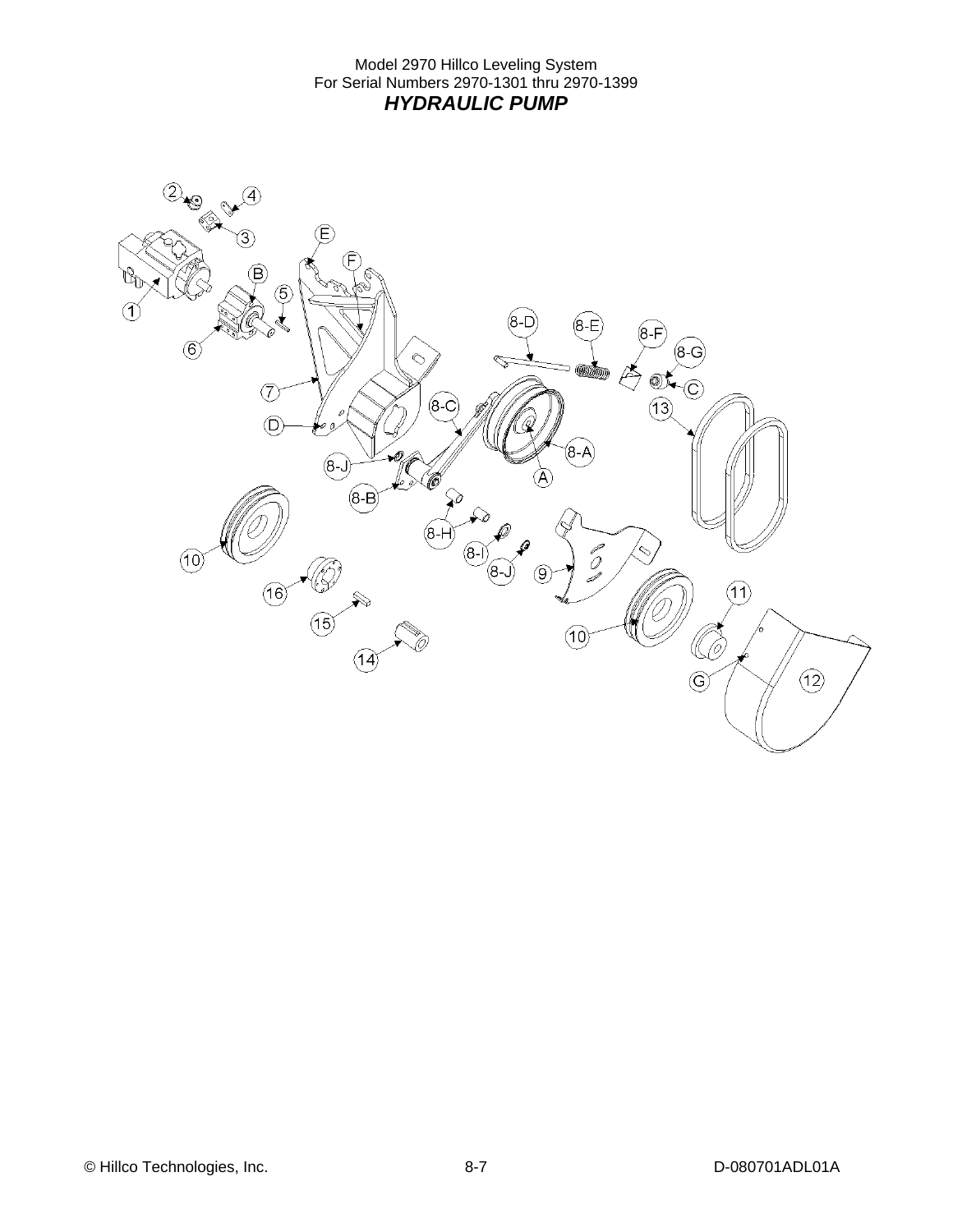|                      | <b>PUMP DRIVE COMPONENTS</b> |                |                                  |                                                              |  |  |  |  |  |
|----------------------|------------------------------|----------------|----------------------------------|--------------------------------------------------------------|--|--|--|--|--|
| REF.                 | <b>PART NO.</b>              | QTY.           | <b>PART NAME</b>                 | <b>NOTES</b>                                                 |  |  |  |  |  |
| 1                    | HC-133151                    | 1              | PUMP, HYDRAULIC PFC-116          |                                                              |  |  |  |  |  |
| <b>NS</b>            | HC-135231                    | 1              | SEAL KIT, PUMP                   |                                                              |  |  |  |  |  |
| $\ddot{\phantom{0}}$ | HC-135241                    | $\mathbf{1}$   | <b>SEAL, PUMP MAIN SHAFT</b>     |                                                              |  |  |  |  |  |
|                      | HC-135251                    | $\overline{2}$ | <b>SEAL, PINTLE SHAFT</b>        |                                                              |  |  |  |  |  |
|                      | HC-103099                    | $\mathbf{1}$   | <b>COMPENSATOR #2</b>            |                                                              |  |  |  |  |  |
| $\ddot{\phantom{a}}$ | HC-137061                    | $\mathbf{1}$   | <b>KEY, HYDRAULIC PUMP SHAFT</b> |                                                              |  |  |  |  |  |
| 2                    | HC-143251                    | $\mathbf 1$    | METAL FILTER BREATHER, 10 MICRON |                                                              |  |  |  |  |  |
|                      |                              |                | BEHRINGER STANDARD CLAMP, 0.5"   |                                                              |  |  |  |  |  |
| 3                    | HC-145881                    | $\mathbf{1}$   | <b>DIAMETER</b>                  |                                                              |  |  |  |  |  |
| $\overline{4}$       | HC-145891                    | $\mathbf{1}$   | BEHRINGER STANDARD COVER PLATE   |                                                              |  |  |  |  |  |
| 5                    | LS-235291                    | $\mathbf{1}$   | HM PUMP DR, OHLA KEY             |                                                              |  |  |  |  |  |
| 6                    | HC-141531                    | $\mathbf{1}$   | ADAPTER, OVER-HUNG LOAD          |                                                              |  |  |  |  |  |
| <b>NS</b>            | LA-259551                    | $\mathbf{1}$   | REBUILD KIT, 300 OHLA            |                                                              |  |  |  |  |  |
| $\overline{7}$       | LA-263431                    | 1              | HM ASM, MOUNT (PFC PUMP)         |                                                              |  |  |  |  |  |
| <b>ASM</b>           | LA-263371                    | 1              | <b>IDLER ASM</b>                 |                                                              |  |  |  |  |  |
| 8-A                  | MC-145571                    | 1              | IDLER JD P# AH204389             | INCLUDED IN LA-263371                                        |  |  |  |  |  |
| $8 - B$              | MC-145531                    | 1              | PIN, PIVOT ASM                   | INCLUDED IN LA-263371                                        |  |  |  |  |  |
| $8-C$                | MC-145521                    | 1              | ARM JD P# AH202772               | INCLUDED IN LA-263371                                        |  |  |  |  |  |
| $8-D$                | MC-145581                    | 1              | HOOK BOLT JD P# H118948          | INCLUDED IN LA-263371                                        |  |  |  |  |  |
| 8-E                  | MC-145601                    | $\mathbf{1}$   | SPRING, COMPRESSION JD P# H26552 | INCLUDED IN LA-263371                                        |  |  |  |  |  |
| $8-F$                | MC-145841                    | $\mathbf{1}$   | <b>GUAGE, SPRING TENSION</b>     | INCLUDED IN LA-263371                                        |  |  |  |  |  |
| 8-G                  | MC-145591                    | $\mathbf{1}$   | PIVOT JD P# H170141              | INCLUDED IN LA-263371                                        |  |  |  |  |  |
| $8-H$                | MC-145541                    | 2              | BUSHING JD P# H171061            | INCLUDED IN LA-263371                                        |  |  |  |  |  |
| 8-l                  | MC-145551                    | $\mathbf{1}$   | WASHER, METALIC, ROUND HOLE      | INCLUDED IN LA-263371                                        |  |  |  |  |  |
| 8-J                  | MC-145561                    | $\overline{2}$ | SEAL JD P# AA5607R               | INCLUDED IN LA-263371                                        |  |  |  |  |  |
| 9                    | LP-264081                    | $\mathbf{1}$   | HM PLT, MOUNT CAP                |                                                              |  |  |  |  |  |
| 10                   | MC-103069                    | 1              | 8.5" 2 GROOVE 5VX SHIEVE         | <b>COMBINE DRIVE SHAFT</b>                                   |  |  |  |  |  |
| 11                   | MC-103071                    | $\mathbf{1}$   | <b>BUSHING 1IN</b>               |                                                              |  |  |  |  |  |
| 12                   | MC-145851                    | $\mathbf{1}$   | CAP, CHOPPER DRIVE               | PUMP DRIVE SHIEVE                                            |  |  |  |  |  |
| 13                   | MC-145781                    | $\overline{2}$ | BELT, 5VX750                     | PUMP DRIVE                                                   |  |  |  |  |  |
| <b>NS</b>            | LA-260401                    | 1              | OHLA SYNTHETIC OIL (15068)       | 2.5mL                                                        |  |  |  |  |  |
| 14                   | LA-263821                    | $\mathbf 1$    | HM, DRIVER ASM, PFC PUMP         |                                                              |  |  |  |  |  |
| 15                   | LS-263861                    | 1              | HM KEY, PUMP DRIVE HUB           |                                                              |  |  |  |  |  |
| 16                   | MC-103114                    | 1              | HUB, SK-1-15/16                  | <b>COMBINE DRIVE SHAFT</b>                                   |  |  |  |  |  |
|                      |                              |                |                                  |                                                              |  |  |  |  |  |
|                      |                              |                | <b>PUMP DRIVE FASTENERS</b>      |                                                              |  |  |  |  |  |
| REF.                 | PART NO.                     | QTY.           | <b>PART NAME</b>                 | <b>WHERE USED</b>                                            |  |  |  |  |  |
| A                    | F-HCF-16M080E                | 1              | FLHC-10.9 M16 X 2.0 X 80         | <b>IDLER PULLEY TO IDLER ARM</b>                             |  |  |  |  |  |
| В                    | F-HCF-10M120E                | $\overline{2}$ | FLHC-10.9 M10 X 1.50 X 120 PLT   | PUMP/OHLA TO BRACKET                                         |  |  |  |  |  |
| B                    | F-HNF-10ME                   | 2              | FLHN-10.9 M10 X 1.50             | PUMP/OHLA TO BRACKET                                         |  |  |  |  |  |
| С                    | $F-FWH-10$                   | 2              | FW 5/8 HARD                      | <b>IDLER PULLEY TO ARM &amp;</b><br>TENSIONER BOLT TO SPRING |  |  |  |  |  |
| С                    | F-FWH-08                     | 1              | FW 1/2 HARD                      | TENSIONER BOLT TO ARM                                        |  |  |  |  |  |
| $\mathbf C$          | F-SRE-14E                    | $\mathbf{1}$   | E-STYLE RETAINING RING 7/8 SHAFT | <b>IDLER ASM</b>                                             |  |  |  |  |  |
| $\mathbf C$          | F-PCT-02X16                  | $\mathbf{1}$   | PIN, COTTER 1/8 X 1              | <b>IDLER TENSION BOLT</b>                                    |  |  |  |  |  |
| C                    | F-HNJ-12MF                   | $\mathbf{1}$   | HN- 8.8 M12 X 1.75 JAM           | <b>IDLER TENSION BOLT</b>                                    |  |  |  |  |  |
| C                    | F-HNF-12ME                   | 1              | FLHN-10.9 M12 X 1.75 PLT         | <b>IDLER TENSION BOLT</b>                                    |  |  |  |  |  |
| D                    | F-HNF-10ME                   | 3              | FLHN-10.9 M10 X 1.50 PLT         | <b>IDLER TO MOUNT</b>                                        |  |  |  |  |  |
| D                    | F-HCF-10M030E                | 4              | FLHC-10.9 M10 X 1.50 X 30        | <b>IDLER TO MOUNT</b>                                        |  |  |  |  |  |
| E                    | MC-145821                    | 4              | FLHC-10.9 M12 X 1.75 X 90        | PUMP MOUNTING ASM TO<br>ROTOR DRIVE GEAR CASE                |  |  |  |  |  |
| F                    | F-HC5-04C24                  | $\overline{2}$ | HC5 1/4-20 X 1-1/2               |                                                              |  |  |  |  |  |
| G                    | F-HCF-8M020F                 | 3              | FLHC-10.9 M8 X 1.25 X 20         | CAP TO MOUNT BRACKET                                         |  |  |  |  |  |
| G                    | F-HNF-08ME                   | 3              | FLHN 10.9 M8 X 1.25              | CAP TO MOUNT BRACKET                                         |  |  |  |  |  |

© Hillco Technologies, Inc. 69.8 B-8 D-080701ADL01A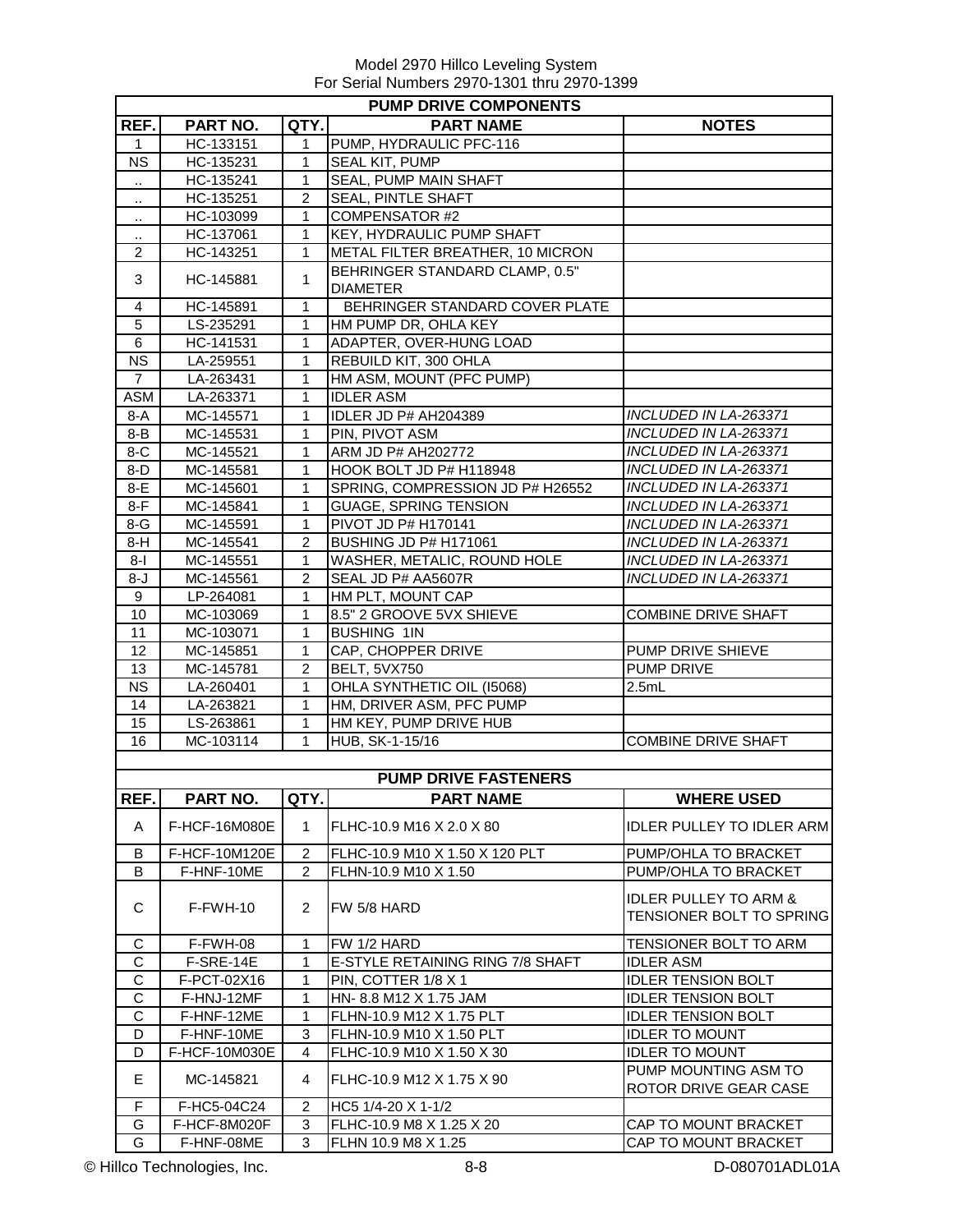| <b>HYDRAULIC HOSES</b>    |                 |                |                                                                                       |                                                           |  |  |  |  |  |
|---------------------------|-----------------|----------------|---------------------------------------------------------------------------------------|-----------------------------------------------------------|--|--|--|--|--|
| REF.                      | <b>PART NO.</b> | QTY.           | <b>PART NAME</b>                                                                      | <b>WHERE USED</b>                                         |  |  |  |  |  |
| <b>MAIN LEV CYLINDERS</b> |                 |                |                                                                                       |                                                           |  |  |  |  |  |
| <b>NS</b>                 | LA-140071       | $\overline{2}$ | 1/4 100R2 HOSE 79-1/2" #6 FORS 90° X #6<br><b>FORS STR</b>                            | LH & RH POCV #3 TO LH OR RH POCV<br>#2                    |  |  |  |  |  |
| <b>NS</b>                 | LA-140081       | $\overline{2}$ | 1/2 100R2 HOSE 70-1/2" #8 FORS STR X #8<br><b>FORS STR</b>                            | LH OR RH ROD TO POCV #2                                   |  |  |  |  |  |
|                           |                 |                | <b>GREASE HOSES</b>                                                                   |                                                           |  |  |  |  |  |
| <b>NS</b>                 | LA-140091       | $\mathbf{1}$   | 3/16 R1 GREASE HOSE 95-3/4" 1/8 MPT X 1/8 LH MAIN LEV CYL BASE TO BH #1<br><b>MPT</b> |                                                           |  |  |  |  |  |
| NS.                       | LA-140101       | $\mathbf{1}$   | 3/16 R1 GREASE HOSE 48" 1/8 MPT X 1/8<br><b>MPT</b>                                   | RH MAIN LEV CYL BASE TO BH #2                             |  |  |  |  |  |
| NS.                       | LA-140111       | $\mathbf{1}$   | 3/16 R1 GREASE HOSE 64" 1/8 MPT X 1/8<br><b>MPT</b>                                   | MASTER BASE TO BH #3                                      |  |  |  |  |  |
| NS.                       | LA-140121       | $\mathbf{1}$   | 3/16 R1 GREASE HOSE 26" 1/8 MPT X 1/8<br><b>MPT</b>                                   | MASTER ROD TO BH #4                                       |  |  |  |  |  |
| NS.                       | LA-138962       | $\mathbf{1}$   | 3/16 R1 GREASE HOSE 61" 1/8 MPT X 1/8<br><b>MPT</b>                                   | MAIN PIVOT TO BH #5                                       |  |  |  |  |  |
| NS.                       | LA-145901       | $\mathbf{1}$   | 3/16 R1 GREASE HOSE 10" 1/8 MPT X 1/8<br><b>FPT</b>                                   | OHLA BREATHER                                             |  |  |  |  |  |
|                           |                 |                | <b>BRAKES</b>                                                                         |                                                           |  |  |  |  |  |
| NS.                       | LA-130371       | 1              | #4 TITE FLEX #4 FORS X #4 MORS                                                        | <b>BRAKE HOSE RIGHT</b>                                   |  |  |  |  |  |
| <b>NS</b>                 | LA-130371       | $\mathbf{1}$   | #4 TITE FLEX #4 FORS X #4 MORS                                                        | <b>BRAKE HOSE LEFT</b>                                    |  |  |  |  |  |
| <b>NS</b>                 | HA-133131       | $\overline{2}$ | <b>TEFLON O-RING</b>                                                                  | FOR ABOVE TWO BRAKE HOSES                                 |  |  |  |  |  |
|                           |                 |                | <b>MANIFOLD TO LEFT LEV CYL</b>                                                       |                                                           |  |  |  |  |  |
| <b>NS</b>                 | LA-139522       | $\mathbf{1}$   | 1/2 100R2 HOSE 186" #8 FORS X #8 FORS                                                 | LEVELING VALVE PORT A & B TO LEFT<br><b>MAIN LEV CYL</b>  |  |  |  |  |  |
| <b>NS</b>                 | LA-140132       | $\mathbf{1}$   | 1/2 100R2 HOSE 241" #8 FORS X #8 FORS                                                 | LEVELING VALVE PORT A & B TO<br><b>RIGHT MAIN LEV CYL</b> |  |  |  |  |  |
| <b>MANIFOLD TO PUMP</b>   |                 |                |                                                                                       |                                                           |  |  |  |  |  |
| <b>NS</b>                 | LA-134821       | $\mathbf{1}$   | 1/4 100R2 HOSE 167" #4 FORS X #4 FORS<br>90                                           | <b>LOAD SENSE LINE</b>                                    |  |  |  |  |  |
| NS.                       | LA-134831       | 1              | 3/4 100R2 HOSE 167" #10 FORS X #10 FORS                                               | PRESSURE FROM PUMP TO<br><b>MANIFOLD</b>                  |  |  |  |  |  |
| NS.                       | LA-134841       | 1              | 3/4 100R1 HOSE 39-1/2" #10 FORS X #12<br>FORS 90°                                     | RETURN LINE                                               |  |  |  |  |  |
| <b>NS</b>                 | LA-263571       | $\mathbf{1}$   | 1" 100R1 HOSE 36" #16 FORS X #16 FORS<br>$90^\circ$                                   | RETURN LINE FROM FILTER OUTLET<br><b>TO RESERVOIR</b>     |  |  |  |  |  |
| <b>NS</b>                 | LA-263562       | 1              | 3/4" 100R1 HOSE 30" #12 FORS X #12 FORS<br>$45^{\circ}$                               | MANIFOLD "T" PORT TO FILTER INLET                         |  |  |  |  |  |
|                           |                 |                | <b>PUMP</b>                                                                           |                                                           |  |  |  |  |  |
| <b>NS</b>                 | LA-134862       | $\mathbf{1}$   | 1 100R1 HOSE 66-1/2" #16 FORS X #16<br><b>FORS</b>                                    | PUMP SUCTION                                              |  |  |  |  |  |
| NS.                       | LA-134872       | $\mathbf{1}$   | 3/8 100R2 HOSE 65-1/2" #6 FORS X #6 FORS<br>$90^\circ$                                | PUMP CASE DRAIN TO RESEVOIR                               |  |  |  |  |  |
| <b>NS</b>                 | HC-145861       | $\mathbf{1}$   | 1/2" HEATER HOSE 2-3/4" (NO ENDS)                                                     | <b>IDLER ASM</b>                                          |  |  |  |  |  |
|                           |                 |                | <b>HYDROSTAT</b>                                                                      |                                                           |  |  |  |  |  |
| NS.                       | LA-140381       | $\mathbf{1}$   | 1 100R15 68" CODE 62 SLT FLNG 180° X<br>CODE 62 SPLT FLNG STR                         | HYDROSTAT FRONT                                           |  |  |  |  |  |
| <b>NS</b>                 | LA-140391       | $\mathbf{1}$   | 1 100R15 58" CODE 62 SLT FLNG 180° X<br>CODE 62 SPLT FLNG STR                         | <b>HYDROSTAT REAR</b>                                     |  |  |  |  |  |
| <b>NS</b>                 | LA-143851       | $\mathbf{1}$   | 3/4 100R1 HOSE 58-1/2" #12 MORS X #12<br>FORS 45°                                     | HYDRO MOTOR CASE DRAIN                                    |  |  |  |  |  |
|                           |                 |                | <b>TRIM HOSES</b>                                                                     |                                                           |  |  |  |  |  |
| NS.                       | LA-139113       | 2              | 1/4" 100R2 147" #4 FORS X #4 FORS                                                     | TRIM VALVE TO RELIEF VALVE                                |  |  |  |  |  |
| NS.                       | LA-139141       | $\overline{c}$ | 1/4" 100R2 110-1/2" #4 FORS X #4 FORS                                                 | MASTER TO TEE                                             |  |  |  |  |  |
| <b>NS</b>                 | LA-139531       | 1              | 1/4" 100R2 295" #4 FORS X #6 FORS                                                     | RELIEF TO SLAVE BASE                                      |  |  |  |  |  |
| <b>NS</b>                 | LA-139541       | $\mathbf{1}$   | 1/4" 100R2 309" #4 FORS X #6 FORS                                                     | RELIEF TO SLAVE ROD                                       |  |  |  |  |  |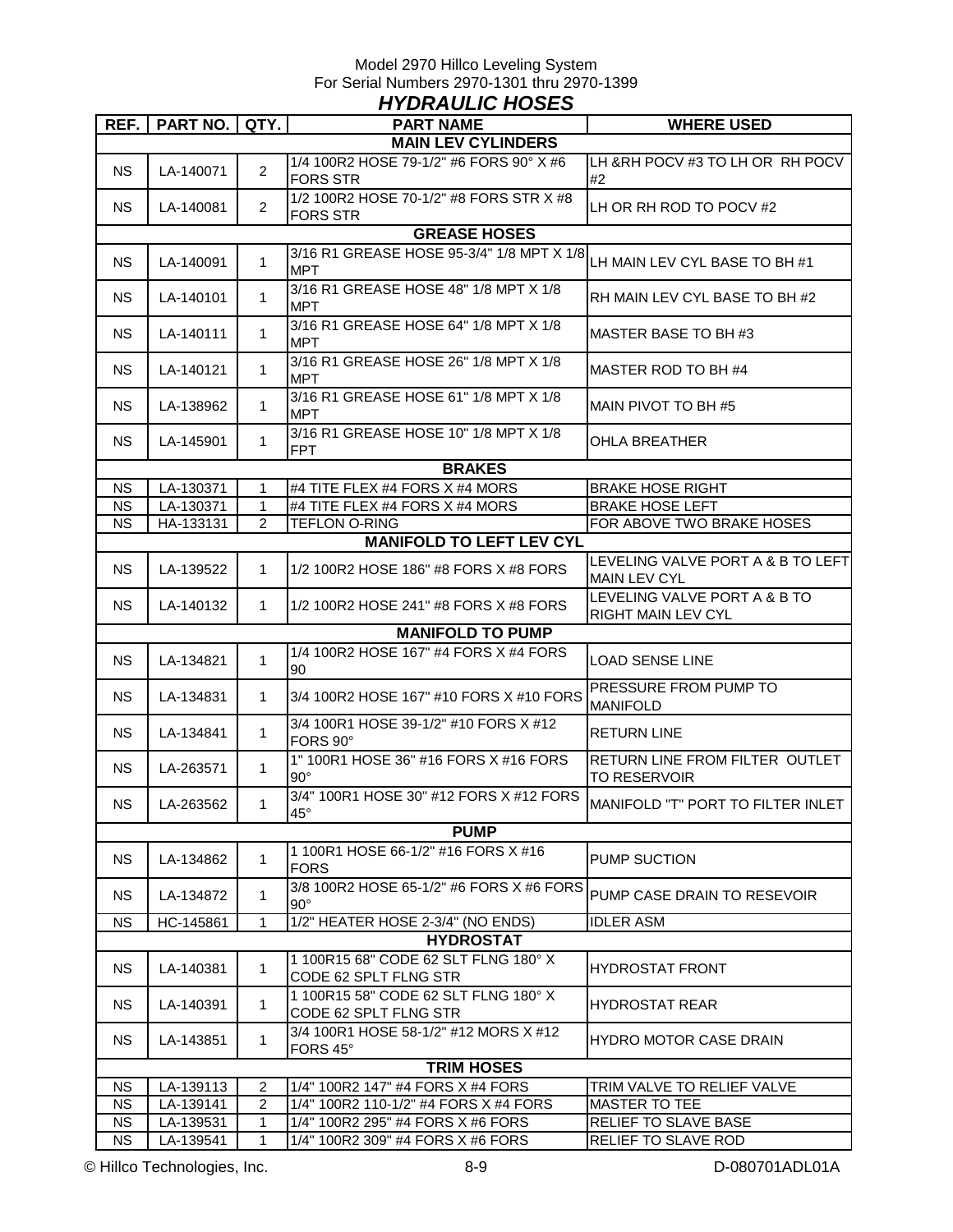#### Model 2970 Hillco Leveling System For Serial Numbers 2970-1301 thru 2970-1399 *HYDRAULIC HOSES (CONTINUED)*

|           | <b>OPTIONAL-FOR COMBINES WITH CONTOUR MASTER</b>                                            |                |                                                      |                                                    |  |  |  |  |  |  |
|-----------|---------------------------------------------------------------------------------------------|----------------|------------------------------------------------------|----------------------------------------------------|--|--|--|--|--|--|
| <b>NS</b> | HA-E-4MF                                                                                    |                | #4 MORS PLUG                                         |                                                    |  |  |  |  |  |  |
| <b>NS</b> | HA-E-6MF                                                                                    |                | #6 MORS PLUG                                         |                                                    |  |  |  |  |  |  |
| <b>NS</b> | LM-254781                                                                                   |                |                                                      |                                                    |  |  |  |  |  |  |
|           | FOR COMBINES WITH SERIAL NUMBERS: 9650 STS (ALL); 9750 STS (ALL); 9660 STS (<br>$-715400$ ; |                |                                                      |                                                    |  |  |  |  |  |  |
|           | -715500); 9860 STS (<br>9760 STS (<br>-715600)                                              |                |                                                      |                                                    |  |  |  |  |  |  |
| <b>NS</b> | LA-145751                                                                                   | 1              | 1/2" 100R2 42" #8 FORS X #10 FORS                    | STACK VALVE TO "P" PORT OF TRIM<br><b>MAINFOLD</b> |  |  |  |  |  |  |
| NS.       | LA-145761                                                                                   | $\mathbf{1}$   | 1/2" 100R1 46" #8 FORS X #10 FORS                    | STACK VALVE TO "T" PORT OF TRIM<br><b>MANIFOLD</b> |  |  |  |  |  |  |
| <b>NS</b> | LA-134862                                                                                   | 1              | 1" 100R16 (1M2T) HOSE 71" #16 FORS X #16<br>FORS 90° | <b>PUMP SUCTION</b>                                |  |  |  |  |  |  |
| <b>NS</b> | LA-134822                                                                                   | 1              | 1/4" 100R2 HOSE 63" #4 FORS X #4 FORS<br>$90^\circ$  | <b>LOAD SENSE LINE</b>                             |  |  |  |  |  |  |
| <b>NS</b> | LA-134832                                                                                   | 1              | 3/4" 100R12 HOSE 54" #12 FORS X #12<br><b>FORS</b>   | PRESSURE FROM PUMP TO<br><b>MANIFOLD</b>           |  |  |  |  |  |  |
| (715601-  |                                                                                             |                | FOR COMBINES WITH SERIAL NUMBERS: 9660 STS (715401-  | ); 9760 STS (715501- ); 9860 STS                   |  |  |  |  |  |  |
| <b>NS</b> | LA-263411                                                                                   | $\mathfrak{p}$ | 1/4" 100R2 55" #4FORS X #4FORS 90°                   | HIC TO "P" & "T" PORTS OF TRIM<br><b>MAINFOLD</b>  |  |  |  |  |  |  |
| <b>NS</b> | LA-145741                                                                                   | $\mathbf{1}$   | 1" 100R16 (1M2T) HOSE 62" #16 FORS X #16<br>FORS 90° | PUMP SUCTION                                       |  |  |  |  |  |  |
| <b>NS</b> | LA-145721                                                                                   | 1              | 1/4" 100R2 HOSE 79" #4 FORS X #4 FORS<br>$90^\circ$  | <b>LOAD SENSE LINE</b>                             |  |  |  |  |  |  |
| <b>NS</b> | LA-145731                                                                                   | 1              | 3/4" 100R12 HOSE 70" #12 FORS X #12<br><b>FORS</b>   | PRESSURE FROM PUMP TO<br><b>MANIFOLD</b>           |  |  |  |  |  |  |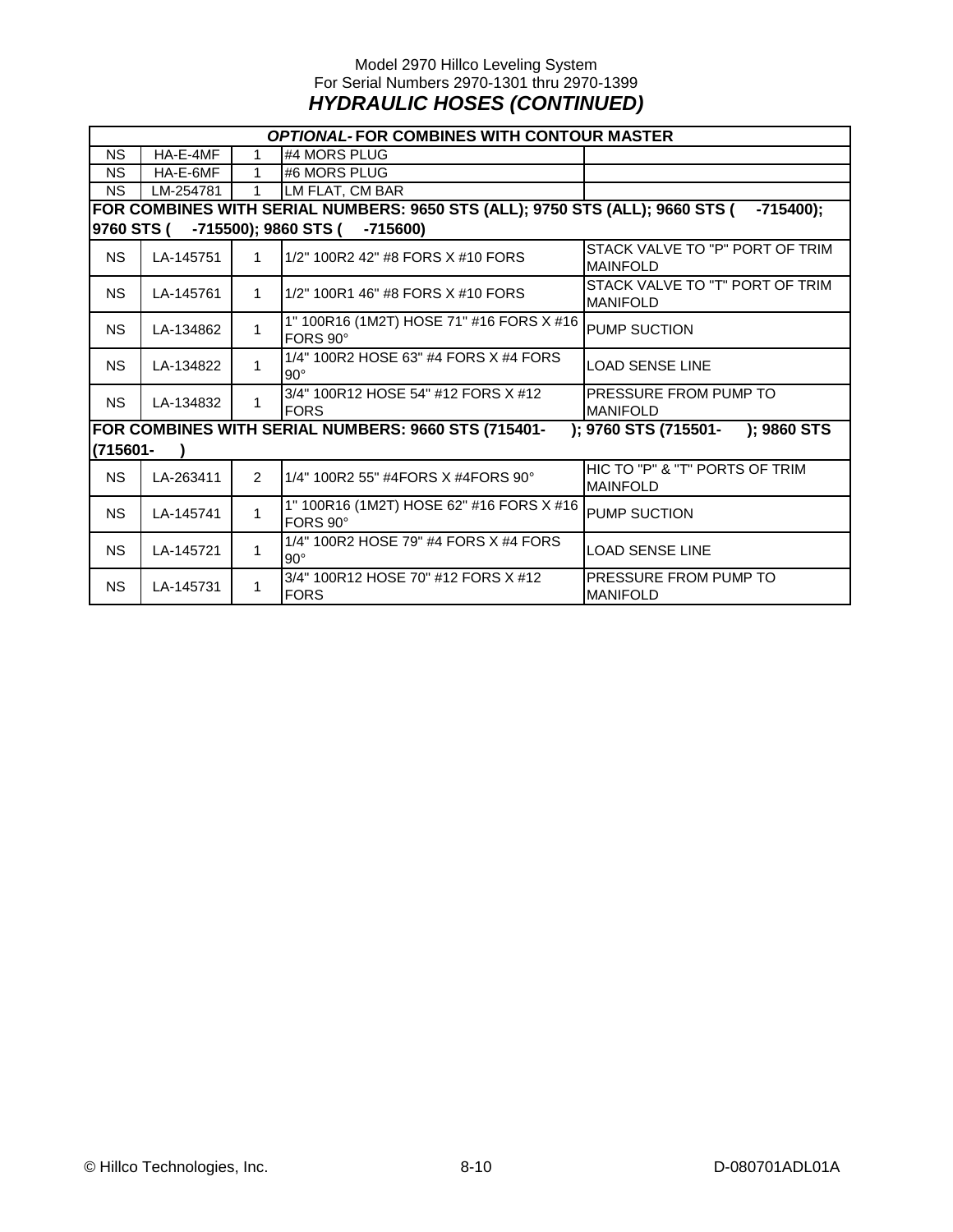#### Model 2970 Hillco Leveling System For Serial Numbers 2970-1301 thru 2970-1399 *HYDRAULIC ADAPTERS*

| REF.                   | <b>PART NO.</b>                    | QTY.           | <b>PART NAME</b>                                                             | <b>WHERE USED</b>                                   |  |  |  |  |  |
|------------------------|------------------------------------|----------------|------------------------------------------------------------------------------|-----------------------------------------------------|--|--|--|--|--|
|                        | <b>MAIN CYLINDERS</b>              |                |                                                                              |                                                     |  |  |  |  |  |
| <b>NS</b>              | HA-L-4MF6MO                        | $\overline{2}$ | #4 MORS X #6 MORB 90°                                                        |                                                     |  |  |  |  |  |
| $\overline{\text{NS}}$ | HA-L-8FF8MF                        | $\overline{2}$ | #8 FORS X #8 MORS 90°                                                        | LEFT & RIGHT POCV #2                                |  |  |  |  |  |
| <b>NS</b>              | HA-L-8MO8MO                        | 2              | #8 MORB X #8 MORB 90°                                                        | LEFT & RIGHT POCV #1                                |  |  |  |  |  |
| <b>NS</b>              | HA-T-8MO8MO                        | 2              | #8 MORB X #8 MORS STR THREAD<br><b>RUN TEE</b>                               | LEFT & RIGHT POCV #2                                |  |  |  |  |  |
| <b>NS</b>              | HA-Q-8MF8MO                        | $\overline{2}$ | #8 MORB X #8 MORS STR THREAD<br><b>BRANCH TEE</b>                            | LEFT & RIGHT MAIN CYL ROD                           |  |  |  |  |  |
| <b>NS</b>              | HA-L-6MF6MO                        | 2              | #6 MORB X #6 MORS 90°                                                        | LEFT & RIGHT POCV #3                                |  |  |  |  |  |
| <b>NS</b>              | HA-S-8FF6MF                        | $\overline{2}$ | #8 FORS X #6 MORS REDUCER                                                    | LEFT & RIGHT POCV #2                                |  |  |  |  |  |
|                        |                                    |                | <b>MASTER AND SLAVE CYLINDER</b>                                             |                                                     |  |  |  |  |  |
| <b>NS</b>              | HA-L-4MF6MO                        | $\overline{2}$ | #4 MORS $X$ #6 MORB 90 $^{\circ}$                                            | MASTER CYL ROD AND BASE<br><b>PORTS</b>             |  |  |  |  |  |
| <b>NS</b>              | HA-L-6MF6MO                        | $\overline{2}$ | #6 MORS X #6 MORB 90°                                                        | SLAVE CYL ROD AND BASE PORTS                        |  |  |  |  |  |
|                        |                                    |                | <b>PUMP ADAPTERS</b>                                                         |                                                     |  |  |  |  |  |
| ΝS                     | HA-S-12MO16MF                      | 1              | #12 MORB X #16 MORS STR                                                      | PUMP SUCTION                                        |  |  |  |  |  |
| <b>NS</b>              | HA-T-16MF16MO                      | $\mathbf{1}$   | #16 MORB X #16 MORS STR THREAD RUN<br><b>TEE</b>                             | PUMP SUCTION AT RESEVOIR                            |  |  |  |  |  |
| <b>NS</b>              | HA-L-16FF16MF                      | $\mathbf{1}$   | #16 MORS X #16 FORS 90°                                                      | PUMP SUCTION AT RESEVOIR                            |  |  |  |  |  |
| <b>NS</b>              | HA-S-10MF10MO                      | $\mathbf{1}$   | #10 MORB X #10 MORS STR                                                      | <b>PUMP PRESSURE</b>                                |  |  |  |  |  |
| <b>NS</b>              | HA-L-10MO12MF                      | $\mathbf{1}$   | #10 MORB X #12 MORS 90°                                                      | <b>PUMP PRESSURE</b>                                |  |  |  |  |  |
| <b>NS</b>              | HA-T-6MF6MO                        | $\mathbf{1}$   | #6 MORB X #6 MORS STR THREAD<br><b>RUN TEE</b>                               | CASE DRAIN AT RESEVOIR                              |  |  |  |  |  |
| <b>NS</b>              | HA-C-6FF                           | $\mathbf{1}$   | #6 FORS CAP                                                                  | CASE DRAIN AT RESEVOIR                              |  |  |  |  |  |
| <b>NS</b>              | HA-L-4MF4MO                        | $\mathbf{1}$   | #4 MORB X #4 MORS 90°                                                        | PUMP LOAD SENSE                                     |  |  |  |  |  |
| <b>NS</b>              | HA-L-6MF6MO                        | 1              | #6 MORB X #6 MORS 90°                                                        | PUMP CASE DRAIN                                     |  |  |  |  |  |
|                        |                                    |                | <b>MANIFOLD ADAPTERS</b>                                                     |                                                     |  |  |  |  |  |
| NS.                    | HC-143991                          | $\mathbf{1}$   | HYDRAULIC QUICK-CONNECT COUPLER<br>AH125760                                  | "P" PORT                                            |  |  |  |  |  |
| <b>NS</b>              | HA-S-6FO10MO                       | $\mathbf{1}$   | #6 FORB X #10 MORB STRAIGHT                                                  | "P" PORT                                            |  |  |  |  |  |
| <b>NS</b>              | HA-L-12MF10MO                      | 1              | #10 MORB X #12 MORS 90°                                                      | "P" PORT                                            |  |  |  |  |  |
| <b>NS</b>              | HA-S-12MF10MO                      | $\mathbf{1}$   | #10 MORB X #12 MORS STRAIGHT                                                 | "T" PORT                                            |  |  |  |  |  |
| <b>NS</b>              | HA-L-4MF4MO                        | $\mathbf{1}$   | #4 MORB X #4 MORS 90°                                                        | <b>LOAD SENSE SHUTTLE</b>                           |  |  |  |  |  |
| <b>NS</b>              | HA-E-10MO                          | $\mathbf{1}$   | #10 MORB SOCKET HEAD PLUG<br>(ZEROLEAK)                                      | "T" PORT                                            |  |  |  |  |  |
| <b>NS</b>              | HA-L-4MF4MO                        | $\overline{2}$ | #4 MORB X #4 MORS 90°                                                        | "A" & "B" TRIM PORTS                                |  |  |  |  |  |
| <b>NS</b>              | HA-L-8MF8MO                        | $\overline{2}$ | #8 MORB X #8 MORS 90°                                                        | "A" & "B" LEVELING PORTS                            |  |  |  |  |  |
| NS                     | HC-143991                          | $\overline{2}$ | HYDRAULIC QUICK-CONNECT COUPLER<br>AH125760                                  | <b>TRIM MANIFOLD</b>                                |  |  |  |  |  |
| ΝS                     | HA-M-12MF12FF                      | 1              | #12 ORS SWIVEL NUT RUN TEE                                                   | <b>RETURN LINE</b>                                  |  |  |  |  |  |
| <b>NS</b>              | HA-L-12MF16MO                      | 1              | #12 MORS X #16 MORB 90°                                                      | INLET PORT ON FILTER HOUSING                        |  |  |  |  |  |
| <b>NS</b>              | HA-L-16MF16MO                      | $\mathbf{1}$   | #16 MORB X #16 MORS 90°                                                      | OUTLET PORT ON FILTER HOUSING                       |  |  |  |  |  |
| NS.                    | HC-143991                          | $\mathbf{1}$   | <b>HYDRAULIC QUICK-CONNECT COUPLER</b><br>AH125760                           | "GA" PORT                                           |  |  |  |  |  |
| <b>NS</b>              | HC-144001                          | $\mathbf{1}$   | COVER, DUST R77175                                                           | "GA" PORT                                           |  |  |  |  |  |
|                        |                                    |                | FOR COMBINES WITH SERIAL NUMBERS: 9650 STS (ALL); 9750 STS (ALL); 9660 STS ( | -715400);                                           |  |  |  |  |  |
|                        | -715500); 9860 STS (<br>9760 STS ( |                | $-715600$                                                                    |                                                     |  |  |  |  |  |
| <b>NS</b>              | HA-S-8MF8MO                        | $\overline{2}$ | #8 MORB X #8 MORS STRIAGHT                                                   | "P" AND "T" PORTS                                   |  |  |  |  |  |
|                        |                                    |                | FOR COMBINES WITH SERIAL NUMBERS: 9660 STS (715401-                          | ); 9760 STS (715501-<br>); 9860 STS                 |  |  |  |  |  |
| $(715601 -$            |                                    |                |                                                                              |                                                     |  |  |  |  |  |
| <b>NS</b>              | HA-S-4MF8MO                        | $\overline{2}$ | #8 MORB X #4 MORS STRAIGHT                                                   | "P" & "T" PORTS                                     |  |  |  |  |  |
|                        |                                    |                | <b>HEADER LIFT CYLINDERS</b>                                                 |                                                     |  |  |  |  |  |
| <b>NS</b>              | HA-L-8FF8MF                        | 1              | #8 FORS X #8 MORS 90°                                                        | HEADER LIFT CYL HOSE BULKHEAD                       |  |  |  |  |  |
|                        |                                    |                | <b>HEADER TRIM</b>                                                           |                                                     |  |  |  |  |  |
| <b>NS</b>              | HA-Y-4MF4MF                        | $\mathbf{1}$   | #4 MORS UNION TEE                                                            | UNION OF SLAVE, MASTER AND<br>VALVE HOSES ABOVE FAN |  |  |  |  |  |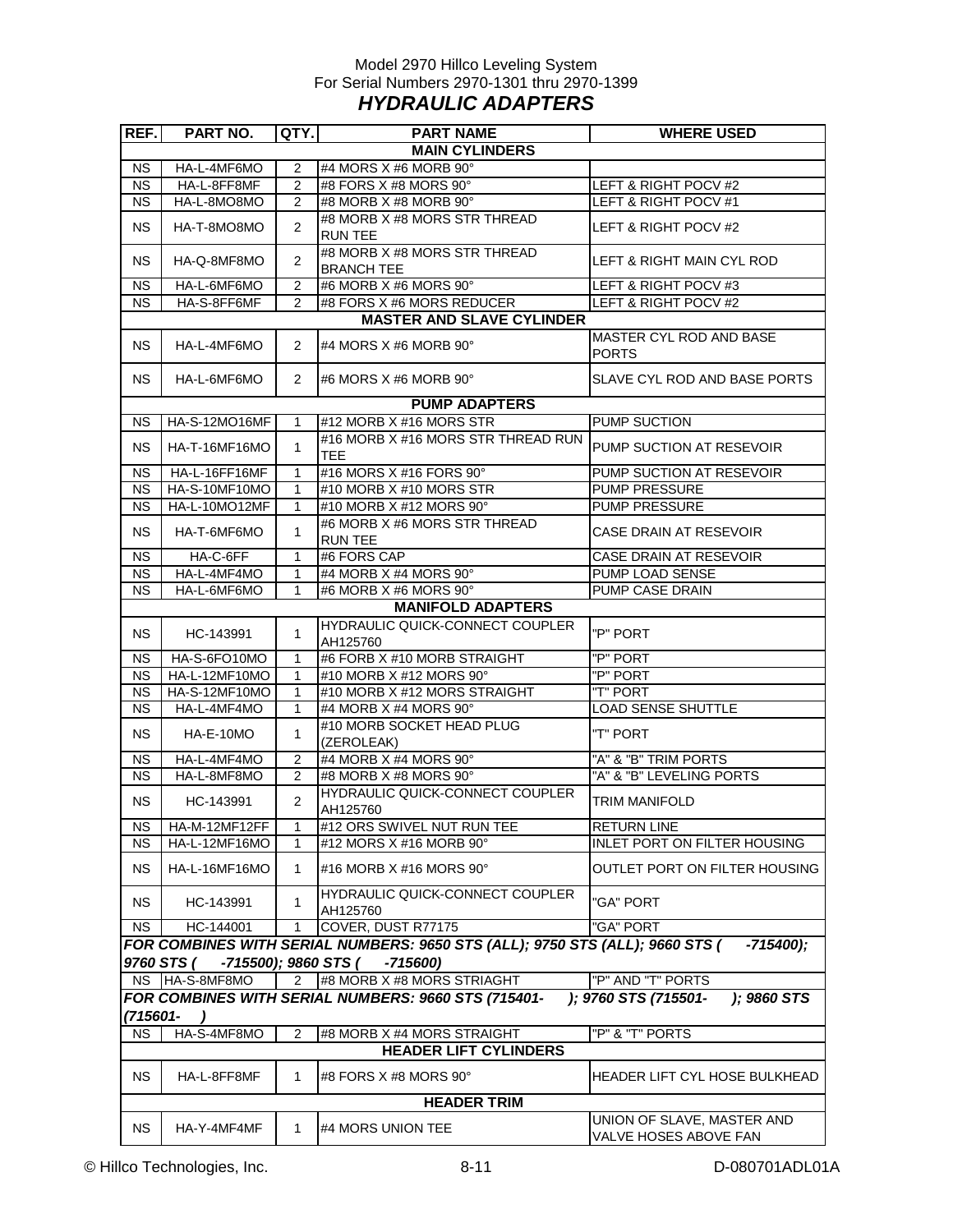#### Model 2970 Hillco Leveling System For Serial Numbers 2970-1301 thru 2970-1399 *HYDRAULIC ADAPTERS (CONTINUED)*

|                        | <b>GREASE FITTINGS</b>                                                                      |                |                                                     |                                                 |  |  |  |  |  |
|------------------------|---------------------------------------------------------------------------------------------|----------------|-----------------------------------------------------|-------------------------------------------------|--|--|--|--|--|
| <b>NS</b>              | 5<br>HA-S-2FP2MN                                                                            |                | 1/8" NPSM X 1/8" FPT BULKHEAD<br><b>CONNECTOR</b>   | <b>GREASE BULKHEAD MOUNT</b>                    |  |  |  |  |  |
| $\overline{\text{NS}}$ | HA-NJ-2FN                                                                                   | 5              | 1/8" NPSM BULKHEAD LOCKNUT                          | <b>BULKHEAD CONNECTOR</b>                       |  |  |  |  |  |
| <b>NS</b>              | HC-138011                                                                                   | 5              | 1/4-28 STRAIGHT ZERK                                | <b>ALL GREASE LINES</b>                         |  |  |  |  |  |
| <b>NS</b>              | HA-L-2FP2MP                                                                                 | 1              | 1/8 MPT 90 STREET EL                                | <b>MAIN PIVOT PIN</b>                           |  |  |  |  |  |
| <b>NS</b>              | HC-135771                                                                                   | 3              | 1/4-28 MALE X 1/8 FPT 90°                           | MASTER AND MAIN LEV CYL BASE                    |  |  |  |  |  |
| <b>NS</b>              | HC-135881                                                                                   | 1              | 1/4-28 MALE X 1/8 FPT STR                           | <b>MASTER ROD</b>                               |  |  |  |  |  |
|                        |                                                                                             |                | <b>OVER-HUNG LOAD ADAPTERS</b>                      |                                                 |  |  |  |  |  |
| <b>NS</b>              | HC-143231                                                                                   | 1              | 1/8" PIPE X 3" NIPPLE (304 STAINLESS)               | OHLA BREATHER PORT                              |  |  |  |  |  |
| NS.                    | HC-143241                                                                                   | $\mathbf{1}$   | 1/8" FPIPE MERCHANT COUPLER (304<br>STAINLESS)      | OHLA BREATHER PORT                              |  |  |  |  |  |
| <b>NS</b>              | HC-145001                                                                                   | $\mathbf{1}$   | 1/8" PIPE STREET ELBOW (304<br>STAINLESS)           | <b>OHLA BREATHER PORT</b>                       |  |  |  |  |  |
| <b>NS</b>              | HC-143251                                                                                   | $\mathbf{1}$   | METAL FILTER BREATHER, 10 MICRON                    | <b>BREATHER, OIL</b>                            |  |  |  |  |  |
|                        | FOR COMBINES WITH SERIAL NUMBERS: 9650 STS (ALL); 9750 STS (ALL); 9660 STS (<br>$-715400$ : |                |                                                     |                                                 |  |  |  |  |  |
|                        |                                                                                             |                | 9760 STS ( -715500); 9860 STS ( -715600)            |                                                 |  |  |  |  |  |
| <b>NS</b>              | <b>HA-T-16MF16MO</b>                                                                        | $\mathbf{1}$   | #16 ORS STRAIGHT THREAD RUN TEE                     | MANIFOLD RETURN AT RESERVOIR                    |  |  |  |  |  |
| <b>NS</b>              | <b>HA-S-16FF12MF</b>                                                                        | $\mathbf 1$    | #16 FORS X #12 MORS STR                             | ON RUN SIDE OF STR THREAD RUN<br>TEE FOR COOLER |  |  |  |  |  |
| <b>NS</b>              | HA-L-10FF10MF                                                                               | 1              | #10 FORS X #10 MORS 90°                             | <b>RETURN OF STACK VALVE</b>                    |  |  |  |  |  |
| <b>NS</b>              | HA-M-10FF10MF                                                                               | $\mathcal{P}$  | #10 ORS SWIVEL NUT RUN TEE                          | PRESSURE/RETURN OF STACK<br><b>VALVE</b>        |  |  |  |  |  |
|                        |                                                                                             |                | FOR COMBINES WITH SERIAL NUMBERS: 9660 STS (715401- | ); 9760 STS (715501- ); 9860 STS                |  |  |  |  |  |
| (715601-               |                                                                                             |                |                                                     |                                                 |  |  |  |  |  |
| <b>NS</b>              | LA-265371                                                                                   | $\overline{2}$ | ADAPTER, HIC MANIFOLD, MOD                          | PRESSURE & RETURN OF HIC<br><b>MANIFOLD</b>     |  |  |  |  |  |
| <b>NS</b>              | HA-L-16MF16MO                                                                               | $\mathbf{1}$   | #16 MORB X #16 MORS 90°                             | <b>SUCTION PORT (RES)</b>                       |  |  |  |  |  |
| <b>NS</b>              | <b>HA-M-16FF16MF</b>                                                                        | $\mathbf{1}$   | 16 FORS X 16 MORS SWIVEL NUT RUN<br><b>TEE</b>      | <b>SUCTION PORT (RES)</b>                       |  |  |  |  |  |
| <b>NS</b>              | $\overline{2}$<br>#8 FORS X #4 MORS REDUCER<br>HA-S-8FF4MF                                  |                |                                                     | "P"/"R" OF TRIM MANIFOLD                        |  |  |  |  |  |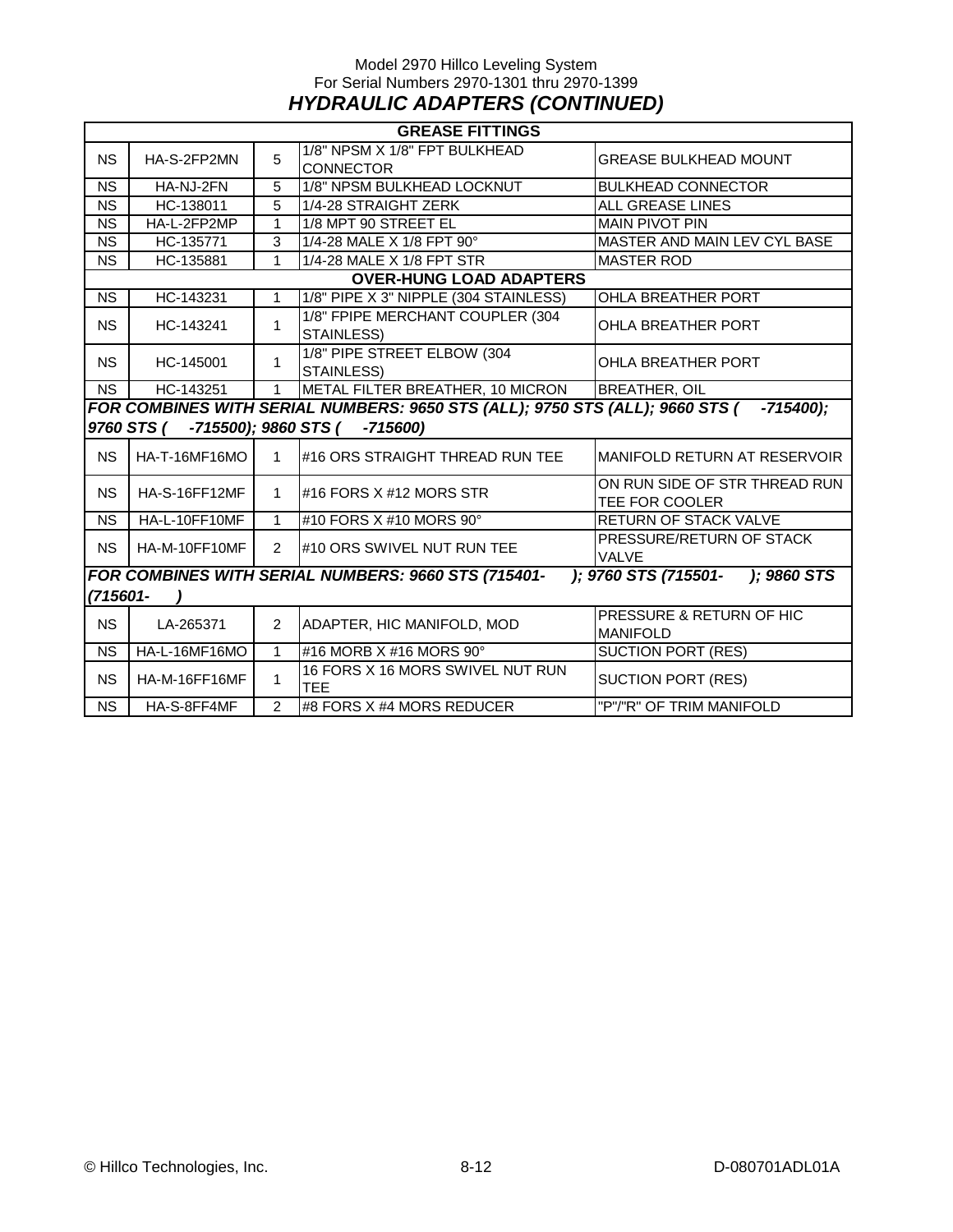# **9** *MISCELLANEOUS*

| <b>DOCUMENTS AND LABELS</b> |                      |                |                                                       |                                                        |  |  |  |  |  |
|-----------------------------|----------------------|----------------|-------------------------------------------------------|--------------------------------------------------------|--|--|--|--|--|
| REF.                        | PART NO.             | QTY.           | <b>PART NAME</b>                                      | <b>NOTES</b>                                           |  |  |  |  |  |
| <b>NS</b>                   | LL-142091            | $\overline{2}$ | DECALS, JD HILLSIDE LEV SYSTEM                        |                                                        |  |  |  |  |  |
| <b>NS</b>                   | LL20-100784          | 2              | DANGER PINCH POINT                                    | RH & LH UPPER TRANS FACE PLT                           |  |  |  |  |  |
| <b>NS</b>                   | LL20-100786          | $\mathbf{1}$   | <b>WARNING ELECTRONIC CRUSHING</b><br><b>HAZARD</b>   | <b>FRONT OF CONTROL BOX</b>                            |  |  |  |  |  |
| <b>NS</b>                   | LL20-100786          | $\mathbf{1}$   | WARNING ELECTRONIC CRUSHING<br><b>HAZARD</b>          | EM, ASM CONTROLLER                                     |  |  |  |  |  |
| <b>NS</b>                   | LL20-100783          | 6              | DANGER, CRUSHING HAZARD                               | 2-DROP AXLE END PLATES, 4-RT &<br>LT UC FRONT AND BACK |  |  |  |  |  |
| <b>NS</b>                   | LL-143621            | 2              | DANGER, AVIOD CRUSHING INJURY SAFETY STOP             |                                                        |  |  |  |  |  |
| <b>NS</b>                   | LL-133741            | $\overline{2}$ | LABEL, GREASE 50 HRS                                  | OC BULKHEAD                                            |  |  |  |  |  |
| <b>NS</b>                   | LL-133741            | 1              | LABEL, GREASE 50 HRS                                  | RH TRANS SIDE PLT (FOR SLAVE<br>CYL)                   |  |  |  |  |  |
| <b>NS</b>                   | LL-133741            | $\overline{2}$ | LABEL, GREASE 50 HRS                                  | RH & LH MAIN LEV CYL BOTTOM                            |  |  |  |  |  |
| <b>NS</b>                   | LL-143671            | $\mathbf{1}$   | <b>RWA WARNING LABEL</b>                              |                                                        |  |  |  |  |  |
| <b>NS</b>                   | LA-256001            | $\mathbf{1}$   | TAG, SERIAL NUMBER                                    |                                                        |  |  |  |  |  |
| <b>NS</b>                   | D-010823DJC01        | $\mathbf{1}$   | MANUAL, OPERATORS                                     |                                                        |  |  |  |  |  |
| <b>NS</b>                   | D-010725CLA01        | 1              | MANUAL, INSTALLATION                                  |                                                        |  |  |  |  |  |
| <b>NS</b>                   | D-060601ADL01A       |                | MANUAL, PARTS                                         |                                                        |  |  |  |  |  |
| <b>NS</b>                   | LA-251701            | $\mathbf{1}$   | SAFETY LABEL PACKET                                   |                                                        |  |  |  |  |  |
| <b>NS</b>                   |                      | 1              | LL20-100782--CAUTION LEVELING<br><b>SYSTEM CAB</b>    | WINDOW IN CAB                                          |  |  |  |  |  |
| <b>NS</b>                   |                      | 1              | LL20-100785--CAUTION MOVING<br><b>STEP</b>            | LADDER                                                 |  |  |  |  |  |
| <b>NS</b>                   | ٠.                   | $\mathbf{1}$   | LL20-100787--CAUTION LEVELING<br><b>SYSTEM HAZARD</b> | LADDER                                                 |  |  |  |  |  |
| <b>NS</b>                   | $\ddot{\phantom{a}}$ | 3              | LL20-100788--DANGER HYDRAULIC<br><b>HAZARD</b>        | 1 EA MAIN CYLINDER; 1 ABOVE<br><b>MANIFOLD</b>         |  |  |  |  |  |
|                             |                      |                |                                                       |                                                        |  |  |  |  |  |
|                             |                      |                | <b>MISCELLANEOUS COMPONENTS</b>                       |                                                        |  |  |  |  |  |
| REF.                        | PART NO.             | QTY.           | <b>PART NAME</b>                                      | <b>NOTES</b>                                           |  |  |  |  |  |
| <b>NS</b>                   | HC-145871            | $\mathbf{1}$   | BEHRINGER STANDARD WELD<br>PLATE (FOR .500)           |                                                        |  |  |  |  |  |
| NS                          | HC-145881            | $\mathbf{1}$   | BEHRINGER STANDARD CLAMP<br>(.500 DIAMETER)           |                                                        |  |  |  |  |  |
| <b>NS</b>                   | HC-145891            | 1              | BEHRINGER STANDARD COVER<br>PLATE (FOR .500)          |                                                        |  |  |  |  |  |
| <b>NS</b>                   | F-HC5-04C24          | 2              | HC5 1/4-20 X 1-1/2                                    | BEHRINGER CLAMP FOR OHLA<br><b>BREATHER HOSE</b>       |  |  |  |  |  |
| <b>NS</b>                   | HC-143601            | 2              | CLAMP, HOSE 1-1/8" R/C 3/8" HOLE                      | <b>CASE DRAIN HOSE</b>                                 |  |  |  |  |  |
| <b>NS</b>                   | MC-135791            | $\mathbf{1}$   | CLAMP, HOSE 7/8" R/C 3/8" HOLE                        | SHIFTING CABLE & HDR LIFT CYL<br><b>HOSE</b>           |  |  |  |  |  |
| <b>NS</b>                   | HC-139221            | $\overline{c}$ | CLAMP, 1/4" TUBE TANDEM (PAIR)                        | <b>BRAKE LINES</b>                                     |  |  |  |  |  |
| <b>NS</b>                   | HC-139231            | $\overline{4}$ | CLAMP, COVER PLATE FOR 1/4"<br><b>TUBE CLAMP</b>      | <b>BRAKE LINES</b>                                     |  |  |  |  |  |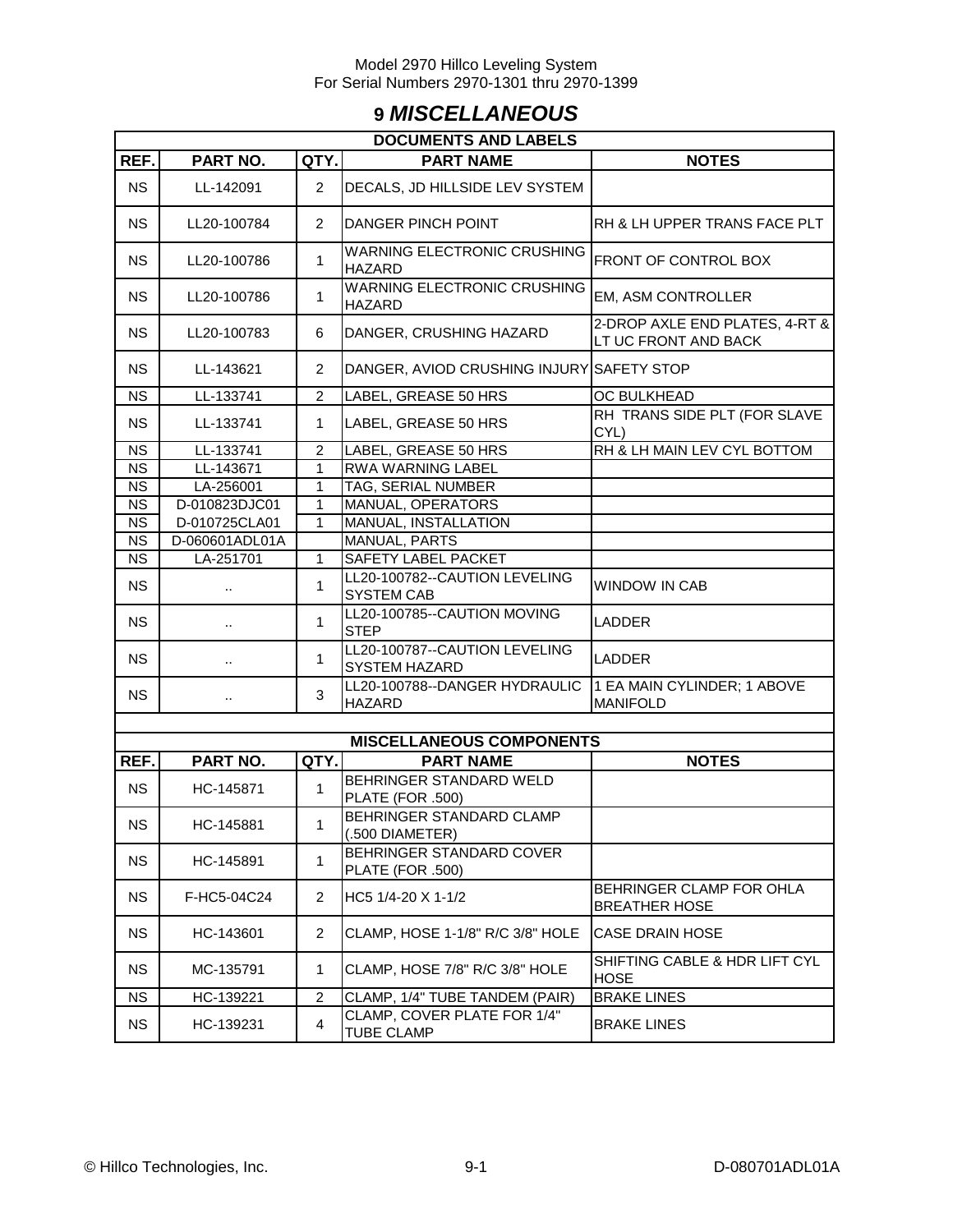# **10** *PART NUMBER INDEX*

| <b>NUMBER</b><br>PART | <b>NUMBER</b><br>PAGE | <b>NUMBER</b><br>PART | <b>NUMBER</b><br>PAGE | <b>NUMBER</b><br>PART | <b>NUMBER</b><br>PAGE | <b>NUMBER</b><br>PART | <b>NUMBER</b><br>PAGE |
|-----------------------|-----------------------|-----------------------|-----------------------|-----------------------|-----------------------|-----------------------|-----------------------|
| EC-100557             | $7 - 2$               | F-HCF-10M120E         | 8-8                   | F-PHM-04C24           | 7-2                   | HA-Y-4MF4MF           | $8 - 11$              |
| EC-100692             | $7 - 2$               | F-HCF-12M025F         | $3 - 4$               | F-PHM-04C36           | $7 - 2$               | HC-100706             | $2-2, 8-2$            |
| EC-138781             | $7 - 2$               | F-HCF-12M040E         | $2 - 6$               | F-PSL-04X48           | $3 - 4$               | HC-101021             | 8-4                   |
| EC-142101             | $7 - 2$               | F-HCF-12M080E         | $2 - 6$               | F-SHC-#10C32          | 8-6                   | HC-101022             | 8-4                   |
| EC-142121             | $7 - 2$               | F-HCF-16M040E         | $2 - 6$               | F-SHC-#10C52          | 8-4                   | HC-101264             | $8 - 4$               |
| EC-146481             | $7 - 2$               | F-HCF-16M080E         | $3-4, 8-8$            | F-SHC-10M070F         | $2 - 6$               | HC-101842             | $3-2, 8-2$            |
| F-CB-10M030F          | $2 - 6$               | F-HCF-16M090F         | $4 - 2$               | F-SRE-14E             | 8-8                   | HC-101843             | $8 - 2$               |
| F-CB-12M040F          | $2 - 6$               | F-HCF-8M020F          | 8-8                   | F-SSS-04F04           | $8-2$                 | HC-102082             | $8 - 4$               |
| F-EB-04C20            | $2 - 6$               | F-HCF-8M050E          | $3 - 4$               | F-SSS-06C08           | $2 - 4$               | HC-103099             | $8 - 8$               |
| F-FHS-8M015E          | $2 - 6$               | F-HN-#10C             | $7 - 2$               | F-UDS-#7X06           | $3 - 4$               | HC-103227             | $3-2, 8-2$            |
| F-FWF-06020           | $3 - 4$               | $F-HN-#2C$            | $7 - 2$               | HA-133131             | $8-9$                 | HC-133151             | $8 - 8$               |
| F-FWH-08              | $2-6, 6-2, 8-8$       | F-HN8-07C             | $8 - 2$               | HA-C-6FF              | $8 - 11$              | HC-133541             | $3 - 2$               |
| F-FWH-10              | $3-4, 8-8$            | <b>F-HNF-#10C</b>     | $7 - 2$               | HA-E-10MO             | $8 - 11$              | HC-134191             | $2-2, 8-2$            |
| F-HC-06M020F          | $2 - 6$               | F-HNF-#6C             | $7 - 2$               | HA-E-4MF              | $8 - 10$              | HC-134201             | $8 - 2$               |
| F-HC-08M025F          | $6 - 2$               | F-HNF-04C             | $2-6, 7-2$            | HA-E-6MF              | $8 - 10$              | HC-134251             | $8 - 2$               |
| F-HC-08M035F          | 6-2                   | F-HNF-06MF            | $2 - 6$               | HA-L-10FF10MF         | $8 - 12$              | HC-134911             | 8-2                   |
| F-HC-08M060F          | $3 - 4$               | F-HNF-08ME            | $3-4, 8-8$            | HA-L-10MO12MF         | $8 - 11$              | HC-135231             | $8 - 8$               |
| F-HC-08M090F          | $3 - 2$               | F-HNF-08MF            | $3-2, 3-4, 6-2$       | HA-L-12MF10MO         | $8 - 11$              | HC-135241             | $8 - 8$               |
| F-HC-08M100F          | $3 - 2$               | F-HNF-10ME            | $2-6, 8-6, 8-8$       | HA-L-12MF16MO         | $8 - 11$              | HC-135251             | $8 - 8$               |
| F-HC-10M025F          | $3 - 4$               | F-HNF-10MF            | $2-6, 3-4$            | HA-L-16FF16MF         | $8 - 11$              | HC-135771             | $8 - 12$              |
| F-HC-12M030F          | 6-2                   | F-HNF-12ME            | 8-8                   | HA-L-16MF16MO         | $8-11, 8-12$          | HC-135881             | 8-12                  |
| F-HC-12M040E          | $4 - 2$               | F-HNF-12MF            | $2 - 6$               | HA-L-2FP2MP           | $8 - 12$              | HC-137061             | 8-8                   |
| F-HC-12M050F          | $6 - 2$               | F-HNF-16ME            | $2-6, 3-4$            | HA-L-4MF4MO           | $8 - 11$              | HC-137891             | $8 - 2$               |
| F-HC-12M065F          | $6 - 2$               | F-HNF-8ME             | 8-4                   | HA-L-4MF6MO           | $8 - 11$              | HC-137901             | $8 - 2$               |
| F-HC-12M080E          | $4 - 2$               | F-HNJ-05C             | $6 - 2$               | HA-L-6MF6MO           | $8 - 11$              | HC-138011             | 8-12                  |
| F-HC-16M050E          | $2 - 6$               | F-HNJ-12MF            | $2-6, 8-8$            | HA-L-8FF8MF           | $8 - 11$              | HC-138861             | $8 - 4$               |
| F-HC-16M060E          | $5 - 2$               | F-HNN-8MF             | $3 - 2$               | HA-L-8MF8MO           | $8 - 11$              | HC-139151             | $3-2, 8-2$            |
| F-HC-16M110E          | $3 - 4$               | F-HNS-12C             | $3 - 4$               | HA-L-8MO8MO           | 8-11                  | HC-139161             | $8 - 2$               |
| F-HC-16M120E          | $2 - 6$               | F-HNS-12ME            | $4-2, 6-2$            | HA-M-10FF10MF         | $8 - 12$              | HC-139181             | $8 - 2$               |
| F-HC-16M190E          | $5 - 2$               | F-HNS-16ME            | $2-6, 3-4, 5-2$       | HA-M-12MF12FF         | 8-11                  | HC-140291             | 8-4                   |
| F-HC-16M250E          | $5-2$                 | F-HNS-24ME            | $4 - 2$               | HA-M-16FF16MF         | $8 - 12$              | HC-140361             | $8 - 2$               |
| F-HC-24M070E          | $4 - 2$               | F-HNSF-12ME           | $2 - 6$               | HA-NJ-2FN             | $8 - 12$              | HC-140411             | $8 - 4$               |
| F-HC-24M110E          | 4-2                   | F-HNSF-16ME           | $4-2, 5-2$            | HA-Q-8MF8MO           | $8 - 11$              | HC-141531             | 8-8                   |
| F-HC5-04C12           | 7-2                   | F-LW-#10              | $8-4, 8-6$            | HA-S-10MF10MO         | $8 - 11$              | HC-142051             | $3 - 2$               |
| F-HC5-04C24           | 8-8                   | F-LW-04               | $7 - 2$               | HA-S-12MF10MO         | $8 - 11$              | HC-142061             | $3 - 2$               |
| F-HC8-07C44           | $8-2$                 | F-LW-05               | $6 - 2$               | <b>HA-S-12MO16MF</b>  | $8 - 11$              | HC-142731             | $8 - 4$               |
| F-HC8-08F20           | $2 - 4$               | F-LW-08A              | $2 - 4$               | HA-S-16FF12MF         | $8 - 12$              | HC-142971             | $8 - 4$               |
| F-HC8-12C240          | $3 - 4$               | F-MB-14NR40           | $2 - 6$               | HA-S-2FP2MN           | $8 - 12$              | HC-143011             | $8-6$                 |
| F-HCF-05C08           | $8-4, 8-6$            | F-MB-18NR24           | $4 - 2$               | HA-S-4MF8MO           | $8 - 11$              | HC-143231             | 8-12                  |
| F-HCF-06M016E         | $7 - 2$               | F-PCT-02X16           | $8-8$                 | HA-S-6FO10MO          | $8 - 11$              | HC-143241             | $8 - 12$              |
| F-HCF-08M035E         | $8 - 4$               | F-PHM-#10C08          | $7 - 2$               | HA-S-8FF4MF           | $8 - 12$              | HC-143251             | $8-8, 8-12$           |
| F-HCF-10M020E         | $2-6, 3-4, 8-4$       | F-PHM-#10C16          | $7 - 2$               | HA-S-8FF6MF           | $8 - 11$              | HC-143441             | $8 - 4$               |
| F-HCF-10M020F         | $2 - 6$               | F-PHM-#10C28          | $7 - 2$               | HA-S-8MF8MO           | $8 - 11$              | HC-143991             | $8-6, 8-11$           |
| F-HCF-10M025E         | $2 - 6$               | F-PHM-#2C05           | $7 - 2$               | <b>HA-T-16MF16MO</b>  | $8-11, 8-12$          | HC-144001             | $8 - 11$              |
| F-HCF-10M030E         | $8-6, 8-8$            | F-PHM-#6C06           | $7 - 2$               | HA-T-6MF6MO           | $8 - 11$              | HC-145001             | $8 - 12$              |
| F-HCF-10M040F         | 3-4                   | F-PHM-#6C08           | $7 - 2$               | HA-T-8MO8MO           | $8 - 11$              | HC-145431             | 8-6                   |